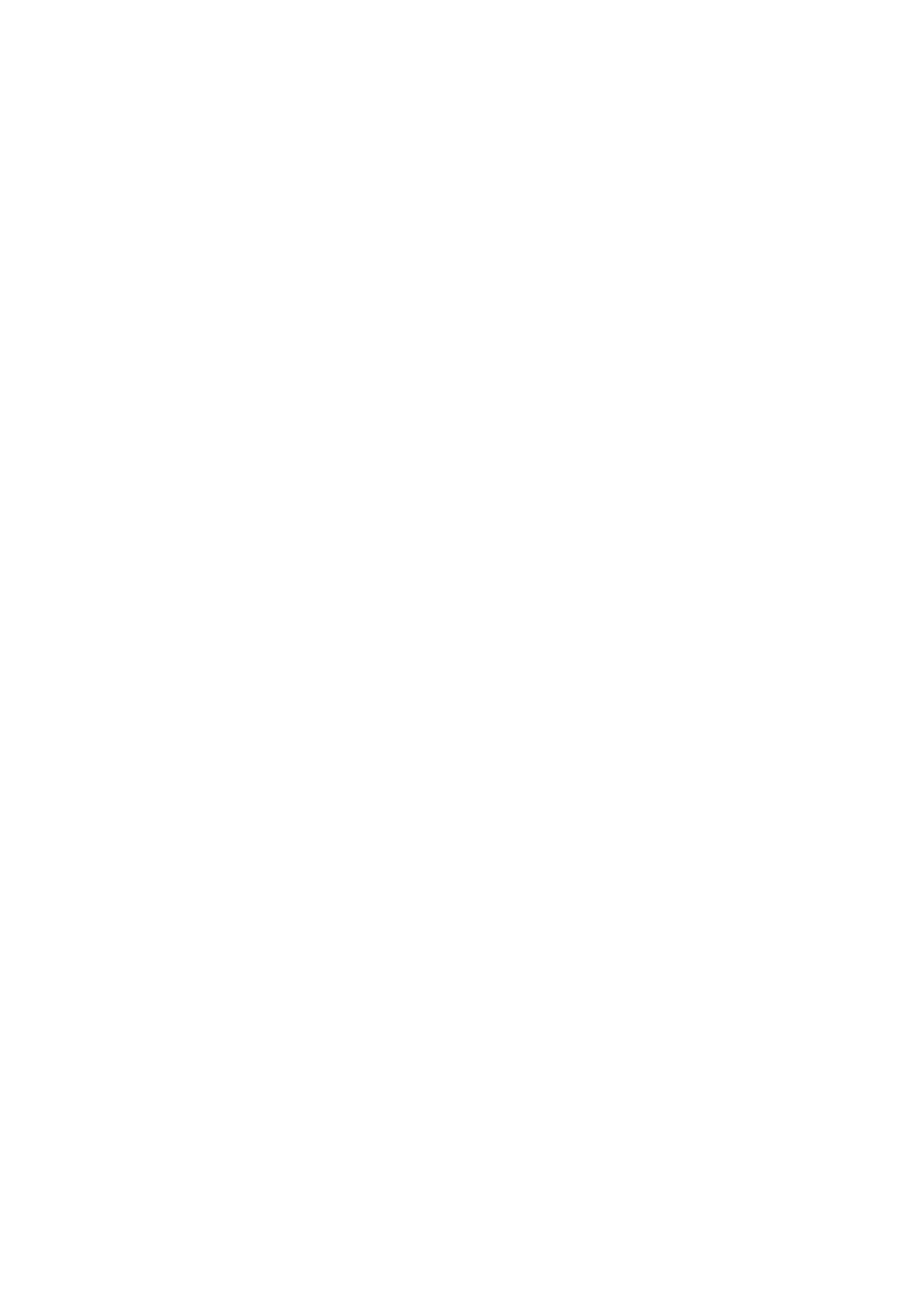# General ϒ-transformations

## OLE E. BARNDORFF-NIELSEN<sup>\*†</sup>, JAN ROSIŃSKI<sup>‡</sup> AND STEEN THORBJØRNSEN∗†

#### **Abstract**

In this paper we introduce a general class of transformations of (all or most of) the class  $\mathfrak{M}_L(\mathbb{R}^d)$ , of  $d$ -dimensional L évy measures on  $\mathbb{R}^d$ , into itself. We refer to transformations of this type as  $\Upsilon$  transformations (or Upsilon transformations). Closely associated to these are mappings of the set  $\mathscr{I}\mathscr{D}(\mathbb{R}^d)$  of all infinitely divisible laws on  $\mathbb{R}^d$  into itself. In considerable generality, the mappings are one-to-one, regularising and bi-continuous. Furthermore, in many cases the transformations have a stochastic interpretation in terms of stochastic integrals with respect to Lévy processes.

### 1 Introduction

In this paper we associate to any Lévy measure  $\gamma$  on  $(0, \infty)$  certain transformations, which we refer to as Upsilon-transformations corresponding to  $\gamma$ . There are (at least) three natural ways of viewing the Upsilon transformations, namely, listed in decreasing order of generality,

- (a) Transformations of Lévy measures:  $\Upsilon_{\gamma}: D \to \mathfrak{M}_{L}(\mathbb{R}^{d})$ , where the domain  $D \subseteq$  $\mathfrak{M}_L(\mathbb{R}^d)$  depends on γ.
- (b) Transformations  $\Upsilon^{\gamma}$ :  $\mathscr{P}(\mathbb{R}^d) \to \mathscr{P}(\mathbb{R}^d)$  of infinitely divisible probability measures.
- (c) Transformations of infinitely divisible probability measures given in terms of random integrals:

$$
\mu \mapsto L\Big\{\int f_\gamma(t)\,\mathrm{d}Z_t\Big\},\
$$

where  $L{Y}$  denotes the law of a random variable *Y*,  $f_{\gamma}$  is a fixed deterministic function and  $(Z_t)$  is a Lévy process, such that  $L\{Z_1\} = \mu$ .

In the following we briefly describe the main features established in the paper of the above three points of view.

<sup>∗</sup>Department of Mathematical Sciences, University of Aarhus, Denmark.

<sup>&</sup>lt;sup>†</sup>The Thiele Centre, University of Aarhus, Denmark.

<sup>‡</sup>University of Tennessee, Knoxville, USA.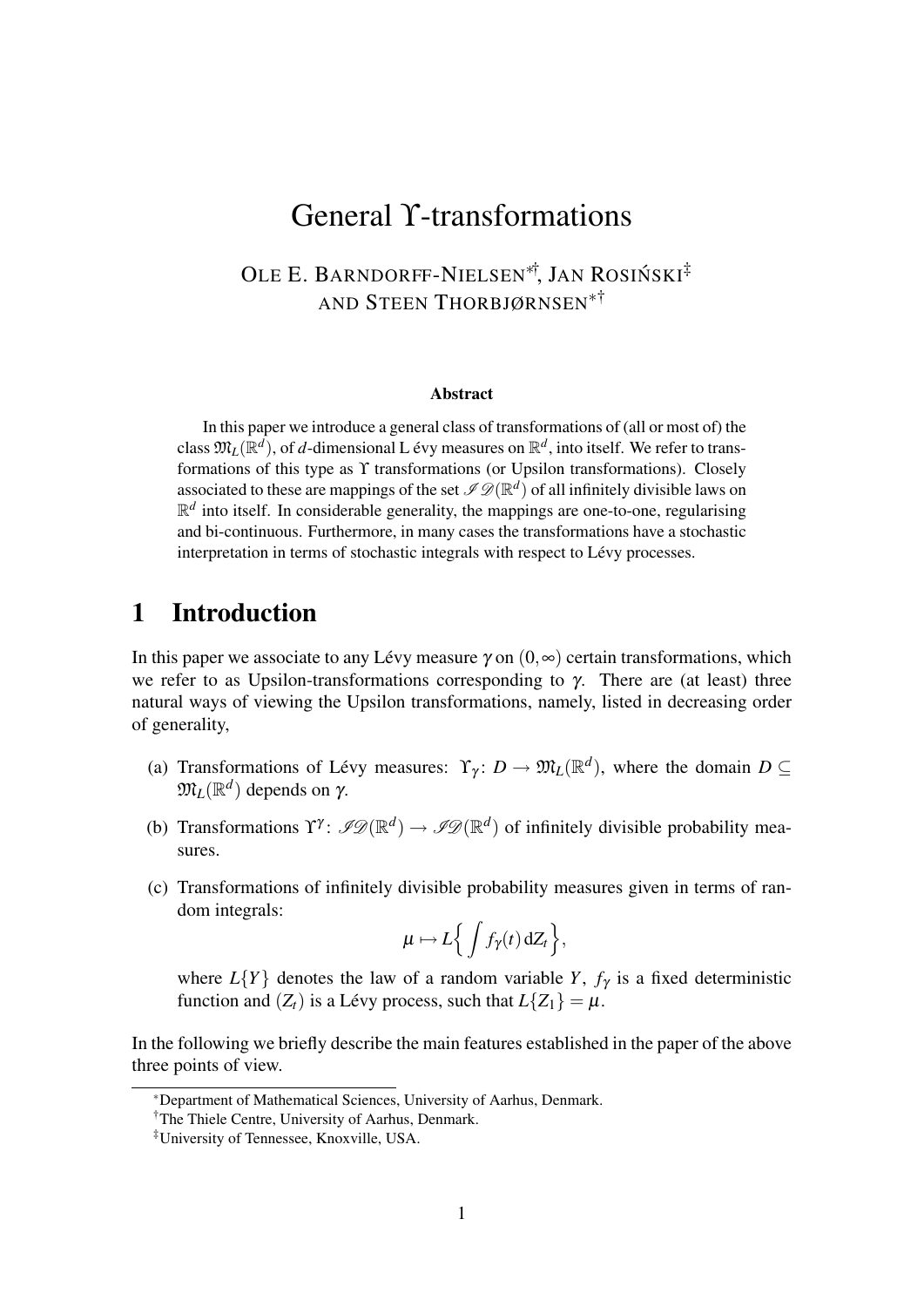(a) **Transformations of Lévy measures.** For a  $\sigma$ -finite Borel measure  $\rho$  on  $\mathbb{R}^d$ , we define a new Borel measure  $\Upsilon_{\gamma}(\rho)$  on  $\mathbb{R}^d$  by the formula:

$$
\left[\Upsilon_{\gamma}(\rho)\right](B) = \int_0^{\infty} \rho(x^{-1}B)\,\gamma(\mathrm{d}x),\tag{1.1}
$$

for any Borel set *B*. If  $\int_0^\infty (1 \vee x^2) \gamma(dx) < \infty$ , then formula (1.1) produces a new Lévy measure  $\Upsilon_{\gamma}(\rho)$  from any Lévy measure  $\rho$ , but if  $\int_0^{\infty} (1 \vee x^2) \gamma(dx) = \infty$ , this is only true for certain Lévy measures  $\rho$ , and we refer to the class of such  $\rho$  as the the Lévy domain of  $\Upsilon_{\gamma}$ , denoted by dom<sub>*L*</sub>  $\Upsilon_{\gamma}$  (cf. Section 3). The mapping  $\Upsilon_{\gamma}$ : dom<sub>*L*</sub> $\Upsilon_{\gamma} \to \mathfrak{M}_{L}(\mathbb{R}^{d})$  is termed the Upsilon transformation of Lévy measures associated to  $\gamma$ . Such transformations generally have a regularising effect, as we point out in Section 2, and they arise naturally in the study of random integrals and series representations of infinitely divisible laws (see e.g. [Ro84]) and [Ro90]). An application of Upsilon transformations to the construction of Lévy copulas with special properties is discussed in [BNL07]. In the case where  $d = 1$  and the Lévy measure  $\rho$  is concentrated on  $(0, \infty)$ , the measure  $\Upsilon_{\nu}(\rho)$  equals the multiplicative convolution  $\rho \otimes \gamma$  of  $\rho$  and  $\gamma$ , and this reveals a commutativity of the roles of  $\rho$  and  $\gamma$  in the construction. In addition to domains we also study the ranges and continuity properties of the mappings  $\Upsilon_{\gamma}$ . In many aspects the derived results turn out to be closely similar to those of unbounded operators on Banach spaces. Thus, we prove that  $\Upsilon_{\gamma}$  is continuous on dom<sub>*L*</sub> $\Upsilon_{\gamma}$  if and only if it is Lévy bounded, that is if and only if  $\int_0^{\infty} (1 \vee x^2) \gamma(dx) < \infty$ , which, as mentioned above, is equivalent to having dom<sub>*L*</sub>  $\Upsilon_{\gamma} = \mathfrak{M}_{L}(\mathbb{R}^{d})$ . In this case we also show that  $\Upsilon_{\gamma}$  is a closed mapping in the sense that it takes closed subsets of  $\mathfrak{M}_L(\mathbb{R}^d)$ to new closed subsets of  $\mathfrak{M}_L(\mathbb{R}^d)$ . This immediately implies that  $\Upsilon_\gamma$  is a homeomorphism whenever it is injective. The topology on  $\mathfrak{M}_L(\mathbb{R}^d)$ , to which the above results refer, is that of Lévy weak convergence, as introduced in Section 5. The question of injectivity of  $\Upsilon_{\gamma}$  is delicate. In Section 6 we give some partial results which may be used to establish injectivity for rather general classes of Upsilon transformations. A more detailed analysis will be given in a forthcoming paper.

(b) **Transformations of infinitely divisible laws.** If  $\int_0^\infty (1 \vee x^2) \gamma(dx) < \infty$ , then we associate to  $\gamma$  a mapping  $\Upsilon^{\gamma}$ :  $\mathscr{P}(\mathbb{R}^d) \to \mathscr{P}(\mathbb{R}^d)$ , which may be defined in terms of cumulant transforms by the equality

$$
C_{\Upsilon^{\gamma}(\mu)}(z) = \int_0^{\infty} C_{\mu}(tz) \, \gamma(dt), \qquad (z \in \mathbb{R}^d), \tag{1.2}
$$

where e.g.  $C_{\mu}$  denotes the cumulant transform of  $\mu$ . From equation (1.2) it it is easy to derive that  $\Upsilon^{\gamma}$  preserves the affine structure of  $\mathscr{I}\mathscr{D}(\mathbb{R}^d)$ , in the sense that

(i)  $\Upsilon^{\gamma}(\mu_1 * \mu_2) = \Upsilon^{\gamma}(\mu_1) * \Upsilon^{\gamma}(\mu_2), \qquad (\mu_1, \mu_2 \in \mathscr{I} \mathscr{D}(\mathbb{R}^d)),$ 

(ii) 
$$
\Upsilon^{\gamma}(T_B\mu) = T_B\Upsilon^{\gamma}(\mu)
$$
,  $(B \in M_d(\mathbb{R}), \mu \in \mathscr{PD}(\mathbb{R}^d))$ ,

(iii)  $\{ \Upsilon^{\gamma}(\delta_c) \mid c \in \mathbb{R}^d \} \subseteq \{ \delta_c \mid c \in \mathbb{R}^d \},$ 

where  $T_B\mu$  denotes the transformation of  $\mu$  by the linear mapping  $T_B$  associated to the  $d \times d$ -matrix *B*, and  $\delta_c$  denotes the Dirac measure at *c*. As a consequence of (i)–(iii), for any non-zero  $\gamma$  in  $\mathfrak{M}_{02}((0, \infty))$  the range of  $\Upsilon^{\gamma}$  is a subset of  $\mathscr{P}(\mathbb{R}^d)$ , which contains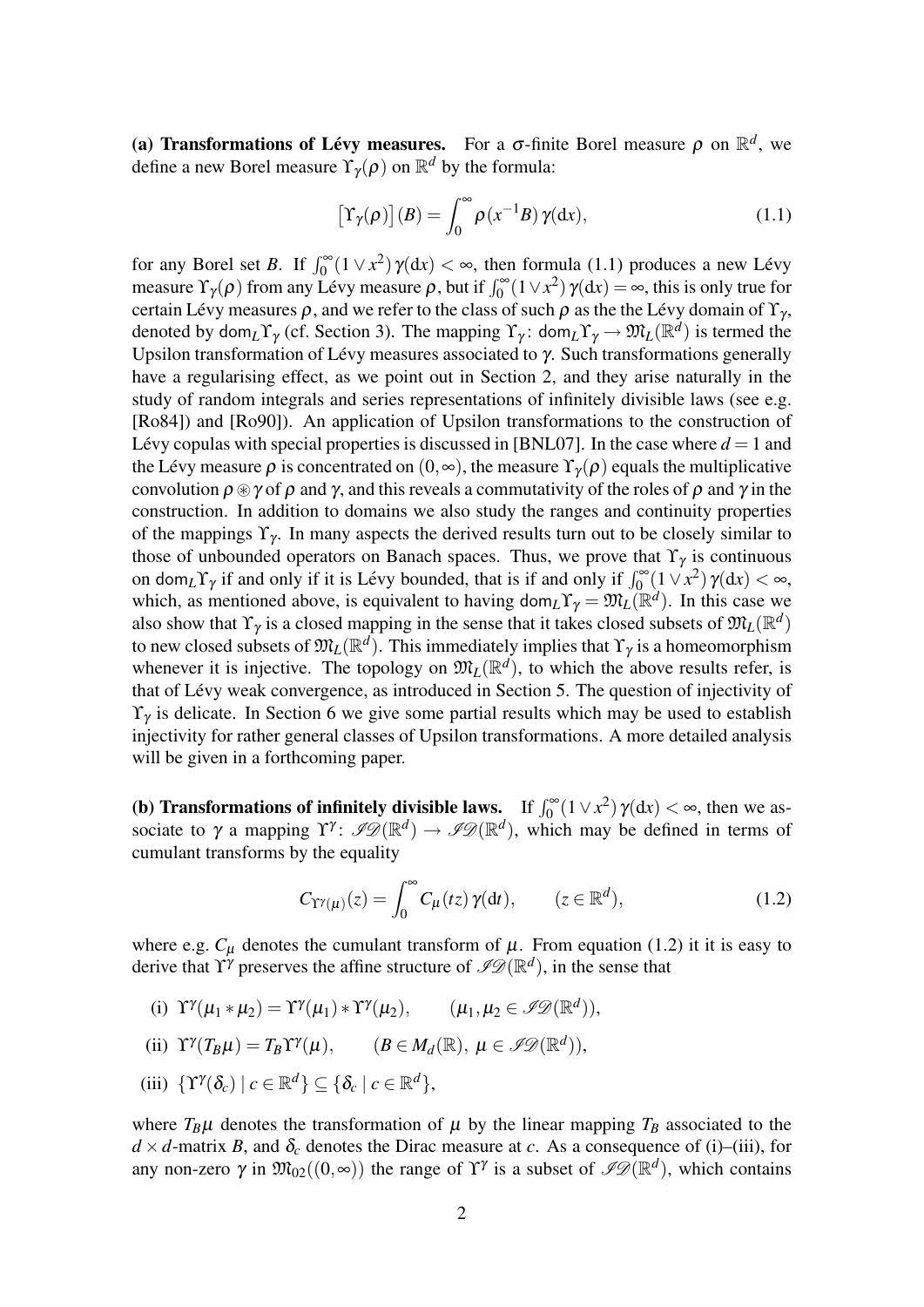all Dirac measures and is closed under convolution and linear transformations. We prove in addition that the range is closed in the topology of weak convergence. These properties of the ranges are shared by many important classes of infinitely divisible probability measures (e.g., for  $d = 1$ , the selfdecomposable laws and the Goldie-Steutel-Bondesson class), and, as we shall indicate, a significant number of such classes are in fact realised as ranges of Upsilon transformations. If  $\gamma$  is a  $\sigma$ -finite Borel measure on  $(0, \infty)$  such that  $\int_0^{\infty} (1 \vee x^2) \gamma(dx) = \infty$ , then the integral in the right hand side of (1.2) is generally not well-defined for all measures  $\mu$  from  $\mathscr{PD}(\mathbb{R}^d)$ , and (1.2) only gives rise to a mapping on a restricted class of measures  $\mu$ . Nonetheless, interesting examples of such mappings with restricted domains have already appeared in the literature. For instance if  $\gamma$  is the measure with Lebesgue-density  $t^{-1}1_{(0,1)}(t)$ , then (1.2) gives rise to a mapping  $\Phi_0$ , which was studied (in the case  $d = 1$ ) in [BNMS06]. The domain of  $\Phi_0$  is the class of infinitely divisible laws, for which the Lévy measure has finite logarithmic moment, and the range of  $\Phi_0$  is the class of selfdecomposable laws (see Example 7.7 below).

(c) Transformations in terms of random integrals. Under certain restrictions on  $\gamma$ , including the condition  $\int_0^\infty (1 \vee x^2) \gamma(dx) < \infty$ , the mapping  $\Upsilon^{\gamma}$  described above may be given a stochastic interpretation via random integrals:  $\Upsilon^{\gamma}(\mu)$  may be realised as the distribution of the random integral

$$
\int f_{\gamma}(t)\,\mathrm{d}Z_t,
$$

for a suitable deterministic function  $f_\gamma$  (depending on  $\gamma$ ), and where  $(Z_t)$  is a Lévy Process with  $Z_1$  having law  $\mu$ . Mappings of this kind were introduced by Jurek [Ju90] under the name of  $\lambda$ -mixtures of dilations of measures on Banach spaces. The random integral point of view is not the focus of the present paper, but it will be discussed briefly at the end of the paper (Section 9), with reference in particular to extensive recent work of Sato, [Sa06a],[Sa06b] and [Sa07].

The paper is organised as follows: Section 2 gives the definition of the Upsilon transformations of Lévy measures, discusses their regularising effect and provides some examples. In that section we also establish the commutativity of the Upsilon transformations and the relation of this to multiplicative convolution. Questions relating to the domains of the transformations are discussed in Section 3, partly based on an auxiliary function  $\psi$ , introduced in that section. Section 4 is concerned with composition and ranges of the transformations, and Section 5 considers their continuity properties. Injectivity is discussed in Section 6. The two penultimate sections discuss Upsilon transformations of  $\mathscr{P}(\mathbb{R}^d)$ . In Sections 7 we give their precise definition and establish their algebraic properties, and Section 8 is concerned with their continuity properties. The final Section 9 discusses how the Upsilon transformations, in somewhat less generality, are representable as random integrals with respect to Lévy processes.

Acknowledgement. This paper was begun during a research workshop at the Isaac Newton Institute in February 2005 and have benefited from conversations then and since with Ken-Iti Sato, Victor Perez–Abreu and Makoto Maejima. We are very grateful to them for sharing ideas with us and keeping us informed of their ongoing work.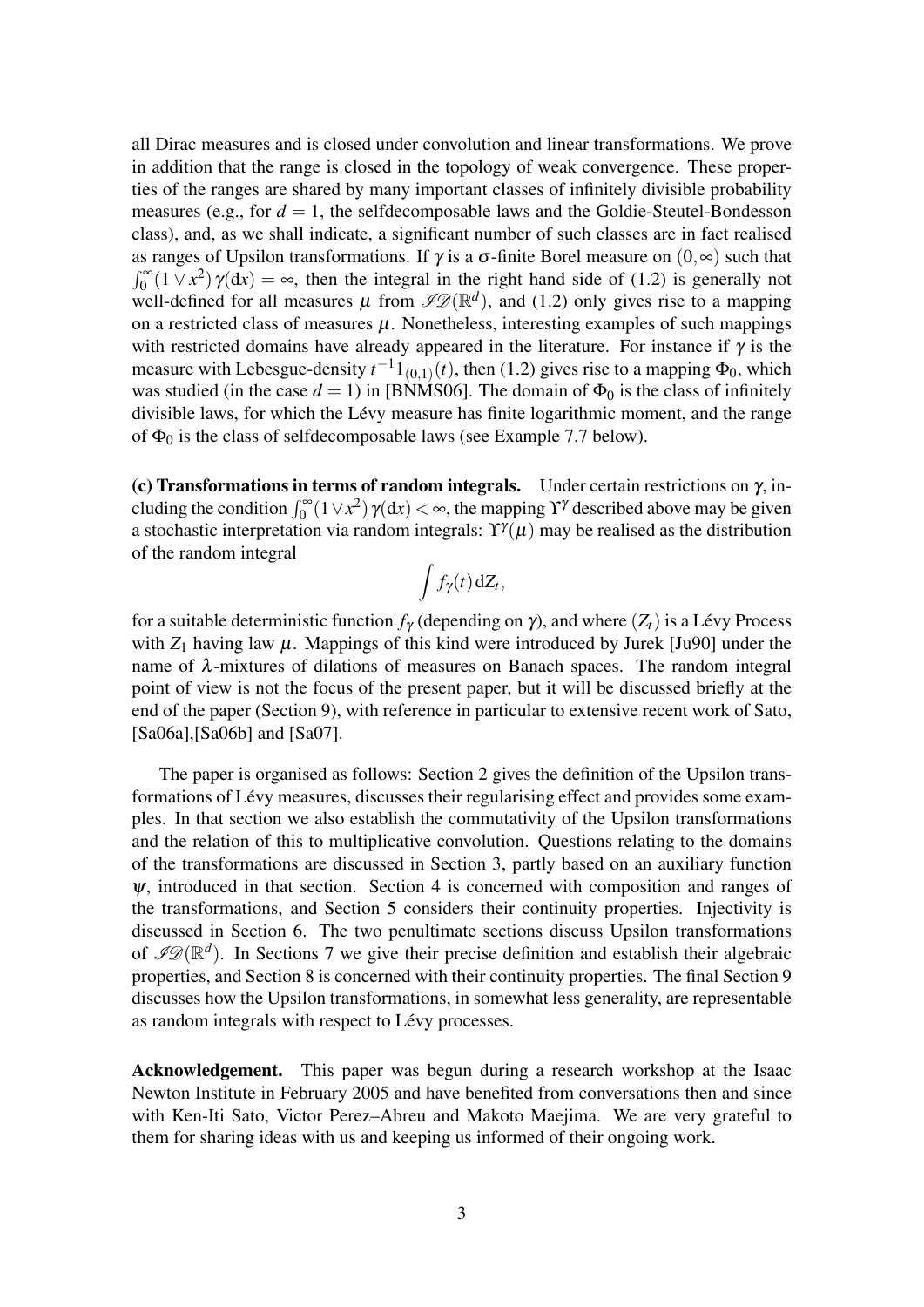### 2 Definition, first properties and examples

### 2.1 Notation and definition

By  $\mathfrak{M}(\mathbb{R}^d)$  we denote the set of all (positive) Borel measures on  $\mathbb{R}^d$ , and by  $\mathfrak{M}_{\sigma f}(\mathbb{R}^d)$ we denote the set of all Borel  $\sigma$ -finite measures  $\rho$  on  $\mathbb{R}^d$  with  $\rho({0}) = 0$ . Furthermore,  $\mathfrak{M}_L(\mathbb{R}^d)$  stands for the subset of  $\mathfrak{M}_{\sigma f}(\mathbb{R}^d)$  consisting of the Lévy measures, i.e.

$$
\mathfrak{M}_L(\mathbb{R}^d) = \left\{ \rho \in \mathfrak{M}_{\mathrm{of}}(\mathbb{R}^d) \mid \int_{\mathbb{R}^d} (1 \wedge ||x||^2) \rho(\mathrm{d}x) < \infty \right\},\
$$

with  $\|\cdot\|$  the usual Euclidean norm on  $\mathbb{R}^d$ . The classes  $\mathfrak{M}((0, \infty)^d)$ ,  $\mathfrak{M}_{\sigma f}((0, \infty)^d)$  and  $\mathfrak{M}_L((0,\infty)^d)$  are defined analogously; and we use  $\mathfrak{M}^+_L((0,\infty))$  to denote the class of Lévy measures for infinitely divisible distributions concentrated on  $(0, \infty)$ , i.e.

$$
\mathfrak{M}_{L}^{+}((0,\infty))=\big\{\rho\in \mathfrak{M}_{\sigma\mathrm{f}}((0,\infty))\ \big|\ \int_0^\infty(1\wedge x)\,\rho(\mathrm{d} x)<\infty\big\}.
$$

Elements of  $\mathfrak{M}_{\sigma f}(\mathbb{R}^d)$  will be denoted by  $\rho, \sigma$ , or  $\tau$ , and  $\gamma$  and  $\eta$  will denote members of  $\mathfrak{M}_{\sigma f}((0,\infty))$ . Finally, we introduce the class  $\mathfrak{M}_{02}(\mathbb{R}^d)$  of finite Borel measures on  $\mathbb{R}^d$ with finite second moment:

$$
\mathfrak{M}_{02}(\mathbb{R}^d) = \{ \rho \in \mathfrak{M}_{\sigma f}(\mathbb{R}^d) \mid \int_0^\infty (1 \vee ||x||^2) \rho(\mathrm{d}x) < \infty \}.
$$

**2.1 Definition.** For any  $\gamma \in \mathfrak{M}_{\sigma f}((0, \infty))$ , let  $\Upsilon_{\gamma} : \mathfrak{M}_{\sigma f}(\mathbb{R}^d) \to \mathfrak{M}(\mathbb{R}^d)$  be the mapping determined by

$$
\Upsilon_{\gamma}(\rho)(A) = \int_0^{\infty} \rho(x^{-1}A) \gamma(\mathrm{d}x),
$$

for all Borel sets *A*. We refer to  $\Upsilon_{\gamma}$  as the Upsilon transformation with dilation measure  $\gamma$ .

We shall also use  $\rho_{\gamma}$  as a shorthand notation for  $\Upsilon_{\gamma}(\rho)$ , and if  $\gamma$  is absolutely continuous with a density *g* we occasionally write  $\Upsilon_g$  and  $\rho_g$ . Note that a measure  $\gamma$  from  $\mathfrak{M}_{\sigma f}((0, \infty))$  gives rise to an Upsilon transformation for each value of the dimension *d*. We shall sometimes use the notation  $\Upsilon_{\gamma}^{(d)}$  $\gamma^{(a)}$  for this mapping, when it is appropriate to emphasise *d*. In case  $\rho$  is a measure on  $\mathbb{R}\setminus\{0\}$  then we shall write  $\rho$  for the transformation of  $\rho$  by the reciprocity mapping  $x \mapsto x^{-1}$ of  $\rho$  by the reciprocity mapping  $x \mapsto x^{-1}$ .

### 2.2 Commutativity and connection to multiplicative convolution

The proofs of the following two propositions are straightforward, thus omitted. The latter result indicates that in wide generality  $\Upsilon_{\gamma}$  has a regularising effect.

**2.2 Proposition.** Let  $\rho$  and  $\gamma$  be measures in  $\mathfrak{M}_{\sigma f}(\mathbb{R})$  and  $\mathfrak{M}_{\sigma f}((0, \infty))$ , respectively. Then for any Borel subset *A* of  $\mathbb{R}\setminus\{0\}$ ,

$$
\rho_{\gamma}(A) = \int_0^{\infty} \rho(yA) \underbrace{\gamma}_{\leftarrow}(dy) = \int_{\mathbb{R}} \gamma(yA) \underbrace{\rho}_{\leftarrow}(dy).
$$
 (2.1)

**2.3 Proposition.** Suppose  $\gamma$  is a measure in  $\mathfrak{M}_{\sigma}(\mathfrak{O},\infty)$  which is absolutely continuous with respect to Lebesgue measure and let *g* denote the density of  $\gamma$ . Let further  $\rho$  be a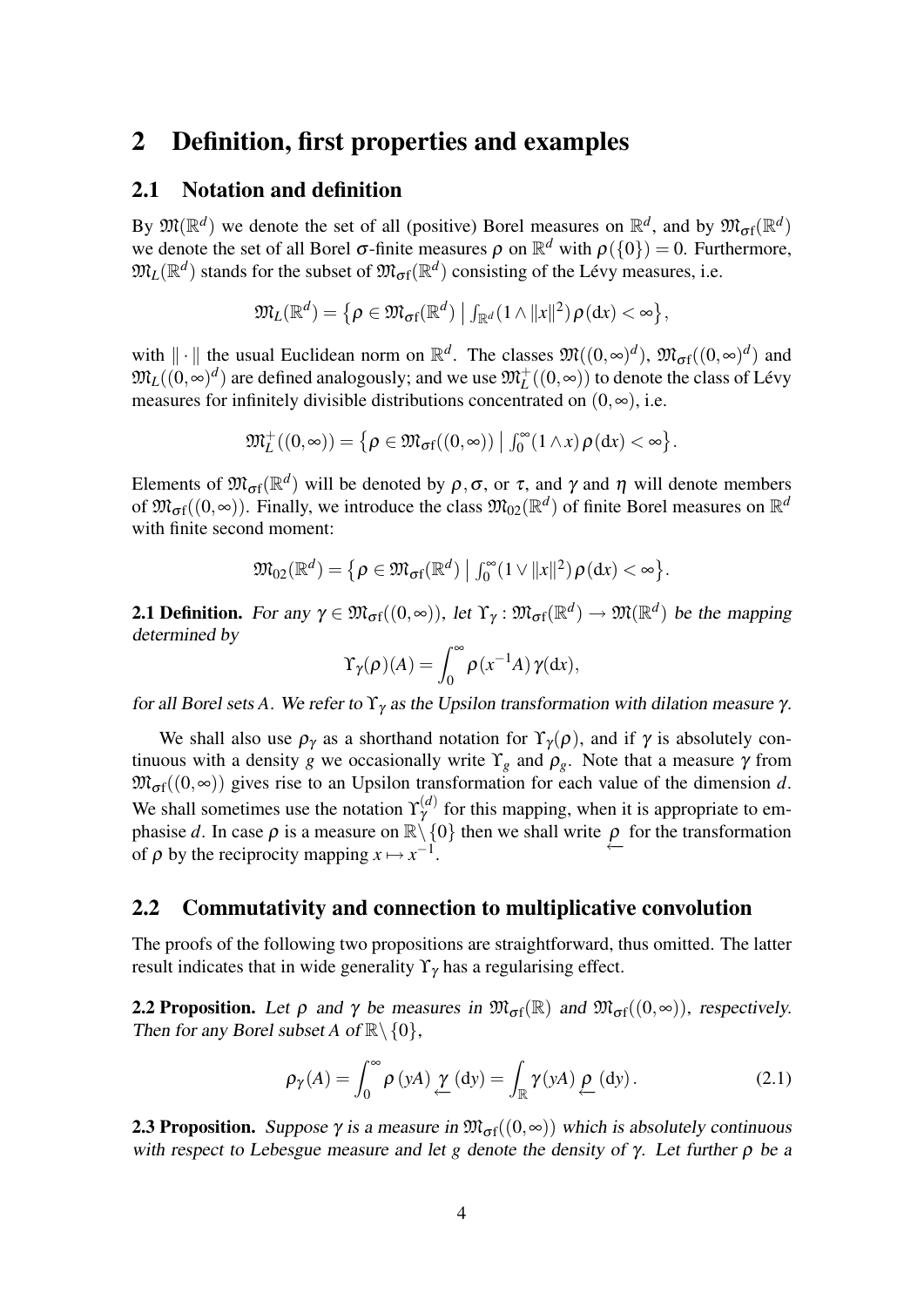measure in  $\mathfrak{M}_{\sigma f}(\mathbb{R})$ . Then  $\rho_{\gamma}$  is absolutely continuous with respect to Lebesgue measure, and the density  $r<sub>y</sub>$  is given by

$$
r_{\gamma}(t) = \begin{cases} \int_0^{\infty} g(ty) y \underline{\rho} \text{ (dy)}, & \text{if } t > 0, \\ \int_{-\infty}^0 g(ty) |y| \underline{\rho} \text{ (dy)}, & \text{if } t < 0. \end{cases}
$$
 (2.2)

2.4 Example. The following examples of Upsilon transformations with dilation density  $g(x) = \frac{dy}{dx}$  have previously been discussed in the literature (see the papers [BNT04], [BNT06], [BNT05], [BNMS06] and [BNPA07]). We return to these examples in the following sections.

(1) Setting

$$
g(x) = e^{-x}, \qquad (x \in (0, \infty)),
$$

produces the Upsilon mapping  $\Upsilon_0$  which was introduced in [BNT04] and studied further in [BNMS06] and [BNT06]. Proposition 2.3 reveals that for any measure  $\rho$ in  $\mathfrak{M}_{\sigma f}(\mathbb{R})$ , the density of  $\Upsilon_0(\rho)$  is the Laplace transform of the measure  $y \rho(\mathrm{d}y)$ .

(2) For  $\alpha$  in  $(0,1)$  we put

$$
g(x) = \alpha^{-1} x^{-1-1/\alpha} \sigma_{\alpha}(x^{-1/\alpha}), \qquad (x \in (0, \infty)),
$$

where  $\sigma_{\alpha}$  is the density of the positive  $\alpha$ -stable law having Laplace transform  $e^{-\theta^{\alpha}}$ . We write  $\Upsilon_{\alpha}$  for the associated Upsilon transformation. In the limiting case  $\alpha = 0$ we recover the mapping  $\Upsilon_0$  from (1) above, for  $\alpha = 1$  the identity mapping, and the family  $\{\Upsilon_{\alpha} \mid \alpha \in [0,1]\}$  interpolates smoothly between these two cases, see [BNT06].

For any  $\rho$  in  $\mathfrak{M}_{\sigma}(\mathbb{R})$ , it follows from Proposition 2.3 that  $\Upsilon_{\alpha}(\rho)$  has Lebesguedensity

$$
r_{\alpha}(t) = \alpha^{-1} t^{-1-1/\alpha} \int_0^{\infty} \xi^{-2-1/\alpha} \sigma_{\alpha}((t\xi)^{-1/\alpha}) \underbrace{\rho}_{\leftarrow}(\mathrm{d}\xi), \qquad (t > 0).
$$

(3) For any  $\lambda$  in  $(-2, \infty)$ , let

$$
g(x) = x^{\lambda - 1} e^{-x} \qquad (x \in (0, \infty)).
$$

The corresponding Upsilon mappings  $\Upsilon_{\lambda}$  were introduced and studied in [Sa05] and [BNPA07]; see also [Sa06a]. For an extension to Upsilon mappings of Lévy measures on the cone of positive definite matrices, see [BNPA07].

(4) For  $\lambda > -2$ , consider the Lévy density given by

$$
g(x) = x^{\lambda - 1} 1_{(0,1)}(x), \qquad (x \in (0, \infty)).
$$

We denote the corresponding Y-mapping by  $\Phi_{\lambda}$ . The mapping  $\Phi_0$  was introduced and studied in [BNMS06]. In this particular case, it follows from Proposition 2.3 and direct computation that for  $\rho$  in  $\mathfrak{M}_{\sigma f}(\mathbb{R}), \Phi_0(\rho)$  has Lebesgue-density

$$
r_0(t) = \begin{cases} t^{-1} \rho((t, \infty)), & \text{if } t > 0, \\ |t|^{-1} \rho((-\infty, t)), & \text{if } t < 0. \end{cases}
$$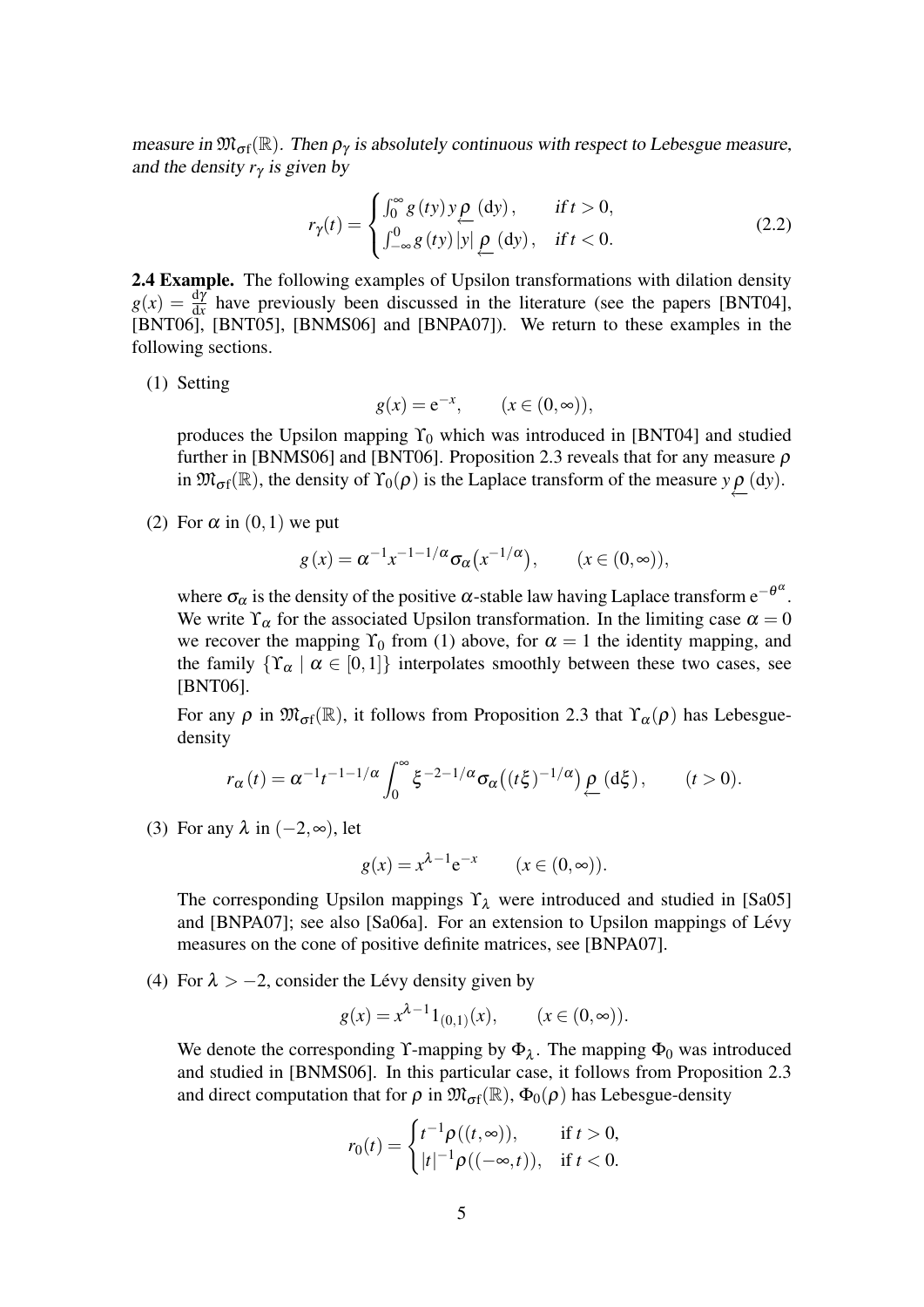(5) For an arbitrary  $\alpha$  in (0,2), consider the Lévy density of the elemental tempered stable law, i.e.

$$
g(x) = x^{-\alpha - 1} e^{-x}, \qquad (x \in (0, \infty)).
$$

Such a Lévy measure is obtained as the image of the Lévy measure having density

$$
r(\xi) = \frac{1}{\Gamma(\alpha)} 1_{(0,1)}(\xi) \xi^{-\alpha - 1} (1 - \xi)^{\alpha - 1}
$$

under the transformation  $\Upsilon_{y^{-2}e^{-y}}$ .

Given two  $\sigma$ -finite measures  $\gamma$  and  $\eta$  on the multiplicative group  $(0, \infty)$  we consider their convolution  $\gamma \otimes \eta$  given by

$$
\gamma \circledast \eta(B) = \int_{(0,\infty)^2} 1_B(xy) \, \gamma(dx) \eta(dy), \tag{2.3}
$$

for any Borel subset *B* of  $(0, \infty)$ . Clearly the operation  $\circledast$  is commutative, i.e.,  $\gamma \circledast \eta =$  $\eta \otimes \gamma$ , and the multiplicative convolution  $\otimes$  is converted into ordinary convolution by log transformation.

It is easy to verify that

$$
\Upsilon_{\gamma}(\eta) = \gamma \circledast \eta = \eta \circledast \gamma = \Upsilon_{\eta}(\gamma). \tag{2.4}
$$

Moreover, if  $\gamma(\mathrm{d}t) = f_{\gamma}(t) \, \mathrm{d}t$ , then  $(\eta \otimes \gamma)(\mathrm{d}t) = f_{\eta \otimes \gamma}(t) \, \mathrm{d}t$ , where

$$
f_{\eta \circledast \gamma}(t) = \int_0^\infty f_\gamma(ts^{-1}) s^{-1} \eta(ds). \tag{2.5}
$$

If in addition  $\eta(dt) = f_{\eta}(t) dt$ , then

$$
f_{\eta \circledast \gamma}(t) = \int_0^\infty f_\gamma(ts^{-1}) s^{-1} f_\eta(s) \, \mathrm{d}s. \tag{2.6}
$$

**2.5 Example.** Notice that multiplicative convolution of  $\sigma$ -finite measures need not be  $\sigma$ -finite. Indeed, let  $f_\gamma(t) = f_\eta(t) = t^{-1-\alpha}, \alpha \in \mathbb{R}$ . Then

$$
f_{\eta \circledast \gamma}(t) = \infty
$$
 for every  $t > 0$ .

Hence  $\eta \otimes \gamma$  is infinite on every set of positive Lebesgue measure.

If η and γ are probability measures on (0,∞) and *X* and *Y* are independent random variables with distributions  $\eta$  and  $\gamma$  respectively, then  $\eta \otimes \gamma$  is the distribution of the product *XY*. This provides a further link to infinite divisibility, which gives rise to a concept of "semigroups of Upsilon transformations", see [BNM07].

### 3 Discussion of domains.

### 3.1 Lévy Domain: Definition, examples and first properties

For any Upsilon mapping ϒγ we define its *Levy domain ´* by

$$
\mathrm{dom}_L \Upsilon_\gamma = \big\{\rho \in \mathfrak{M}_{\sigma f}(\mathbb{R}^d) \bigm| \rho_\gamma \in \mathfrak{M}_L(\mathbb{R}^d) \big\},\
$$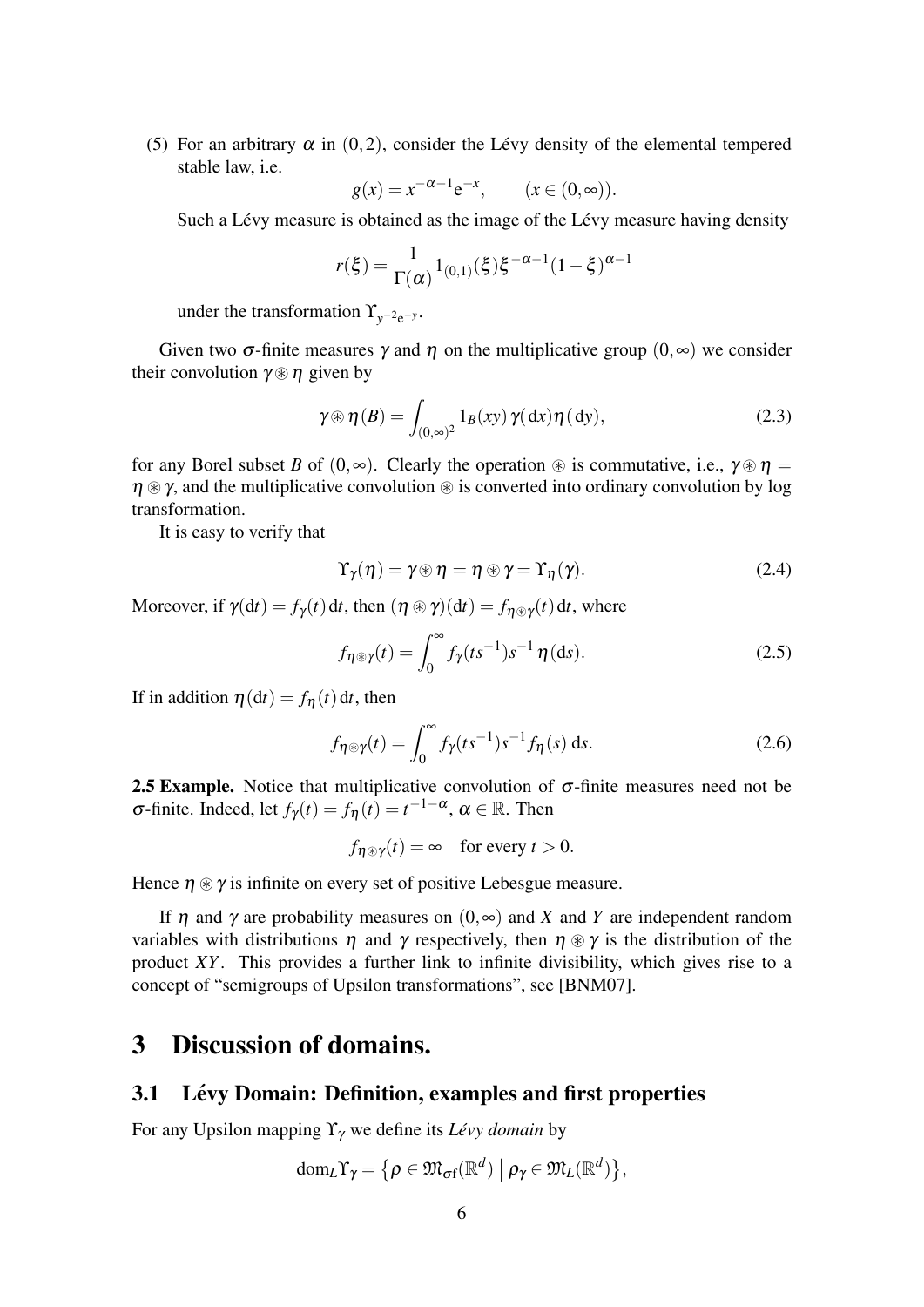where dom stands for domain. In other words,  $dom<sub>L</sub>Y<sub>\gamma</sub>$  is the set of measures from  $\mathfrak{M}_{\sigma \mathrm{f}}(\mathbb{R}^d)$  that are mapped to Lévy measures by  $\Upsilon_{\gamma}$ . We also define

$$
\text{dom}_{L}^{+}\Upsilon_{\gamma} = \{ \rho \in \mathfrak{M}_{\text{of}}((0,\infty)^{d}) \mid \rho_{\gamma} \in \mathfrak{M}_{L}^{+}((0,\infty)^{d}) \},
$$

so that dom ${}^+_L \Upsilon_\gamma$  is the pre-image for  $\Upsilon_\gamma$  of the class of Lévy measures for subordinators.

3.1 Example. We adopt the notation from Example 2.4, and assume for simplicity that  $d=1$ .

- (1) For the mapping  $\Upsilon_0$  we have dom<sub>L</sub> $\Upsilon_0 = \mathfrak{M}_L(\mathbb{R})$ , as was shown in [BNT04]. This also follows immediately from Theorem 3.4 below.
- (2) For the mappings  $\Upsilon_{\alpha}$  it was shown in [BNT06] that dom<sub>L</sub> $\Upsilon_0 = \mathfrak{M}_L(\mathbb{R})$ . Again, this may be seen as an immediate consequence of Theorem 3.4.
- (3) For the  $\Upsilon_{\lambda}$ -mappings it is easily established [BNMS06] that

$$
\text{dom}_\mathcal{L} \Upsilon_\lambda = \begin{cases} \mathfrak{M}_\mathcal{L}(\mathbb{R}), & \text{if } \lambda > 0 \\ \mathfrak{M}_{\log}(\mathbb{R}), & \text{if } \lambda = 0 \\ \mathfrak{M}_\lambda(\mathbb{R}), & \text{if } \lambda \in (-2,0) \end{cases}
$$

where the classes  $\mathfrak{M}_{\log}(\mathbb{R})$  and  $\mathfrak{M}_{\lambda}(\mathbb{R})$ ,  $\lambda \in (0,1)$ , are defined by:

$$
\mathfrak{M}_{\log}(\mathbb{R}) = \left\{ \rho \in \mathfrak{M}(\mathbb{R}) \; \middle| \; \textstyle \int_1^\infty \log y \, \rho \textstyle{\left(\mathrm{d}y\right)} < \infty \right\}
$$

and

$$
\mathfrak{M}_{\lambda}(\mathbb{R})=\big\{\rho\in\mathfrak{M}(\mathbb{R})\ \big|\ \textstyle\int_1^\infty\textstyle y^{-\lambda}\,\rho(\textstyle{\mathrm{d}} y)<\infty\big\},
$$

respectively.

(4) For the Upsilon mappings  $\Phi_{\lambda}$ , it is easy to check that for all  $\lambda$  in  $(-2, \infty)$  we have

$$
\mathsf{dom}_L \Phi_\lambda = \mathsf{dom}_L \Upsilon_\lambda,
$$

with  $\Upsilon_{\lambda}$  as in (3).

**3.2 Proposition.** For any nonzero measure 
$$
\gamma
$$
 in  $\mathfrak{M}_{\sigma f}((0, \infty))$ , we have

$$
\text{dom}_L \Upsilon^{(d)}_\gamma \subseteq \mathfrak{M}_L(\mathbb{R}^d) \quad \text{and} \quad \text{dom}_L^+ \Upsilon^{(d)}_\gamma \subseteq \mathfrak{M}_L^+((0,\infty)^d). \tag{3.1}
$$

*Proof.* Let  $a > 0$  be such that  $\gamma([a, \infty)) = b > 0$ . Then for every  $\rho \in \text{dom}_L \Upsilon_\gamma$ 

$$
\infty > \int_{\mathbb{R}^d} (\|x\|^2 \wedge 1) \rho_{\gamma}(\mathrm{d}x) = \int_{\mathbb{R}^d} \int_0^{\infty} (t^2 \|x\|^2 \wedge 1) \gamma(\mathrm{d}t) \rho(\mathrm{d}x)
$$
  
\n
$$
\geq b \int_{\mathbb{R}^d} (a^2 \|x\|^2 \wedge 1) \rho(\mathrm{d}x) \geq b(a^2 \wedge 1) \int_{\mathbb{R}^d} (\|x\|^2 \wedge 1) \rho(\mathrm{d}x)
$$

which shows that  $\rho \in \mathfrak{M}_L(\mathbb{R}^d)$ . The second inclusion follows similarly by replacing  $||x||^2 \wedge 1$  by  $||x|| \wedge 1$  in the argument above. ■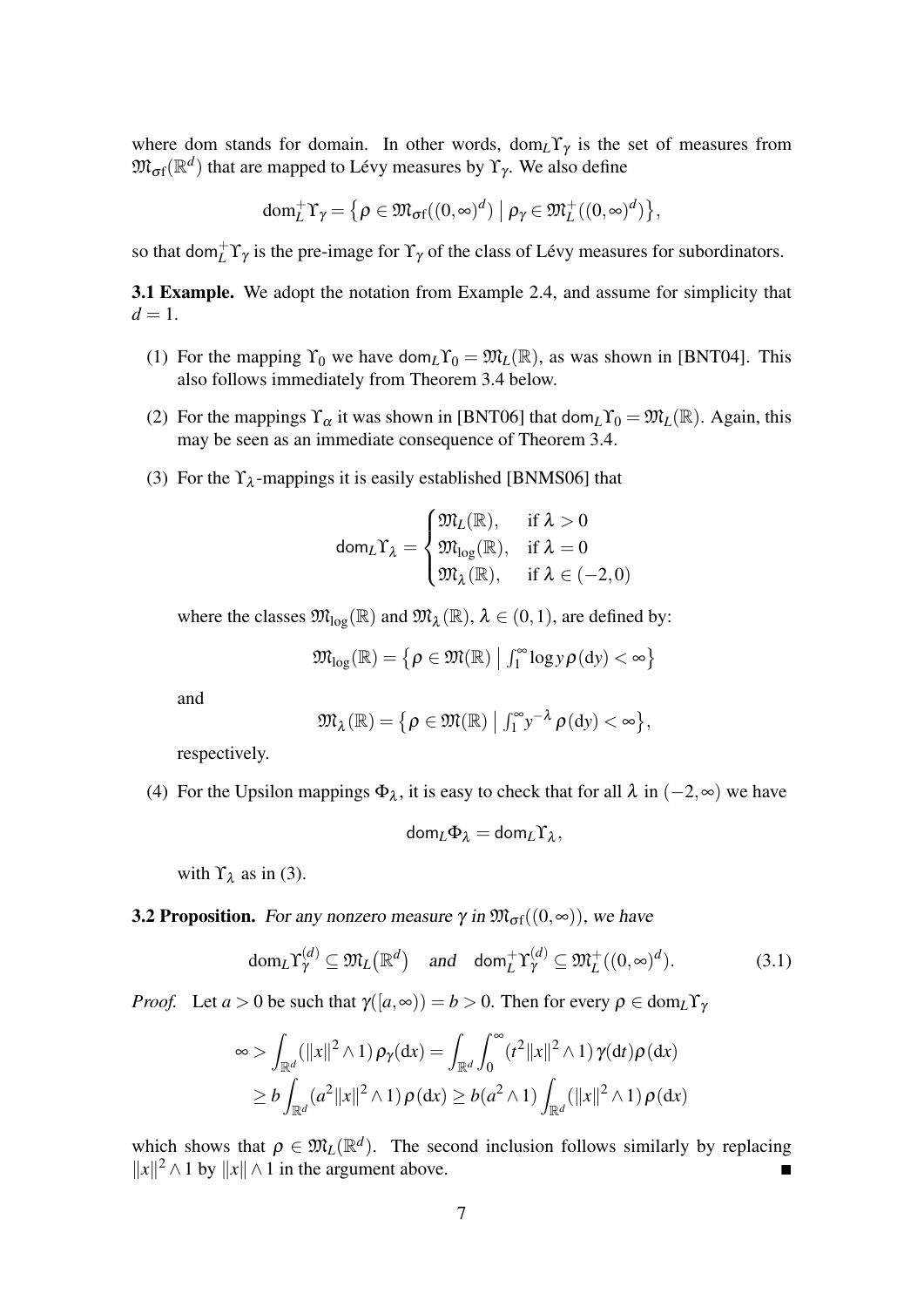Proposition 3.2 is valid even when  $\mathbb{R}^d$  is replaced by a Banach space, see Proposition 2 in Jurek [Ju90]. However, since Lévy measures on a general Banach space are not determined by an integrability condition, the above simple proof does not apply.

**3.3 Remark.** (a) Suppose  $\gamma$  and  $\eta$  are  $\sigma$ -finite measures on  $(0, \infty)$  and consider their multiplicative convolution  $\gamma \otimes \eta$  (cf. Subsection 2.2). Then from (2.4) we infer that

$$
\gamma \circledast \eta \in \mathfrak{M}_L((0,\infty)) \iff \eta \in \text{dom}_L \Upsilon_\gamma \iff \gamma \in \text{dom}_L \Upsilon_\eta. \tag{3.2}
$$

Assuming that  $\gamma, \eta \neq 0$ , Proposition 3.2 together with (3.2) then asserts that

$$
\gamma \circledast \eta \in \mathfrak{M}_L((0,\infty)) \Longrightarrow \gamma, \eta \in \mathfrak{M}_L((0,\infty)). \tag{3.3}
$$

(b) Let  $\rho$  and  $\gamma$  be measures in  $\mathfrak{M}_L(\mathbb{R}^d)$  and  $\mathfrak{M}_{\sigma f}((0,\infty))$ , respectively, and let  $\|\rho\|$ denote the transformation of  $\rho$  under the mapping  $x \mapsto ||x||$ . Using Tonelli's theorem we note then that

$$
\int_{\mathbb{R}^d} (\|x\|^2 \wedge 1) \rho_{\gamma}(\mathrm{d}x) = \int_{(0,\infty)} \left( \int_{\mathbb{R}^d} (t^2 \|x\|^2 \wedge 1) \rho(\mathrm{d}x) \right) \gamma(\mathrm{d}t)
$$

$$
= \int_{(0,\infty)} \left( \int_{(0,\infty)} (t^2 s^2 \wedge 1) \|\rho\|( \mathrm{d}s) \right) \gamma(\mathrm{d}t) \qquad (3.4)
$$

$$
= \int_{\mathbb{R}^d} (t^2 \wedge 1) \gamma_{\|\rho\|}(\mathrm{d}t),
$$

so that

$$
\rho \in \text{dom}_{L} \Upsilon_{\gamma} \iff \gamma \in \text{dom}_{L} \Upsilon_{\|\rho\|}. \tag{3.5}
$$

Taking then Proposition 3.2 into account, it follows that

$$
\forall \gamma \in \mathfrak{M}_{\sigma f}((0,\infty)) : \text{dom}_{L} \Upsilon_{\gamma} \neq \{0\} \Longrightarrow \gamma \in \mathfrak{M}_{L}((0,\infty)), \tag{3.6}
$$

which shows that  $\Upsilon_{\gamma}$  is only interesting as a mapping on the class of Lévy measures if  $\gamma$  is itself a Lévy measure.

The following theorem has also been noted, independently, by K. Sato (cf. [Sa05]). In the following section we obtain a proof of the theorem as a result of a comparison of domains for two ϒ transformations.

**3.4 Theorem.** (i) Let  $\gamma$  be a non-zero measure from  $\mathfrak{M}_{\sigma}(\mathfrak{g}(0,\infty))$ . Then for any positive integer *d* we have

$$
\text{dom}_L \Upsilon^{(d)}_{\gamma} = \mathfrak{M}_L(\mathbb{R}^d)
$$
 (3.7)

if and only if  $\gamma \in \mathfrak{M}_{02}((0,\infty))$ , i.e. if and only if

$$
\gamma((0,\infty)) < \infty \quad \text{and} \quad \int_0^\infty t^2 \gamma(dt) < \infty.
$$
\n(3.8)

(ii) Let  $\gamma$  be a non-zero measure from  $\mathfrak{M}_{\sigma}(\mathfrak{g}(0,\infty))$ . Then for any positive integer *d*,

$$
\text{dom}_{L}^{+} \Upsilon_{\gamma}^{(d)} = \mathfrak{M}_{L}^{+}((0, \infty)^{d})
$$
\n(3.9)

if and only if

$$
\int_{(0,\infty)} (1 \vee t) \gamma(dt) < \infty. \tag{3.10}
$$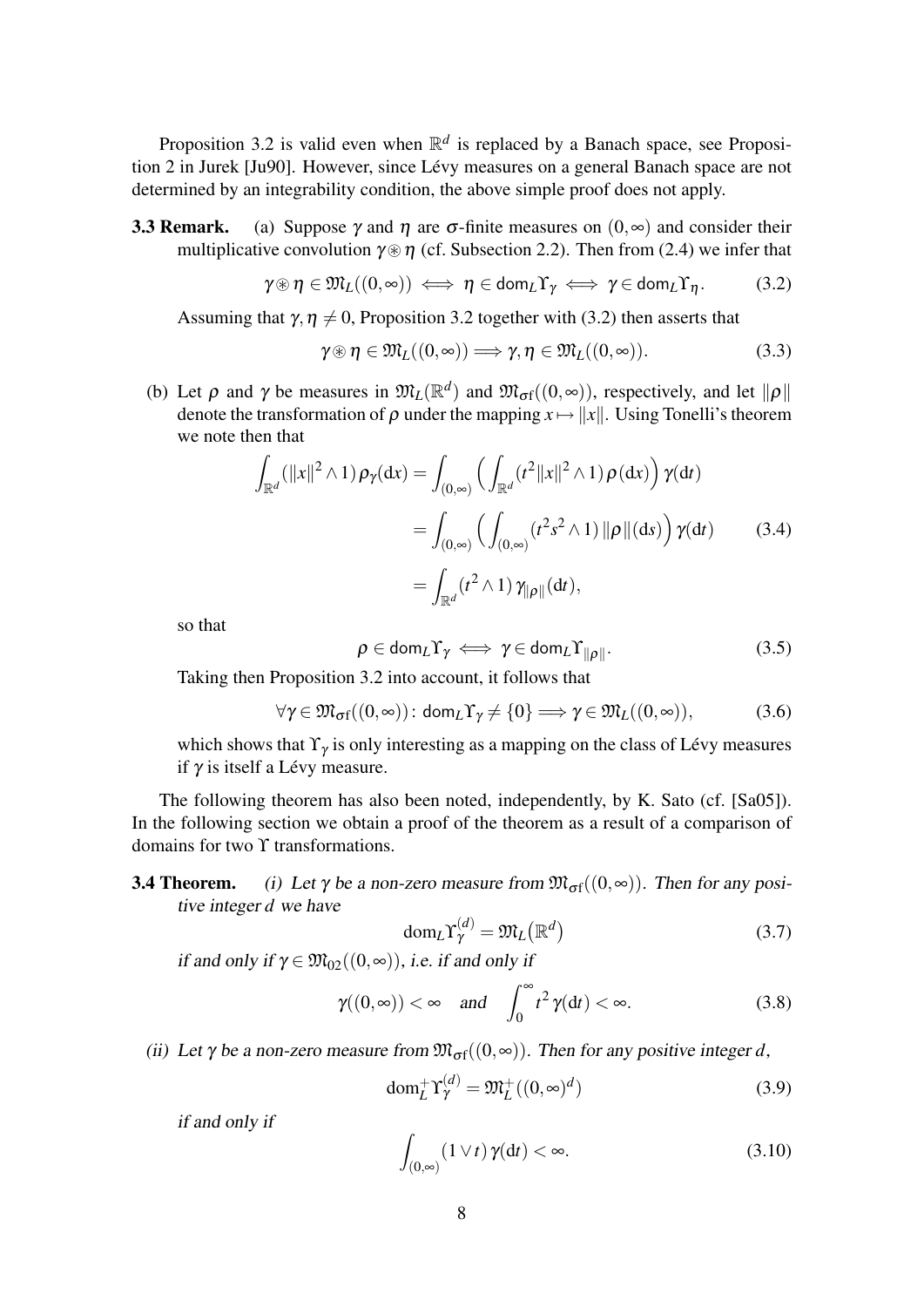3.5 Remark. Combining Theorem 3.4 with (3.5) it follows that

$$
\forall \gamma \in \mathfrak{M}_L((0,\infty)) : \text{dom}_L \Upsilon^{(d)}_{\gamma} \supseteq \mathfrak{M}_{02}(\mathbb{R}^d)
$$
(3.11)

and also that  $(cf. (3.6))$ 

$$
\forall \gamma \in \mathfrak{M}_{\sigma f}((0,\infty)) : \text{dom}_{L}\Upsilon_{\gamma}^{(d)} \neq \{0\} \Longrightarrow \text{dom}_{L}\Upsilon_{\gamma}^{(d)} \supseteq \mathfrak{M}_{02}(\mathbb{R}^{d}).
$$

### 3.2 An auxiliary function: Definition and applications.

For a number of the calculations to follow, it is helpful to introduce an auxiliary function  $\psi_{\gamma}$  by

**3.6 Definition.** For a measure  $\gamma$  in  $\mathfrak{M}_{\sigma}(\mathfrak{g}(0,\infty))$  we define the function  $\psi_{\gamma}$ :  $[0,\infty) \to [0,\infty]$ by

$$
\Psi_{\gamma}(s) = \int_0^{\infty} (s^2 t^2 \wedge 1) \gamma(dt), \quad (s \in [0, \infty)).
$$
 (3.12)

It follows immediately from the calculation (3.4) that

$$
\text{dom}_L \Upsilon_{\gamma} = \left\{ \rho \in \mathfrak{M}_L(\mathbb{R}^d) \; \middle| \; \int_{\mathbb{R}^d} \psi_{\gamma}(\|x\|) \rho(\mathrm{d}x) < \infty \right\}. \tag{3.13}
$$

We mention in passing that for a non-zero Lévy measure  $\gamma$  on  $(0, \infty)$ ,  $\psi_{\gamma}$  is a nondecreasing continuous function with  $\psi_{\gamma}(0) = 0$  and  $\psi_{\gamma}(s) > 0$ , whenever  $s > 0$ . Moreover,  $\lim_{s\to\infty}\psi_{\gamma}(s)=\gamma((0,\infty)).$ 

**3.7 Remark.** The characterisation (3.13) of dom<sub>L</sub>Y<sub>γ</sub> remains valid when  $\mathbb{R}^d$  is replaced by a Hilbert space but is invalid for general Banach spaces. Jurek [Ju90] obtained some characterisations of dom<sub>L</sub>Y<sub>γ</sub> for Banach spaces in cases where either  $\gamma$  or  $\rho$  have restricted support.

#### Comparison of domains

**3.8 Theorem.** Let  $\gamma_1$  and  $\gamma_2$  be measures from  $\mathfrak{M}_{\sigma f}((0, \infty))$ . Then dom $_L\Upsilon_{\gamma_2}^{(d)} \subseteq$  dom $_L\Upsilon_{\gamma_1}^{(d)}$  $\gamma_1$ for all *d*, if and only if

$$
\exists C > 0 \colon \psi_{\gamma_1}(s) \le C \psi_{\gamma_2}(s), \quad (s \in [0, \infty)). \tag{3.14}
$$

*Proof.* We note first that we may assume that both  $\gamma_1$  and  $\gamma_2$  are Lévy measures. Indeed, if  $\gamma \in \mathfrak{M}_{\sigma f}((0,\infty))$ , then the inequalities

$$
(1 \vee s^2) \int_{(0,\infty)} (t^2 \wedge 1) \gamma(dt) \ge \psi_\gamma(s) \ge (1 \wedge s^2) \int_{(0,\infty)} (t^2 \wedge 1) \gamma(dt)
$$

verify the statement

$$
\gamma \notin \mathfrak{M}_L((0,\infty)) \iff \psi_{\gamma}(s) = \infty
$$
, for all  $s$  in  $(0,\infty)$ .

Moreover, for any  $\gamma$  in  $\mathfrak{M}_{\sigma}(\mathfrak{g}(0,\infty))$  we have

$$
\text{dom}_L\Upsilon_\gamma=\{0\}\iff \gamma\notin\mathfrak{M}_L((0,\infty)),
$$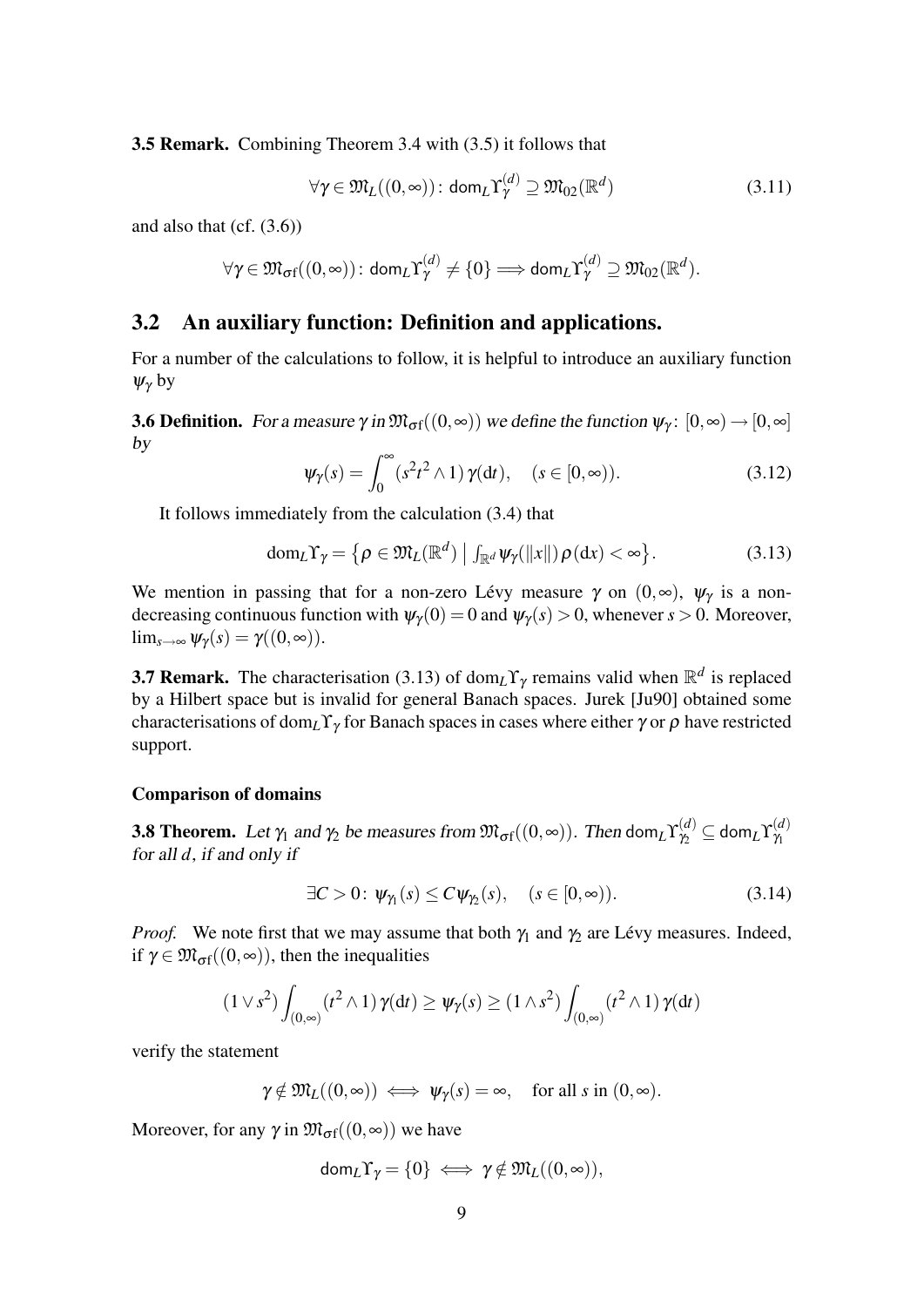where " $\Leftarrow$ " follows from (3.6) and " $\Rightarrow$ " follows from the fact that  $\delta_1 \in \text{dom}_L\Upsilon_\gamma$  for any Lévy measure  $\gamma$ . From these observations the proposition follows readily if one of the measures  $\gamma_1$  or  $\gamma_2$  is not a Lévy measure. In a similar manner we may assume that  $\gamma_1$  and  $\gamma_2$  are both non-zero. Indeed, for  $\gamma$  in  $\mathfrak{M}_{\sigma f}((0, \infty))$  we have

$$
\psi_\gamma=0\iff \gamma=0\iff \text{dom}_L\Upsilon_\gamma=\mathfrak{M}_{\sigma f}(\mathbb{R}),
$$

where, in the latter bi-implication, the implication " $\Leftarrow$ " is a consequence of Proposition 3.2.

So assume in the following that  $\gamma_1, \gamma_2$  are both non-zero Lévy measures on  $(0, \infty)$ . It follows immediately from (3.13) that condition (3.14) implies that  $\text{dom}_L \Upsilon_{\gamma_2} \subseteq \text{dom}_L \Upsilon_{\gamma_1}$ . Conversely, assume that (3.14) is *not* satisfied. We then construct, for each *d* in N, a measure  $\rho$  in  $\mathfrak{M}_L(\mathbb{R}^d)$  such that  $\rho \in \text{dom}_L \Upsilon_{\gamma_2} \setminus \text{dom}_L \Upsilon_{\gamma_1}$ . Indeed, since (3.14) is not satisfied we may, for each *n* in N, choose a number  $s_n$  in  $(0, \infty)$  such that

$$
\psi_{\gamma_1}(s_n) > n \psi_{\gamma_2}(s_n).
$$

Then choose a fixed unit vector *u* in  $\mathbb{R}^d$  and define the measure  $\rho$  on  $\mathbb{R}^d$  by

$$
\rho=\sum_{n=1}^\infty \frac{1}{n\psi_{\gamma_1}(s_n)}\delta_{s_n\mu}.
$$

Note then that

$$
\int_{\mathbb{R}^d} \psi_{\gamma_2}(\|x\|) \rho(\mathrm{d}x) = \sum_{n=1}^{\infty} \frac{\psi_{\gamma_2}(s_n)}{n \psi_{\gamma_1}(s_n)} \leq \sum_{n=1}^{\infty} \frac{1}{n^2} < \infty.
$$

Thus, by (3.13),  $\rho \in \text{dom}_L \Upsilon_{\gamma_2}$ , so in particular  $\rho \in \mathfrak{M}_L(\mathbb{R}^d)$  according to Proposition 3.2. Note next that

$$
\int_{\mathbb{R}^d} \psi_{\gamma_1}(\|x\|) \rho(\mathrm{d}x) = \sum_{n=1}^{\infty} \frac{\psi_{\gamma_1}(s_n)}{n \psi_{\gamma_1}(s_n)} = \sum_{n=1}^{\infty} \frac{1}{n} = \infty,
$$

so that  $\rho \notin \text{dom}_L \Upsilon_{\gamma_1}$ . . A construction of the construction of the construction of the construction of the construction of

Based on Theorem 3.8 we present next the proclaimed proof of Theorem 3.4.

**Proof of Theorem 3.4.** (i) Suppose first that  $\text{dom}_L Y_\gamma = \mathfrak{M}_L(\mathbb{R}) = \text{dom}_L Y_{\delta_1}$ . Then it follows from Theorem 3.8 that

$$
\int_0^\infty (1 \wedge s^2 t^2) \gamma(dt) = \psi_\gamma(s) \le C \psi_{\delta_1}(s) = C(1 \wedge s^2), \qquad (s \in (0, \infty)) \tag{3.15}
$$

for some positive constant *C*. For *s* in  $(0,1)$ ,  $(3.15)$  says that

$$
\int_0^\infty (s^{-2}\wedge t^2)\,\gamma(\mathrm{d} t)\leq C,
$$

and letting then  $s \searrow 0$ , we obtain by monotone convergence that  $\int_0^\infty t^2 \gamma(dt) \le C$ .

For *s* in  $[1, \infty)$ , (3.15) says that

$$
\int_0^\infty (1 \wedge s^2 t^2) \, \gamma(dt) \leq C,
$$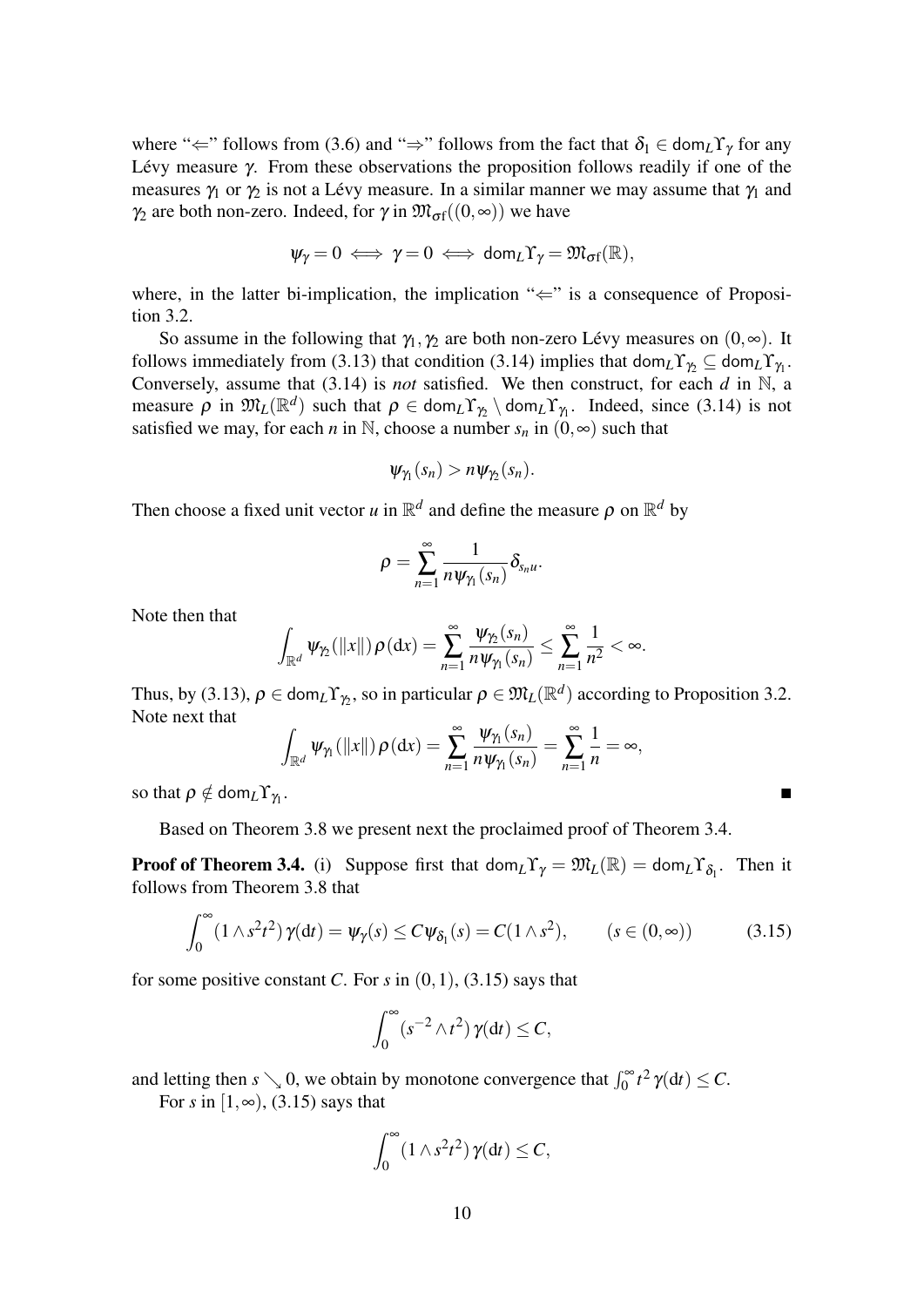and letting  $s \nearrow \infty$ , we obtain by monotone convergence that  $\gamma((0,\infty)) = \int_0^\infty 1 \gamma(\mathrm{d}t) \leq C$ . Altogether  $\gamma \in \mathfrak{M}_{02}((0,\infty))$ . Conversely assume that  $\gamma \in \mathfrak{M}_{02}((0,\infty))$ . Then

$$
\psi_{\gamma}(s) = \int_0^{\infty} (1 \wedge s^2 t^2) \gamma(ds) \le (1 \wedge s^2) \int_0^{\infty} (1 \vee t^2) \gamma(dt) = C \psi_{\delta_1}(s),
$$

where  $C = \int_0^\infty (1 \vee t^2) \gamma(dt) < \infty$ . Hence it follows from Theorem 3.8 that for any *d* in N,

 $\boldsymbol{0}$ 

$$
\mathfrak{M}_L(\mathbb{R}^d) \supseteq \text{dom}_L(\Upsilon^{(d)}_{\gamma}) \supseteq \text{dom}_L(\Upsilon^{(d)}_{\delta_1}) = \mathfrak{M}_L(\mathbb{R}^d),
$$

as desired.

0

(ii) Let  $\rho$  be a measure in  $\mathfrak{M}_L((0, \infty)^d)$  and let  $\gamma$  be a measure in  $\mathfrak{M}_{\sigma f}((0, \infty))$ . Then we denote by  $\|\rho\|^2$  and  $\sqrt{\gamma}$  the transformations of  $\rho$  and  $\gamma$  by the mappings  $x \mapsto \|x\|^2$  and  $t \mapsto \sqrt{t}$ , respectively. Note then that

$$
\int_{(0,\infty)} (1 \wedge ||x||^2) \rho_{\sqrt{\gamma}}(dx) = \int_{(0,\infty)} \left( \int_{\mathbb{R}^d} (1 \wedge t^2 ||x||^2) \rho(dx) \right) \sqrt{\gamma}(dt)
$$

$$
= \int_{(0,\infty)} \left( \int_{(0,\infty)} (1 \wedge ts) ||\rho||^2(ds) \right) \gamma(dt)
$$

$$
= \int_{(0,\infty)} (1 \wedge s) ||\rho||^2_{\gamma}(ds),
$$

which shows that

$$
\rho \in \text{dom}_L \Upsilon_{\sqrt{\gamma}}^{(d)} \iff \|\rho\|^2 \in \text{dom}_L^+ \Upsilon_{\gamma}^{(1)}.
$$
 (3.16)

In the case  $\gamma = \delta_1$ , note that dom<sub>*L*</sub> $\Upsilon^{(d)}_f$  $\frac{\partial}{\partial \lambda_i} = \mathfrak{M}_L(\mathbb{R}^d)$  and that dom $\frac{1}{L} \Upsilon_{\delta_1}^{(1)}$  $\mathfrak{F}^{(1)}_{\delta_1}=\mathfrak{M}_{L}^{+}((0,\infty)),$ and therefore (3.16) implies that

$$
\{\|\rho\|^2 \mid \rho \in \mathfrak{M}_L(\mathbb{R}^d)\} = \mathfrak{M}_L^+((0,\infty)).\tag{3.17}
$$

Indeed, the inclusion "⊆" follows immediately from (3.16). Conversely, let  $\sigma$  be a measure from  $\mathfrak{M}_{L}^+((0,\infty))$ , and let  $\rho$  be the transformation of  $\sigma$  under the mapping  $t \mapsto$ √  $\tilde{t}u: (0,\infty) \to \mathbb{R}^d$  for some unit vector *u* in  $\mathbb{R}^d$ . Now,  $\|\rho\|^2 = \sigma$  and, by (3.16) (with  $\gamma = \delta_1$ ),  $\rho \in \mathfrak{M}_L(\mathbb{R}^d)$ .

Using then (3.16), (3.17), Proposition 3.2 and part (i) it follows that

$$
\text{dom}_{L}^{+} \Upsilon_{\gamma}^{(1)} = \mathfrak{M}_{L}^{+}((0, \infty)) \iff \text{dom}_{L} \Upsilon_{\sqrt{\gamma}}^{(d)} = \mathfrak{M}_{L}(\mathbb{R}^{d})
$$

$$
\iff \int_{(0, \infty)} (1 \vee t^{2}) \sqrt{\gamma}(\text{d}t) < \infty \tag{3.18}
$$

$$
\iff \int_{(0, \infty)} (1 \vee s) \gamma(\text{d}s) < \infty,
$$

as desired.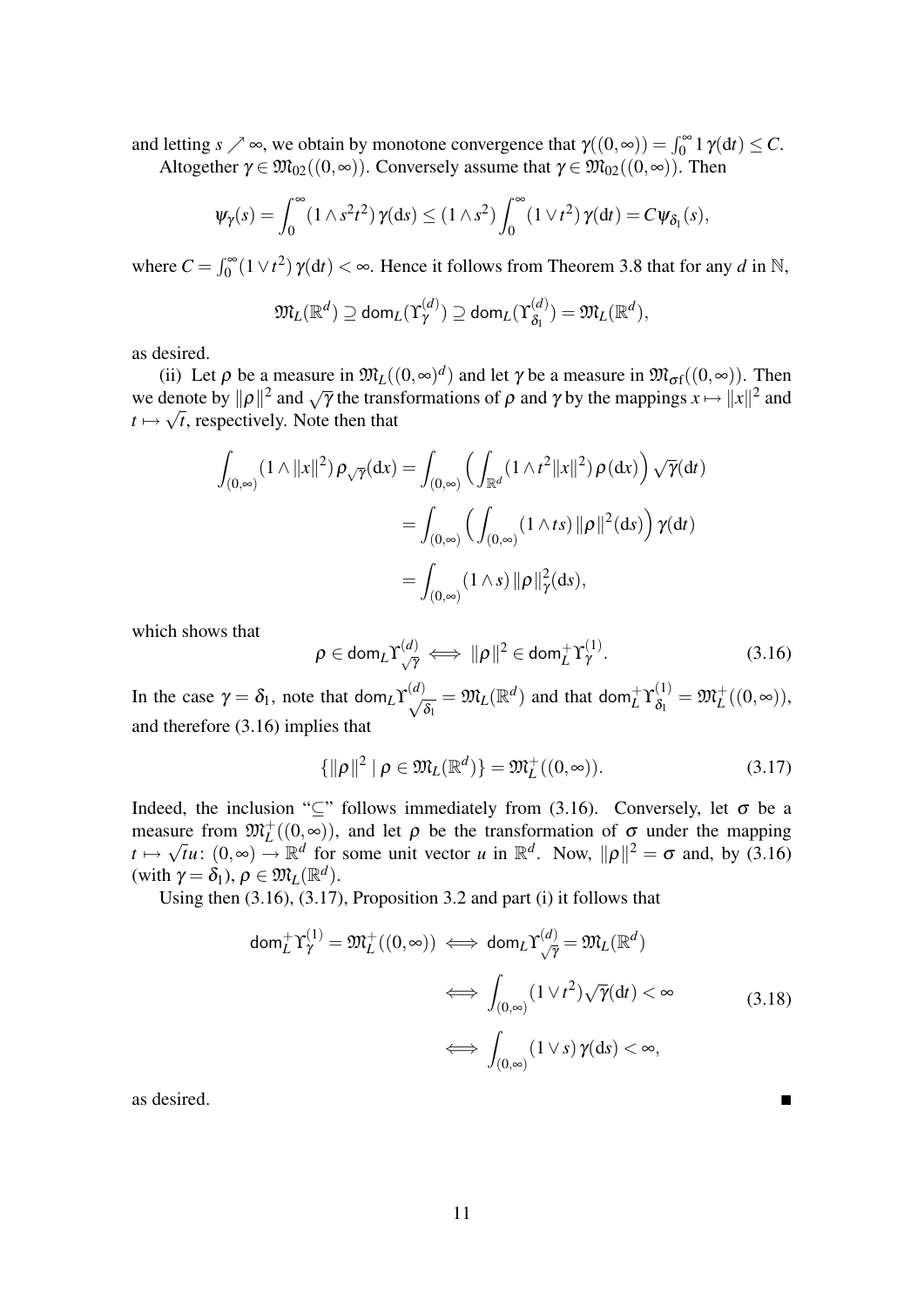#### How small can the domain get?

If  $\rho\in\mathfrak{M}_{L}(\mathbb{R}^{d})\setminus\mathfrak{M}_{02}(\mathbb{R}^{d}),$  or, equivalently,  $\Vert\rho\Vert\in\mathfrak{M}_{L}((0,\infty))\setminus\mathfrak{M}_{02}((0,\infty)),$  then it follows from Theorem 3.4 that there is a measure  $\eta$  in  $\mathfrak{M}_L((0, \infty))$  such that  $\eta \notin \text{dom}_L Y_{\|\rho\|}$ . This implies by (3.5) that  $\rho \notin \text{dom}_L \Upsilon_{\eta}^{(d)}$ , and hence, taking also (3.11) into account, we may conclude that

$$
\bigcap_{\boldsymbol \eta\in\mathfrak M_L((0,\infty))}\mathsf{dom}_L\Upsilon^{(d)}_{\boldsymbol \eta}=\mathfrak M_{02}(\mathbb R^d).
$$

One may then ask whether there is a single measure  $\eta$  from  $\mathfrak{M}_L((0, \infty))$  such that dom $_L\Upsilon^{(d)}_{\eta}$  $= \mathfrak{M}_{02}(\mathbb{R}^d)$ . This will be answered in the negative in Proposition 3.9 below.

**3.9 Proposition.** For any Lévy measure  $\gamma$  on  $(0, \infty)$  and for any positive integer *d* we have that

$$
\text{dom}_L\Upsilon^{(d)}_\gamma\supsetneqq \mathfrak{M}_{02}(\mathbb{R}^d).
$$

*Proof.* Clearly we may assume that  $\gamma \neq 0$ . Since  $\psi_{\gamma}$  is continuous and  $\psi_{\gamma}(0) = 0$ , we can choose a sequence  $(s_n)$  in  $(0,1)$  such that

$$
\forall n \in \mathbb{N} : \psi_{\gamma}(s_n) \leq \frac{1}{n}.
$$

Consider the measure  $\rho$  on  $\mathbb{R}^d$  given by

$$
\rho=\sum_{n=1}^\infty\frac{1}{n}\delta_{s_nu},
$$

where *u* is a fixed unit vector in  $\mathbb{R}^d$ . Now,

$$
\int_{\mathbb{R}^d} (1 \vee ||x||^2) \, \rho(\mathrm{d}x) = \sum_{n=1}^\infty \frac{1}{n} = \infty,
$$

so that  $\rho$  is not in  $\mathfrak{M}_{02}(\mathbb{R}^d)$ . At the same time

$$
\int_{\mathbb{R}^d} \psi_\gamma(\|x\|) \rho(\mathrm{d}x) = \sum_{n=1}^\infty \frac{1}{n} \psi_\gamma(s_n) \leq \sum_{n=1}^\infty \frac{1}{n^2} < \infty,
$$

so that  $\rho \in \text{\rm dom}_L\Upsilon_{\gamma}^{(d)}$  $\gamma^{(a)}$  (in particular  $\rho$  must be a Lévy measure; cf. Proposition 3.2).

#### The case of regularly varying tails

In order to characterise dom<sub>L</sub> $\Upsilon_{\gamma}$  we need to know the behaviour of  $\psi_{\gamma}(s)$  (defined by formula (3.12)) at zero and infinity, cf. formula (3.13). This is possible when the tail of  $\gamma$ is regularly varying in the sense that we can specify the tail behaviours of  $\psi_{\gamma}$  in terms of the behaviour of the tail measure of  $\gamma$  at 0 and infinity.

Recall that a function *L*:  $(0, \infty) \rightarrow [0, \infty)$  is slowly varying at infinity (resp. at 0) if

$$
\frac{L(tx)}{L(t)} \longrightarrow 1, \quad \text{as } t \to \infty \text{ (resp. as } t \to 0\text{),}
$$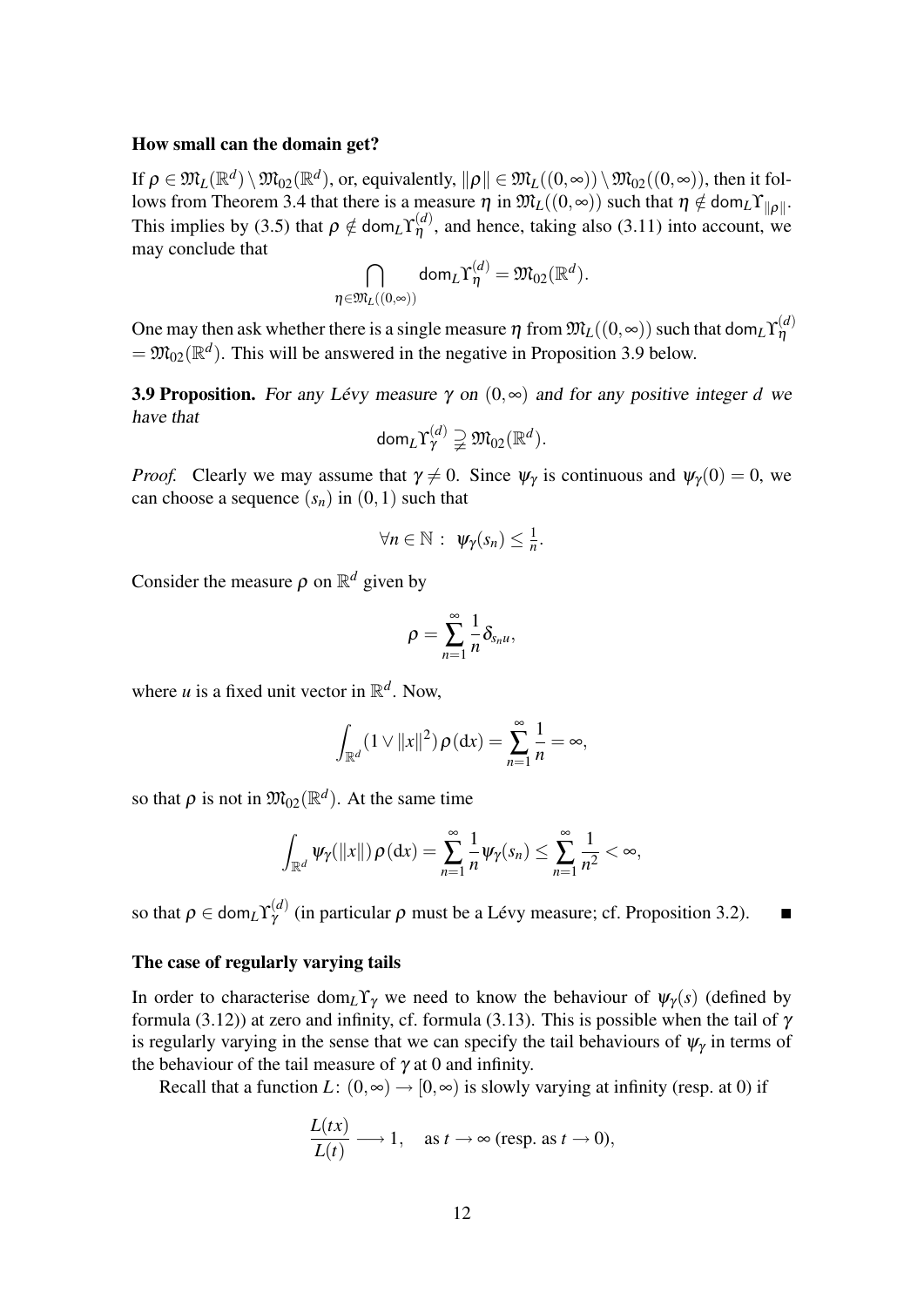for any positive number *x*. A function  $U: (0, \infty) \to [0, \infty)$  is regularly varying with index  $\alpha$  at infinity (resp. at 0), if it has the form

$$
U(x) = x^{\alpha} L(x),
$$

with *L* slowly varying at infinity (resp. at 0). Recall also that for  $\gamma$  in  $\mathfrak{M}_L((0, \infty))$  we have

$$
\psi_{\gamma}(s), \gamma([s^{-1}, \infty)) \longrightarrow 0, \text{ as } s \to 0
$$

and

$$
\psi_{\gamma}(s), \gamma((s^{-1}, \infty)) \longrightarrow \gamma((0, \infty)), \text{ as } s \to \infty.
$$

**3.10 Proposition.** Let  $\gamma$  be a non-zero Lévy measure on  $(0, \infty)$ , and suppose that the function  $\gamma^+(t) = \gamma([t, \infty))$  is regularly varying with index  $-\alpha$  at zero (infinity, resp.), where  $\alpha < 2$ . Then

$$
\frac{\psi_{\gamma}(s)}{\gamma([s^{-1},\infty))} \to \frac{2}{2-\alpha} \quad \text{as } s \to \infty \text{ (0, resp.)}.
$$
 (3.19)

*Proof.* We have

$$
\Psi_{\gamma}(s) = s^2 \int_{(0,s^{-1})} x^2 \gamma(dx) + \gamma([s^{-1}, \infty))
$$
  
=  $s^2 \int_{(0,s^{-1})} \int_0^x 2t dt \gamma(dx) + \gamma([s^{-1}, \infty))$   
=  $s^2 \int_0^{\infty} 2t \gamma([t, s^{-1} \vee t)) dt + \gamma([s^{-1}, \infty))$   
=  $s^2 \int_0^{s^{-1}} 2t \gamma([t, \infty)) dt$ . (3.20)

We first consider the case of  $\gamma([t, \infty))$  regularly varying at zero. From (3.20) we get

$$
\psi_{\gamma}(s) = 2s^2 \int_s^{\infty} x^{-3} \gamma([x^{-1}, \infty)) dx.
$$

By our assumption we can write  $\gamma([x^{-1}, \infty)) = x^{\alpha} \ell(x)$ , where  $\ell(x)$  is slowly varying at infinity. By Proposition 1.5.10 in [BGT] we have

$$
\frac{\Psi_{\gamma}(s)}{\gamma([s^{-1},\infty))} = \frac{2\int_{s}^{\infty} x^{\alpha-3}\ell(x) dx}{s^{\alpha-2}\ell(s)} \longrightarrow \frac{2}{2-\alpha}
$$
(3.21)

as  $s \rightarrow \infty$ .

Now we consider the case of  $\gamma([t,\infty))$  regularly varying at infinity. We can write  $\gamma([t,\infty)) = t^{-\alpha} \ell(t)$ , where  $\ell(t)$  is slowly varying at infinity. Using Proposition 1.5.8 [BGT] and (3.20) we get

$$
\frac{\Psi_{\gamma}(x^{-1})}{\gamma([x,\infty))} = \frac{2\int_0^x t^{1-\alpha}\ell(t) dt}{x^{2-\alpha}\ell(x)} \longrightarrow \frac{2}{2-\alpha}
$$

as  $x \to \infty$ . This concludes the proof.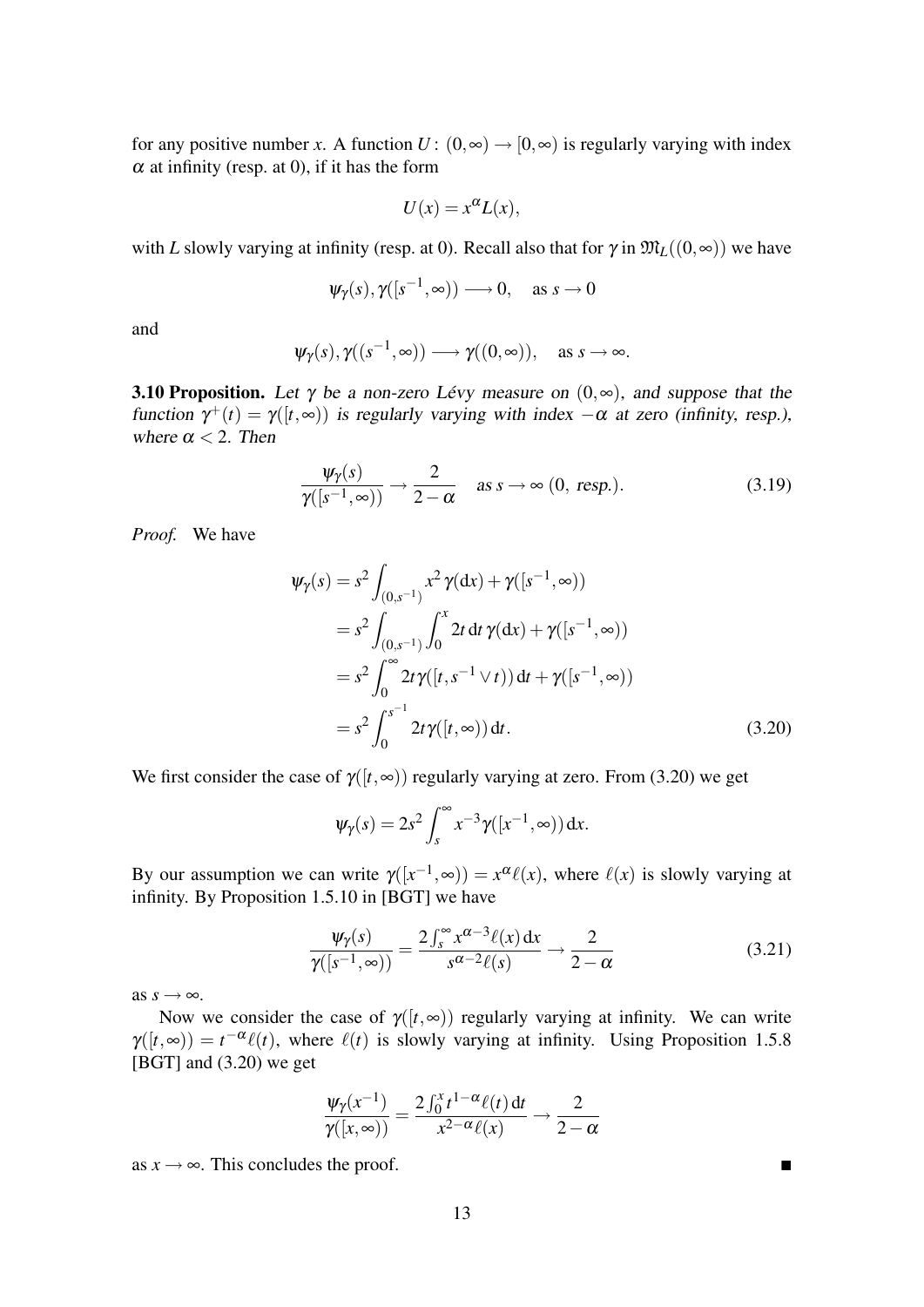**3.11 Remark.** Suppose  $\gamma$  is a non-zero Lévy measure on  $(0, \infty)$  and that the function  $\gamma^+(t) = \gamma([t, \infty))$  is regularly varying at both 0 and infinity with indexes respectively  $-\alpha$  and  $-\beta$  from (-2,0). Then it follows from Proposition 3.10 that there are positive constants *c* and *C* such that

$$
c\gamma^{+}(s^{-1}) \le \psi_{\gamma}(s) \le C\gamma^{+}(s^{-1}), \qquad (s > 0). \tag{3.22}
$$

Indeed, it is a consequence of Proposition 3.10 that there exist positive numbers  $\varepsilon$ , K, C' such that

$$
\gamma^+(s^{-1}) \le C' \psi_\gamma(s), \quad \text{for all } s \text{ in } [\varepsilon, K]^c.
$$

Putting then  $C'' = \gamma^+ (K^{-1}) / \psi_{\gamma}(\varepsilon)$ , we have for *s* in  $[\varepsilon, K]$  that

$$
\gamma^+(s^{-1}) \leq \gamma^+(K^{-1}) = C''\psi_\gamma(\varepsilon) \leq C''\psi_\gamma(s).
$$

Thus, the constant  $c = 1/(C' \vee C'')$  satisfies the first inequality in (3.22), and a similar argument produces a constant *C* satisfying the second inequality.

**3.12 Corollary.** Suppose  $\gamma$  and  $\eta$  are non-zero measures from  $\mathfrak{M}_{L}((0, \infty))$  such that the functions  $\gamma^+(s) = \gamma([s, \infty))$  and  $\eta^+(s) = \eta([s, \infty))$  are regularly varying at both 0 and infinity with indexes in  $(-2,0)$ . Then the following two assertions are equivalent:

- (i) dom<sub>*L*</sub> $\Upsilon_{\gamma} \subseteq$  dom<sub>*L*</sub> $\Upsilon_{n}$ .
- (*ii*)  $∃C > 0 ∀s > 0: η+(s) ≤ Cγ+(s).$

*Proof.* Suppose dom<sub>L</sub> $\Upsilon_{\gamma} \subseteq \text{dom}_{L} \Upsilon_{\eta}$ . Then by Theorem 3.4 there is a positive constant *C*' such that  $\psi_{\eta} \leq C' \psi_{\gamma}$  and combined with Remark 3.11 this provides a constant *C* such that  $\eta^+ \leq C\gamma^+$ . The converse implication follows similarly.

### 4 Composition and ranges

For two measures γ and η from  $\mathfrak{M}_{\sigma f}((0, \infty))$  we may consider the composition  $\Upsilon_\gamma^{(d)}\circ\Upsilon_\eta^{(d)}$ η with Lévy domain defined naturally by

$$
\text{dom}_L\Upsilon^{(d)}_\gamma\circ\Upsilon^{(d)}_\eta=\big\{\rho\in\text{dom}_L\Upsilon^{(d)}_\eta\;\big|\; \Upsilon_\eta(\rho)\in\text{dom}_L\Upsilon_\gamma\big\}.
$$

**4.1 Proposition.** Let  $\eta$  and  $\gamma$  be non-zero measures from  $\mathfrak{M}_{\sigma}(\mathfrak{g}(0,\infty))$ . Then for any *d* in  $\mathbb N$ .

$$
\text{dom}_{L}\Upsilon_{\gamma}^{(d)} \circ \Upsilon_{\eta}^{(d)} = \text{dom}_{L}\Upsilon_{\gamma \circledast \eta}^{(d)} = \text{dom}_{L}\Upsilon_{\eta}^{(d)} \circ \Upsilon_{\gamma}^{(d)}
$$
(4.1)

and

$$
\Upsilon_{\gamma}^{(d)} \circ \Upsilon_{\eta}^{(d)} = \Upsilon_{\gamma \circledast \eta}^{(d)} = \Upsilon_{\eta}^{(d)} \circ \Upsilon_{\gamma}^{(d)}.
$$
\n(4.2)

*Proof.* For a measure  $\rho$  from  $\mathfrak{M}_L((0, \infty))$  we note first that by (3.2)

$$
\rho \in \text{dom}_{L} \Upsilon_{\gamma \circledast \eta}^{(d)} \iff \|\rho\| \in \text{dom}_{L} \Upsilon_{\gamma \circledast \eta}^{(1)} \iff (\gamma \circledast \eta) \circledast \|\rho\| \in \mathfrak{M}_{L}((0, \infty))
$$
  

$$
\iff \gamma \circledast (\eta \circledast \|\rho\|) \in \mathfrak{M}_{L}((0, \infty)) \iff \eta \circledast \|\rho\| \in \text{dom}_{L} \Upsilon_{\gamma}^{(1)}.
$$
(4.3)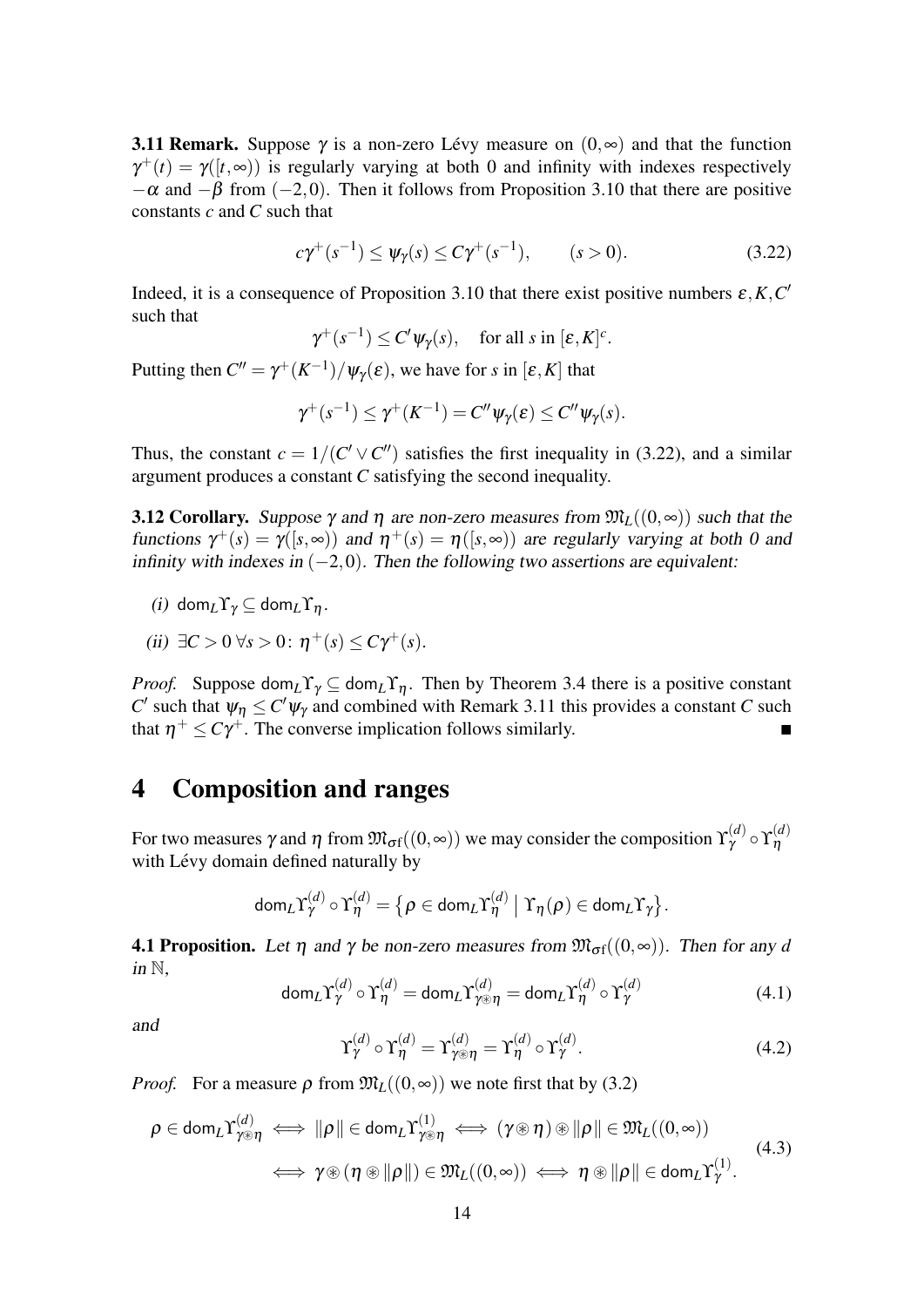In particular, by virtue of (3.3),

$$
\rho \in \text{dom}_{L} \Upsilon_{\gamma \circledast \eta}^{(d)} \implies \eta \circledast ||\rho|| \in \mathfrak{M}_{L}((0, \infty)) \iff \rho \in \text{dom}_{L} \Upsilon_{\eta}^{(d)}.
$$
 (4.4)

Moreover, assuming that  $\rho \in \text{\rm dom}_L\Upsilon^{(d)}_\eta$ , note that

$$
\int_0^\infty \int_{\mathbb{R}^d} (1 \wedge (t^2 \|x\|^2)) \Upsilon_\eta^{(d)}(\rho)(dx) \gamma(dt) = \int_0^\infty \int_0^\infty \int_{\mathbb{R}^d} (1 \wedge (s^2 t^2 \|x\|^2)) \rho(dx) \eta(ds) \gamma(dt)
$$
  
= 
$$
\int_0^\infty \int_0^\infty \int_0^\infty (1 \wedge (s^2 t^2 u^2)) \| \rho \| (du) \eta(ds) \gamma(dt)
$$
  
= 
$$
\int_0^\infty \int_0^\infty (1 \wedge (t^2 u^2)) (\|\rho\| \otimes \eta)(du) \gamma(dt),
$$

which verifies that

$$
\forall \rho \in \text{dom}_{L} \Upsilon_{\eta}^{(d)} \colon \Upsilon_{\eta}^{(d)}(\rho) \in \text{dom}_{L} \Upsilon_{\gamma}^{(d)} \iff \|\rho\| \circledast \eta \in \text{dom}_{L} \Upsilon_{\gamma}^{(1)}.
$$
 (4.5)

Combining now (4.3), (4.4) and (4.5) establishes the first equality in (4.1), and the second one follows by symmetry.

Turning now to (4.2), assume that  $\rho \in \text{dom}_L \Upsilon_{\gamma \otimes \eta}$ , and note then for any Borel subset *B* of  $\mathbb{R}^d$  that

$$
\begin{aligned} \Upsilon_{\eta \circledast \gamma}(\rho)(B) &= \int_0^\infty \rho(t^{-1}B) \,\eta \circledast \gamma(dt) = \int_0^\infty \int_0^\infty \rho((st)^{-1}B) \,\eta(dt) \,\gamma(ds) \\ &= \int_0^\infty \rho_\eta(s^{-1}B) \,\gamma(ds) = [\Upsilon_\gamma \circ \Upsilon_\eta(\rho)](B), \end{aligned}
$$

as desired.

4.2 Example. Adopting the notation from Example 2.4, a direct calculation shows that

$$
\Phi_0 \Upsilon_0 = \Upsilon_0 \Phi_0 = \Upsilon_{\lambda}|_{\lambda=0}.
$$

The first of these equalities was noted in [BNMS06]. It is a special case of formula (4.2).

For a measure  $\gamma$  in  $\mathfrak{M}_{\sigma f}((0, \infty))$  we define the *Lévy range*  $\text{\rm{ran}}_L \Upsilon^{(d)}_\gamma$  of  $\Upsilon^{(d)}_\gamma$  by

$$
\text{ran}_L\Upsilon^{(d)}_\gamma=\big\{\Upsilon_\gamma(\rho)\;\big|\;\rho\in\text{dom}_L\Upsilon^{(d)}_\gamma\big\}.
$$

**4.3 Corollary.** Let  $\gamma_1$  and  $\gamma_2$  be non-zero measures from  $\mathfrak{M}_L((0, \infty))$ . Then the following assertions are equivalent:

 $\chi^{(d)}(i)$  ran $\chi^{(d)}_{\gamma_2} \subseteq \text{ran}_L \Upsilon^{(d)}_{\gamma_1}$  $\chi_1^{(a)}$  for all *d* in N.  $(iii)$  ran $_L\Upsilon_{\gamma_2}^{(1)}\subseteq$  ran $_L\Upsilon_{\gamma_1}^{(1)}$  $\overset{(1)}{\gamma_1}.$ (iii)  $\gamma_2 = \gamma_1 \circledast \gamma = \Upsilon_{\gamma_1}(\gamma)$  for some measure  $\gamma$  from  $\mathfrak{M}_L((0, \infty))$ .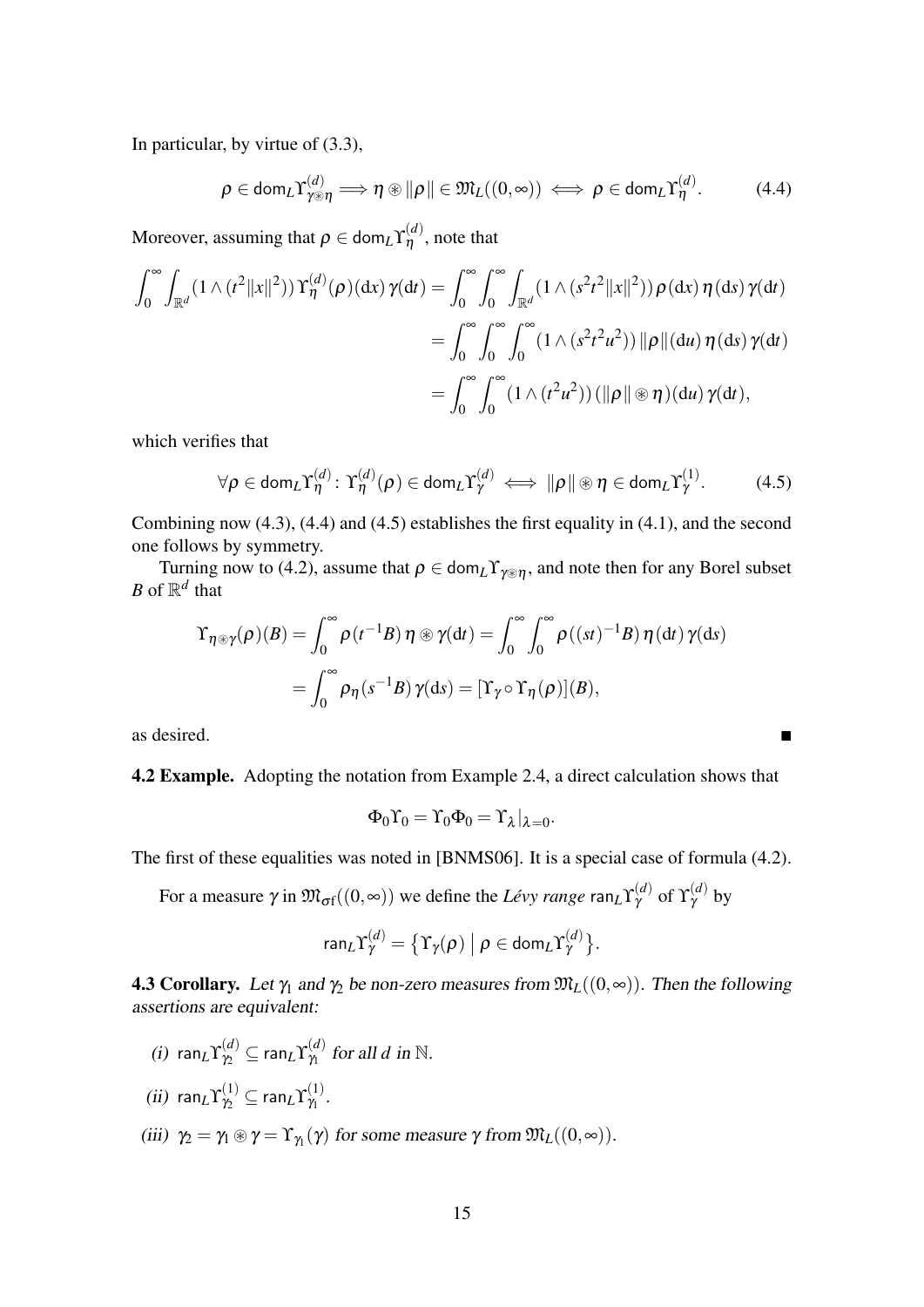*Proof.* Assume first that  $\gamma_2 = \gamma_1 \otimes \gamma$  for some measure  $\gamma$  from  $\mathfrak{M}_L((0, \infty))$ . Then by Proposition 4.1 it follows that

$$
\text{ran}_L\Upsilon_{\gamma_2}^{(d)} = \text{ran}_L\Upsilon_{\gamma_1}^{(d)} \circ \Upsilon_{\gamma}^{(d)} \subseteq \text{ran}_L\Upsilon_{\gamma_1}^{(d)},
$$

for all *d* in N. Assume conversely that  $\text{ran}_L \Upsilon_{\gamma_2}^{(1)} \subseteq \text{ran}_L \Upsilon_{\gamma_1}^{(1)}$  $\mathcal{V}_1^{(1)}$ . Since  $\gamma_2 \in \mathfrak{M}_L((0,\infty))$ , the Dirac measure  $\delta_1 \in \text{\rm dom}_L\Upsilon_{\gamma_2}^{(1)}$  $\chi_2^{(1)}$ , so that

$$
\gamma_2=\Upsilon_{\gamma_2}^{(1)}(\delta_1)=\Upsilon_{\gamma_1}^{(1)}(\rho)
$$

for some measure  $\rho$  in dom<sub>L</sub>Y<sub>*N*</sub>. Since  $\gamma_1 \neq 0$ ,  $\rho \in \mathfrak{M}_L(\mathbb{R})$  according to Proposition 3.2. Moreover, since

$$
0 = \gamma_2((-\infty,0)) = \int_0^\infty \rho((-\infty,0)) \gamma_1(dt) = \rho((-\infty,0)) \cdot \gamma_1((0,\infty)),
$$

and since  $\gamma_1 \neq 0$ , it follows that  $\rho((-\infty,0)) = 0$ , so that actually  $\rho \in \mathfrak{M}_L((0,\infty))$ . Therefore

$$
\gamma_2=\Upsilon_{\gamma_1}(\rho)=\gamma_1\circledast\rho\,,
$$

as desired.

#### 4.4 Remark.

(i) Suppose  $\gamma_1, \gamma_2$  are non-zero measures from  $\mathfrak{M}_L((0, \infty))$  and that  $ran_L \Upsilon_{\gamma_2} \subseteq ran_L \Upsilon_{\gamma_1}$ . Then Corollary 4.3 and Proposition 4.1 assert that  $\Upsilon_{\gamma_2}^{(d)} = \Upsilon_{\gamma}^{(d)} \circ \Upsilon_{\gamma_1}^{(d)}$  for some measure  $\gamma$  from  $\mathfrak{M}_L((0, \infty))$ . By the definition of dom<sub>L</sub> $\Upsilon_\gamma^{(d)} \circ \Upsilon_\gamma^{(d)}$ , this in particular implies that

$$
\mathsf{dom}_L\Upsilon_{\gamma_2}^{(d)}\subseteq\mathsf{dom}_L\Upsilon_{\gamma_1}^{(d)},
$$

for all *d*.

(ii) Let  $\gamma$  be a non-zero measure from  $\mathfrak{M}_L((0, \infty))$ . Then by Proposition 4.1 we have for any positive integer *d*

$$
\mathsf{dom}_L\Upsilon_\gamma^{(d)} \supseteq \mathsf{ran}_L\Upsilon_\gamma^{(d)} \iff \forall \rho \in \mathsf{dom}_L\Upsilon_\gamma^{(d)} \colon \Upsilon_\gamma^{(d)}(\rho) \in \mathsf{dom}_L\Upsilon_\gamma^{(d)}
$$

$$
\iff \mathsf{dom}_L\Upsilon_\gamma^{(d)} \circ \Upsilon_\gamma^{(d)} = \mathsf{dom}_L\Upsilon_\gamma^{(d)}
$$

$$
\iff \mathsf{dom}_L\Upsilon_{\gamma \circledast \gamma} = \mathsf{dom}_L\Upsilon_\gamma.
$$

In other words, the mapping  $\Upsilon_{\gamma}$  may be iterated without precaution on all of its domain, if and only dom<sub>*L*</sub>  $\Upsilon_{\gamma \otimes \gamma} = \text{dom}_{L} \Upsilon_{\gamma}$ .

(iii) Let  $\gamma$  and  $\eta$  be non-zero measures from  $\mathfrak{M}_L((0,\infty))$ . Then using e.g. (2.3) it is straightforward to check that

$$
\gamma\circledast\eta\in\mathfrak{M}_{02}((0,\infty))\iff \gamma,\eta\in\mathfrak{M}_{02}((0,\infty)).
$$

This may in fact also be extracted from Proposition 4.1, which, in the affirmative case, asserts that

$$
\Upsilon_{\gamma\circledast\eta}=\Upsilon_{\gamma}\circ\Upsilon_{\eta}=\Upsilon_{\eta}\circ\Upsilon_{\gamma},
$$

on all of  $\mathfrak{M}_L(\mathbb{R}^d)$ .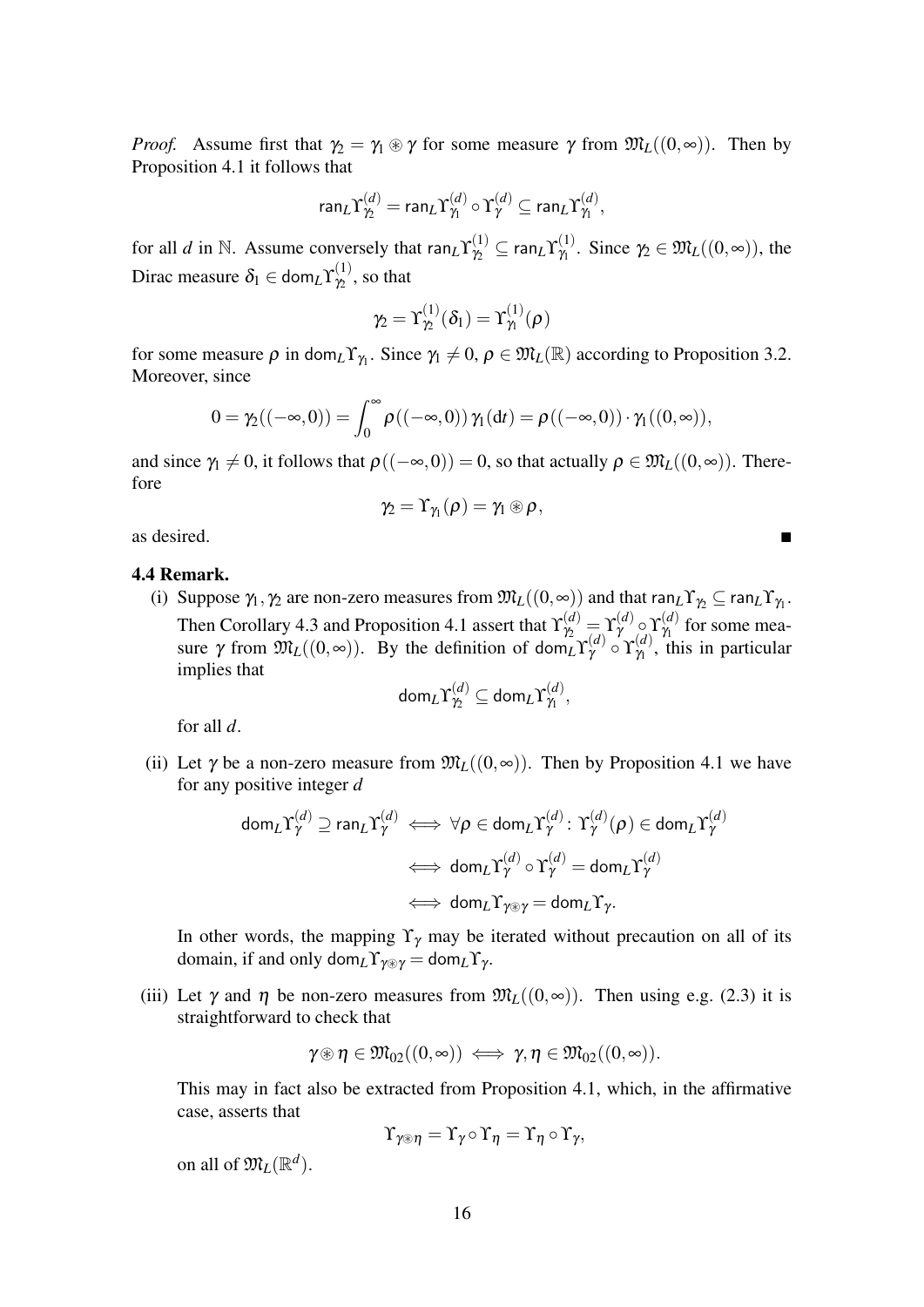## 5 Continuity Properties of  $\Upsilon_{\gamma}$

For measures  $\rho_1, \rho_1, \rho_2, \rho_3, \ldots$  from  $\mathfrak{M}_L(\mathbb{R}^d)$ , we define *Lévy-weak convergence* of  $\rho_n$  to  $\rho$ , denoted  $\rho_n \stackrel{\text{lw}}{\longrightarrow} \rho$ , as follows:

$$
\rho_n \xrightarrow[n \to \infty]{\mathbf{w}} \rho \iff (1 \wedge ||x||^2) \rho_n(\mathrm{d}x) \xrightarrow[W]{n \to \infty} (1 \wedge ||x||^2) \rho(\mathrm{d}x).
$$

The corresponding topology  $\tau_L$  on  $\mathfrak{M}_L(\mathbb{R}^d)$  is the weakest topology on  $\mathfrak{M}_L(\mathbb{R}^d)$  making the mapping

 $\rho \mapsto (1\wedge \|x\|^2) \, \rho(\textup{d} x) \colon \mathfrak{M}_L(\mathbb{R}^d) \to \mathfrak{M}_{\textup{f}}(\mathbb{R}^d)$ 

continuous, when the class  $\mathfrak{M}_{f}(\mathbb{R}^{d})$  of finite Borel measures on  $\mathbb{R}^{d}$  is equipped with the topology for usual weak convergence. It is straightforward to check that  $\mathfrak{M}_{02}(\mathbb{R}^d)$  is dense in  $\mathfrak{M}_L(\mathbb{R}^d)$  with respect to  $\tau_L$ , and hence Remark 3.5 asserts that  $\Upsilon_\gamma$  is densely defined on  $\mathfrak{M}_L(\mathbb{R}^d)$  for any Lévy measure  $\gamma$  on  $(0, \infty)$ . By Theorem 3.4,  $\Upsilon_\gamma$  can be defined on all of  $\mathfrak{M}_L(\mathbb{R}^d)$  if and only if  $\gamma \in \mathfrak{M}_{02}((0, \infty))$ .

**5.1 Theorem.** Let  $\gamma$  be a Lévy measure on  $(0, \infty)$  and let *d* be a positive integer. Then the following statements are equivalent:

$$
(i) \ \gamma \in \mathfrak{M}_{02}((0,\infty)).
$$

- (ii)  $\Upsilon_{\gamma}^{(d)}$  $\chi^{(d)}_{\gamma}$ : dom<sub>L</sub> $\Upsilon^{(d)}_{\gamma} \to \mathfrak{M}_L(\mathbb{R}^d)$  is continuous in the topology for Lévy weak convergence.
- (iii)  $\Upsilon_{\gamma}^{(d)}$  $\mathcal{V}_{\gamma}^{(d)}$  is continuous at  $0 \in \mathfrak{M}_L(\mathbb{R}^d)$  in the topology for Lévy weak convergence.

*Proof.* Assume first that  $\gamma$  belongs to  $\mathfrak{M}_{02}((0, \infty))$ , and let  $\rho, \rho_1, \rho_2, \rho_3, \ldots$  be measures from  $\mathbb{R}^d$  such that  $\rho_n\to\rho$  Lévy-weakly as  $n\to\infty.$  In order to show that  $\Upsilon_\gamma(\rho_n)\to\Upsilon_\gamma(\rho)$ Lévy-weakly, we must establish that

$$
\int_{\mathbb{R}^d} f(x) (1 \wedge ||x||^2) \Upsilon_{\gamma}(\rho_n) (dx) \xrightarrow[n \to \infty]{} \int_{\mathbb{R}^d} f(x) (1 \wedge ||x||^2) \Upsilon_{\gamma}(\rho) (dx), \tag{5.1}
$$

for any continuous bounded function  $f: \mathbb{R}^d \to \mathbb{R}$ . Note here that

$$
\int_{\mathbb{R}} f(x)(1 \wedge ||x||^2) \Upsilon_{\gamma}(\rho_n)(dx) = \int_0^{\infty} \int_{\mathbb{R}^d} f(sx)(1 \wedge s^2 ||x||^2) \rho_n(dx) \gamma(ds), \tag{5.2}
$$

and that for a fixed *s*

$$
\int_{\mathbb{R}^d} f(sx)(1 \wedge s^2 ||x||^2) \rho_n(\mathrm{d}x) = \int_{\mathbb{R}^d} f_s(x)(1 \wedge ||x||^2) \rho_n(\mathrm{d}x)
$$
\n
$$
\xrightarrow[n \to \infty]{} \int_{\mathbb{R}^d} f_s(x)(1 \wedge ||x||^2) \rho(\mathrm{d}x) \tag{5.3}
$$
\n
$$
= \int_{\mathbb{R}^d} f(sx)(1 \wedge s^2 ||x||^2) \rho(\mathrm{d}x),
$$

since the function

$$
f_s(x) = \begin{cases} f(sx) \frac{1/\sqrt{s^2 ||x||^2}}{1/\sqrt{||x||^2}}, & \text{if } x \in \mathbb{R}^d \setminus \{0\}, \\ s^2 f(0), & \text{if } x = 0, \end{cases}
$$
(5.4)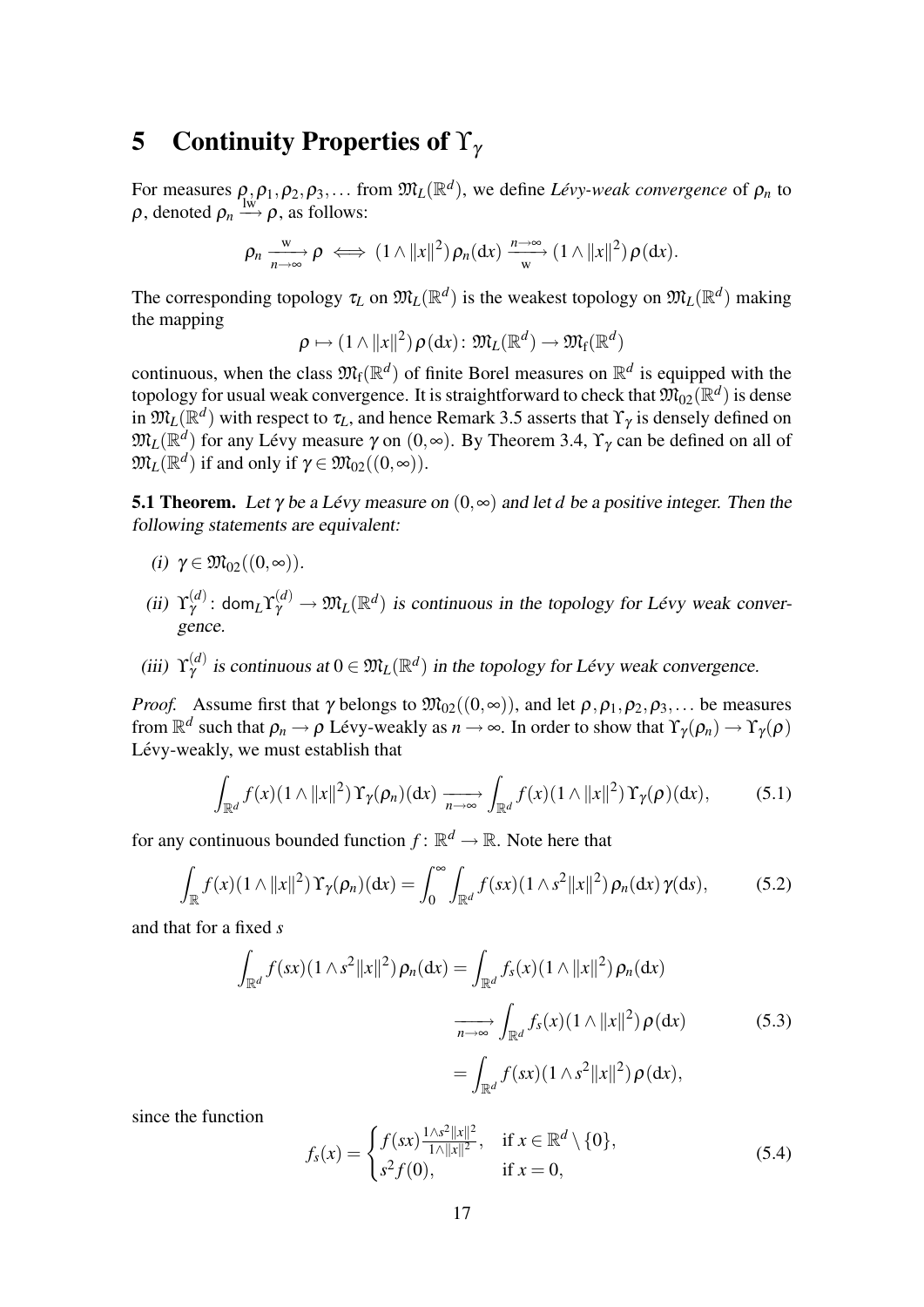is continuous and bounded. Note also that for any *n*

$$
\left| \int_{\mathbb{R}^d} f(sx)(1 \wedge s^2 ||x||^2) \rho_n(dx) \right| \le ||f||_u (1 \vee s^2) \int_{\mathbb{R}^d} (1 \wedge ||x||^2) \rho_n(dx),
$$
\n
$$
\le C ||f||_u (1 \vee s^2),
$$
\n(5.5)

where  $||f||_{\mu} = \sup_{x \in \mathbb{R}^d} |f(x)| \le \infty$  and  $C = \sup_{n \in \mathbb{N}} \int_{\mathbb{R}^d} (1 \wedge ||x||^2) \rho_n(\mathrm{d}t) < \infty$ . Since  $\gamma \in$  $\mathfrak{M}_{02}((0, \infty))$  we have  $\int_0^\infty (1 \vee s^2) \gamma(ds) < \infty$ , and hence by dominated convergence in combination with  $(5.2)$ - $(5.5)$  we obtain  $(5.1)$ .

It remains to show that continuity of  $\Upsilon_{\gamma}^{(d)}$  at 0 implies that  $\gamma$  belongs to  $\mathfrak{M}_{02}((0, \infty))$ . Consider first the sequence  $(\rho_n)$  of measures from  $\mathfrak{M}_L(\mathbb{R}^d)$  given by

$$
\rho_n = \varepsilon_n n^2 \delta_{n^{-1}u}, \qquad (n \in \mathbb{N}),
$$

where *u* is a fixed unit vector in  $\mathbb{R}^d$  and  $(\varepsilon_n)$  is an arbitrary sequence of positive numbers such that  $\varepsilon_n \searrow 0$  as  $n \to \infty$ . Note then that

$$
\int_{\mathbb{R}^d} (1 \wedge ||x||^2) \rho_n(\mathrm{d} x) = \varepsilon_n n^2 (1 \wedge n^{-2}) = \varepsilon_n,
$$

so that  $\rho_n \stackrel{\text{lw}}{\rightarrow} 0$  as  $n \rightarrow \infty$ . At the same time we have

$$
\int_{\mathbb{R}^d} (1 \wedge ||x||^2) \Upsilon_{\gamma}^{(d)}(\rho_n)(\mathrm{d}x) = \int_0^{\infty} \varepsilon_n n^2 (1 \wedge t^2 n^{-2}) \gamma(\mathrm{d}t) = \varepsilon_n \int_0^n t^2 \gamma(\mathrm{d}t) + \varepsilon_n n^2 \gamma([n, \infty)).
$$

From the calculation above it follows that  $\Upsilon_{\gamma}^{(d)}(\rho_n) \stackrel{\text{lw}}{\longrightarrow} 0$  for all choices of  $(\varepsilon_n)$  as prescribed above if and only if  $\int_0^\infty t^2 \gamma(dt) < \infty$ , which is thus a necessary condition for continuity at 0 of  $\Upsilon_{\gamma}^{(d)}$  $\gamma^{(a)}$ . Consider next the sequence  $(\rho_n)$  defined by

$$
\rho_n=\varepsilon_n\delta_{nu},\qquad (n\in\mathbb{N}),
$$

with *u* and  $(\varepsilon_n)$  as above. Then

$$
\int_{\mathbb{R}^d} (1 \wedge ||x||^2) \, \rho_n(\mathrm{d}x) = \varepsilon_n(1 \wedge n^2) = \varepsilon_n,
$$

so that  $\rho_n \stackrel{\text{lw}}{\longrightarrow} 0$  as  $n \to \infty$ . Furthermore

$$
\int_{\mathbb{R}^d} (1 \wedge ||x||^2) \Upsilon_\gamma^{(d)}(\rho_n)(\mathrm{d}x) = \int_0^\infty \varepsilon_n (1 \wedge t^2 n^2) \gamma(\mathrm{d}t) = \varepsilon_n n^2 \int_0^{1/n} t^2 \gamma(\mathrm{d}t) + \varepsilon_n \gamma([1/n, \infty)),
$$

and it follows that  $\Upsilon_{\gamma}(\rho_n) \stackrel{\text{lw}}{\longrightarrow} 0$  for all choices of  $(\varepsilon_n)$  if and only if  $\gamma((0,\infty)) < \infty$ . Thus, γ must also be finite in order for  $\Upsilon$ <sub>γ</sub> to be continuous at 0. This completes the proof.

**5.2 Remark.** When dealing with an upsilon transform  $\Upsilon_{\gamma}^{(d)}$  $\mathfrak{M}_{\mathcal{U}}^{(d)}: \text{\rm dom}_L\Upsilon_{\gamma}^{(d)} \to \mathfrak{M}_L(\mathbb{R}^d)$ , it is natural to have in mind the setting of (unbounded) linear operators defined on subspaces of a Banach space. From this point of view, Theorem 5.1 corresponds to the fact that a linear, densely defined operator on a Banach space is bounded on its domain if and only if it has a bounded extension to the full Banach space. In addition, this condition is equivalent to continuity of the operator at 0 and also to continuity on all of the domain.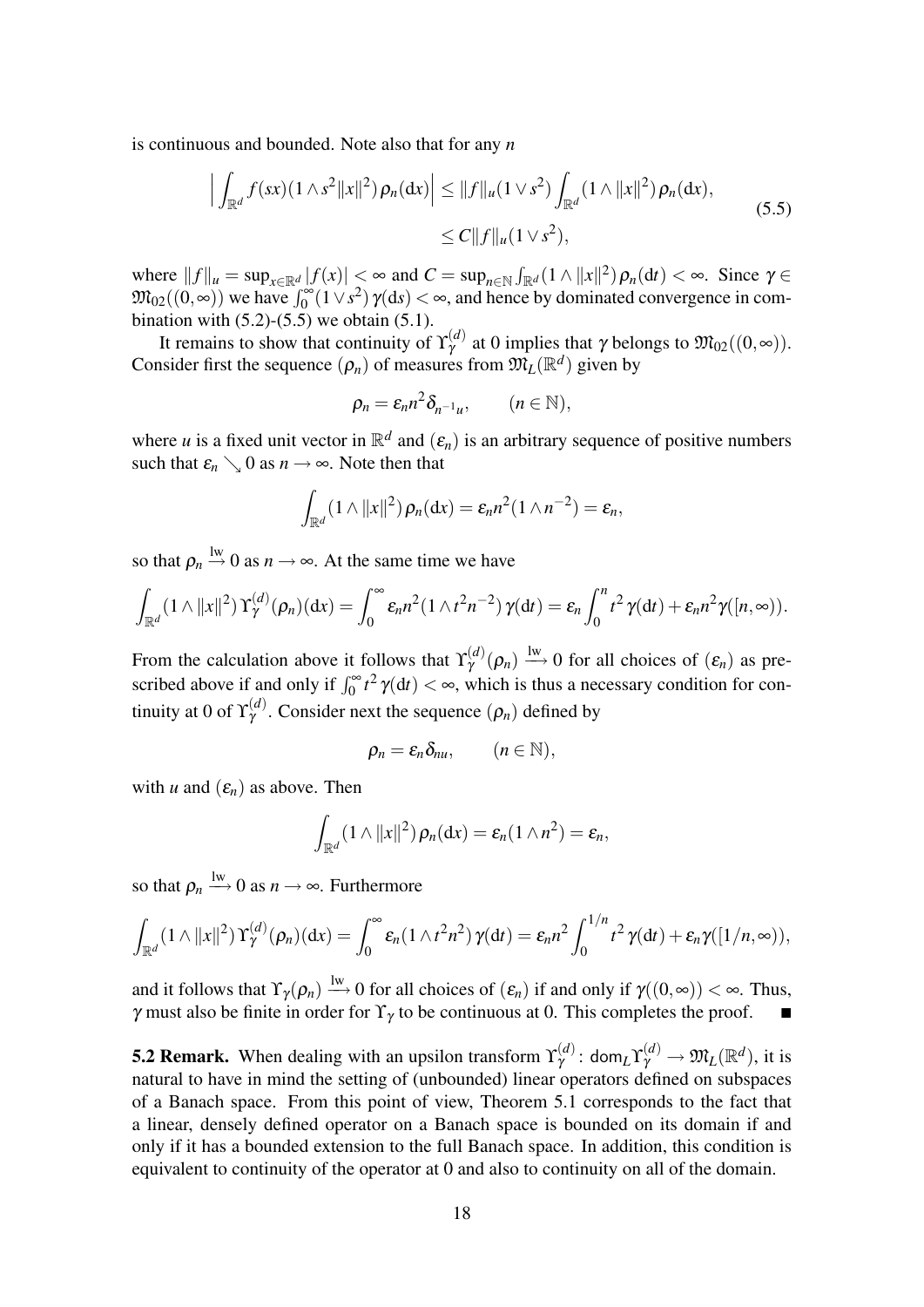The next theorem is essential for studying the topological properties of ran<sub>L</sub>Y<sub>γ</sub> and of the inverse mapping of  $\Upsilon_{\gamma}$  in case  $\Upsilon_{\gamma}$  is one-to-one.

**5.3 Theorem.** Let  $\gamma$  be a non-zero measure from  $\mathfrak{M}_L((0, \infty))$ , and let  $(\rho_n)_{n \in \mathbb{N}}$  be a sequence of measures from dom<sub>L</sub> $\Upsilon_{\gamma}^{(d)}$  such that  $\Upsilon_{\gamma}^{(d)}(\rho_n) \stackrel{\text{lw}}{\longrightarrow} \sigma$  for some measure  $\sigma$  from  $\mathfrak{M}_L(\mathbb{R}^d)$ . Then there is a subsequence  $(\rho_{n_p})_{p \in \mathbb{N}}$  and a Lévy measure  $\rho$  in dom<sub>L</sub>Y<sub>Y</sub><sup>(d)</sup> such that  $\rho_{n_p} \stackrel{\text{lw}}{\longrightarrow} \rho$ . Moreover,  $\sigma \ge \Upsilon_{\gamma}^{(d)}(\rho)$  and these measures are equal when

$$
\int_{\mathbb{R}^d} (1 \wedge ||x||^2) \sigma(\mathrm{d}x) = \int_{\mathbb{R}^d} (1 \wedge ||x||^2) \Upsilon^{(d)}_{\gamma}(\rho)(\mathrm{d}x). \tag{5.6}
$$

Before the proof, note that if  $(\rho_n)_{n \in \mathbb{N}}$  is a sequence of Lévy measures on  $\mathbb{R}^d$ , then it is certainly possible that  $(1 \wedge ||x||^2)\rho_n(dx)$  converge weakly, as  $n \to \infty$ , to a finite measure v on  $\mathbb{R}^d$  with positive mass at 0. For instance, setting  $\rho_n = n^2 \delta_{1/n}$ , we have that  $(1 \wedge x^2)$   $\rho_n(\text{d}x) \to \delta_0(\text{d}x)$  weakly, as  $n \to \infty$ . According to the theorem above, the sequence  $(\Upsilon_{\gamma}(\rho_n))_{n\in\mathbb{N}}$  does not have any cluster point with respect to the Lévy weak topology.

Proof of Theorem 5.3. We show first that the sequence

$$
\mathbf{v}_n(\mathrm{d}x)=(1\wedge||x||^2)\,\rho_n(\mathrm{d}x),\qquad(n\in\mathbb{N}),
$$

is precompact. By [ADD, Theorem 7.8.7] it suffices to show that  $(v_n)_{n \in \mathbb{N}}$  is tight and that  $(\mathsf{v}_n(\mathbb{R}^d))_{n \in \mathbb{N}}$  is bounded. Regarding the latter aspect, note that

$$
\int_{\mathbb{R}^d} (1 \wedge ||x||^2) Y^{(d)}_\gamma(\rho_n)(\mathrm{d}x) \n\geq \int_{\mathbb{R}^d} (1 \wedge ||x||^2) \rho_n(\mathrm{d}x) \int_0^\infty (1 \wedge s^2) \gamma(\mathrm{d}t) = v_n(\mathbb{R}^d) \int_0^\infty (1 \wedge s^2) \gamma(\mathrm{d}t). \quad (5.7)
$$

Since  $(1 \wedge ||x||^2) Y^{(d)}_\gamma(\rho_n) \to (1 \wedge ||x||^2) \sigma$  weakly, the left hand side of (5.7) is bounded in *n*, and since  $\gamma \neq 0$ , (5.7) thus implies boundedness of  $(v_n(\mathbb{R}^d))_{n \in \mathbb{N}}$ . Regarding tightness of  $(v_n)$ , we find similarly for *l* in  $(0, \infty)$  and  $\varepsilon$  in  $(0,1)$  that

$$
\int_{\{|x||>l\}} (1 \wedge ||x||^2) Y_{\gamma}^{(d)}(\rho_n)(dx) = \int_0^{\infty} \int_{\mathbb{R}^d} 1_{(l/s,\infty)}(||x||)(1 \wedge s^2 ||x||^2) \rho_n(dx) \gamma(ds)
$$
  

$$
\geq \int_{\varepsilon}^{\infty} \int_{\mathbb{R}^d} 1_{(l/\varepsilon,\infty)}(||x||) \varepsilon^2 (1 \wedge ||x||^2) \rho_n(dx) \gamma(ds)
$$
  

$$
= \varepsilon^2 \gamma([\varepsilon,\infty)) \nu_n(\{||x|| > l/\varepsilon\}).
$$

Choosing then  $\varepsilon$  so small that  $\gamma([\varepsilon,\infty)) > 0$  and using the substitution  $l = r\varepsilon$ , we find that

$$
v_n\big(\{\|x\|>r\}\big)\leq \varepsilon^{-2}\gamma([\varepsilon,\infty))^{-1}\int_{\{\|x\|>r\varepsilon\}}(1\wedge\|x\|^2)\Upsilon_{\gamma}^{(d)}(\rho_n)(\mathrm{d} x),
$$

and since the sequence  $(1 \wedge ||x||^2) \Upsilon_{\gamma}^{(d)}(\rho_n)(dx)$  is tight by assumption, this implies tightness of  $(v_n)$ .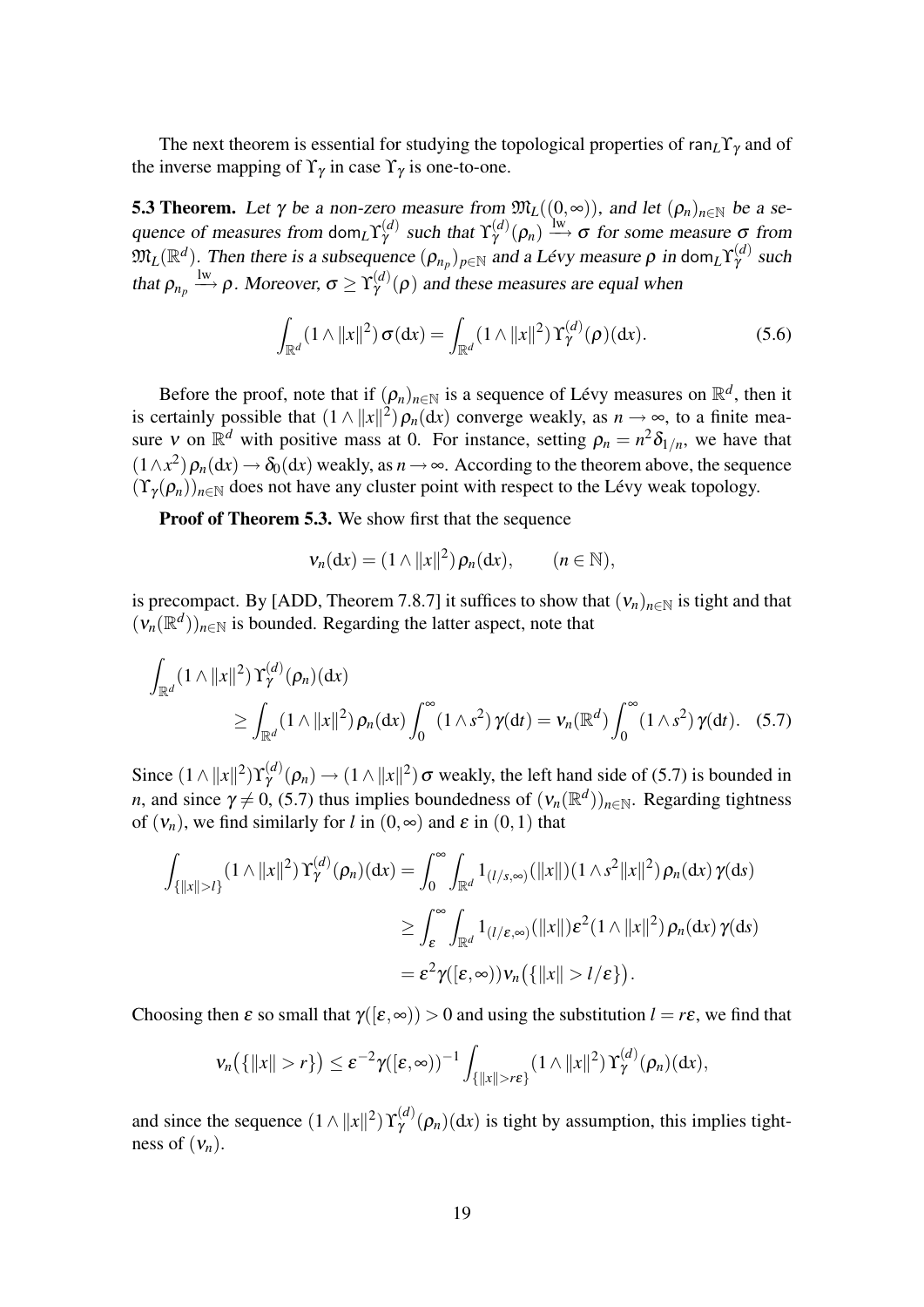Having established precompactness of  $(v_n)_{n \in \mathbb{N}}$ , we may infer the existence of a subsequence  $(v_{n_p})_{p \in \mathbb{N}}$  and a finite measure v on  $\mathbb{R}^d$  such that

$$
(1 \wedge ||x||^2) \rho_{n_p}(\mathrm{d}x) = v_{n_p}(\mathrm{d}x) \xrightarrow{w} v(\mathrm{d}x), \quad \text{as } p \to \infty.
$$

Let *f* be a function from  $C_b(\mathbb{R}^d)$  and note that

$$
\int_{\mathbb{R}^d} f(x) (1 \wedge ||x||^2) \Upsilon_\gamma^{(d)}(\rho_{n_p})(\mathrm{d}x) = \int_0^\infty \int_{\mathbb{R}^d} f(sx) (1 \wedge s^2 ||x||^2) \rho_{n_p}(\mathrm{d}x) \gamma(\mathrm{d}s).
$$

For fixed *s* in  $(0, \infty)$  consider the continuous bounded function  $f_s: \mathbb{R}^d \to \mathbb{R}$  introduced in (5.4). Then by assumption

$$
\int_{\mathbb{R}^d} f(sx)(1\wedge s^2||x||^2)\,\rho_{n_p}(\mathrm{d}x) = \int_{\mathbb{R}^d} f_s(x)(1\wedge ||x||^2)\,\rho_{n_p}(\mathrm{d}x) \xrightarrow[p\to\infty]{} \int_{\mathbb{R}^d} f_s(x)\,\nu(\mathrm{d}x).
$$

Assuming now that  $f \geq 0$ , it results from Fatou's lemma that

$$
\int_0^\infty \int_{\mathbb{R}^d} f_s(x) \nu(\mathrm{d}x) \gamma(\mathrm{d}s) \le \liminf_{p \to \infty} \int_0^\infty \int_{\mathbb{R}^d} f(sx) (1 \wedge s^2 ||x||^2) \rho_{n_p}(\mathrm{d}x) \gamma(\mathrm{d}s)
$$
  
= 
$$
\liminf_{p \to \infty} \int_{\mathbb{R}^d} f(x) (1 \wedge ||x||^2) \Upsilon_\gamma(\rho_{n_p})(\mathrm{d}x)
$$
(5.8)  
= 
$$
\int_{\mathbb{R}^d} f(x) (1 \wedge ||x||^2) \sigma(\mathrm{d}x).
$$

Note next that  $v$  may be decomposed as

$$
\mathbf{v}(\mathrm{d}x) = (1 \wedge ||x||^2) \rho(\mathrm{d}x) + \mathbf{v}(\{0\}) \delta_0(\mathrm{d}x),
$$

with  $\rho$  a (uniquely determined) Lévy measure on  $\mathbb{R}^d$ . Hence

$$
\int_0^{\infty} \int_{\mathbb{R}^d} f_s(x) \nu(\mathrm{d}x) \gamma(\mathrm{d}s) = \int_0^{\infty} \int_{\mathbb{R}^d} f_s(x) (1 \wedge ||x||^2) \rho(\mathrm{d}x) \gamma(\mathrm{d}s) + \int_0^{\infty} \nu(\{0\}) f_s(0) \gamma(\mathrm{d}s)
$$

$$
= \int_0^{\infty} \int_{\mathbb{R}^d} f(sx) (1 \wedge s^2 ||x||^2) \rho(\mathrm{d}x) \gamma(\mathrm{d}s) + \nu(\{0\}) f(0) \int_0^{\infty} s^2 \gamma(\mathrm{d}s). \tag{5.9}
$$

According to (5.8), the left hand side of (5.9) is finite, and hence, by considering the first term in the resulting expression of (5.9) in the case  $f \equiv 1$ , it follows that  $\rho \in \text{dom}_L Y_\gamma^{(d)}$ . Combining this observation with (5.8) and (5.9) we obtain the estimate

$$
\int_{\mathbb{R}^d} f(x)(1 \wedge ||x||^2) \sigma(\mathrm{d}x) \ge \int_{\mathbb{R}^d} f(x)(1 \wedge ||x||^2) \Upsilon_{\gamma}^{(d)}(\rho)(\mathrm{d}x) + \nu(\{0\}) f(0) \int_0^{\infty} s^2 \gamma(\mathrm{d}s),\tag{5.10}
$$

which holds for all non-negative *f* from  $C_b(\mathbb{R}^d)$ . Now choose a sequence  $(g_i)_{i \in \mathbb{N}}$  from  $C_b(\mathbb{R}^d)$  such that  $0 \le g_i \le 1$  and  $g_i(0) = 1$  for all *i* and such that  $g_i \to 1_{\{0\}}$  point-wise as  $i \rightarrow \infty$ . Then by dominated convergence

$$
\int_{\mathbb{R}^d} g_i(x) (1 \wedge ||x||^2) \, \sigma(\mathrm{d}x) \xrightarrow[i \to \infty]{} \int_{\mathbb{R}^d} 0 \, \sigma(\mathrm{d}x) = 0,
$$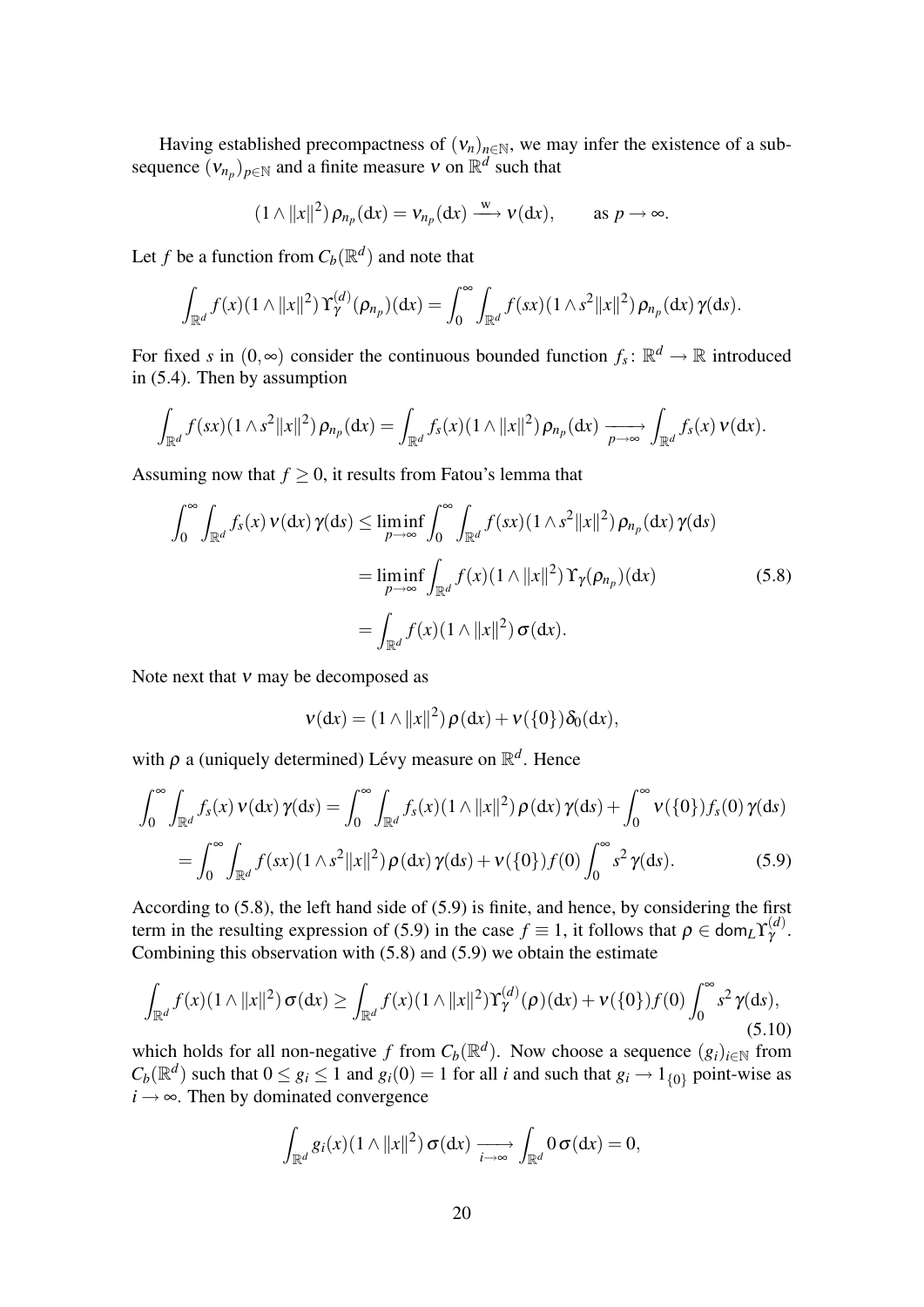and hence (5.10) implies that

$$
0\geq \nu(\{0\})\int_0^\infty s^2\gamma (ds),
$$

and since  $\gamma \neq 0$ , we must then have  $v({0}) = 0$ . Consequently,  $v(dx) = (1 \wedge ||x||^2) \rho(dx)$ , which yields  $\rho_{n_p} \stackrel{\text{lw}}{\longrightarrow} \rho$ .

Now we will prove the last statement of the theorem. Formula (5.10) with  $v({0}) = 0$ gives

$$
\int_{\mathbb{R}^d} f(x) (1 \wedge ||x||^2) \sigma(\mathrm{d}x) \ge \int_{\mathbb{R}^d} f(x) (1 \wedge ||x||^2) \Upsilon_{\gamma}^{(d)}(\rho)(\mathrm{d}x) \tag{5.11}
$$

for any non-negative function *f* from  $C_b(\mathbb{R}^d)$ , which implies  $\sigma \ge \Upsilon_\gamma^{(d)}(\rho)$ . Let  $M_f =$  $\sup_x f(x)$ , where *f* is as above. Using (5.11) for  $M_f - f$  in place of *f* and (5.6) we get the reverse inequality in (5.11). Hence  $\sigma = Y^{(d)}_Y(\rho)$  and the proof is completed.

**5.4 Corollary.** Let  $\gamma$  be a measure from  $\mathfrak{M}_{02}((0,\infty))$ , and let *d* be a positive integer.

- (i) The mapping  $\Upsilon_{\gamma}^{(d)}$  is closed in the following sense: For any subset *F* of  $\mathfrak{M}_L(\mathbb{R}^d)$ , which is closed in the topology for Lévy weak convergence, the same holds for the range  $\Upsilon_\gamma^{(d)}(F) = \{\Upsilon_\gamma^{(d)}(\rho) \mid \rho \in F\}$ . In particular the full range ran<sub>L</sub> $\Upsilon_\gamma^{(d)}$  is a closed subset of  $\mathfrak{M}_L(\mathbb{R}^d)$ .
- (ii) If  $\Upsilon_{\gamma}^{(d)}$  is injective, then it is automatically a homeomorphism with respect to Lévy weak convergence, i.e. the inverse mapping  $(\Upsilon^{(d)}_\gamma)^{-1}$ : ran<sub>L</sub> $\Upsilon_\gamma \to \mathfrak{M}_L(\mathbb{R}^d)$  is continuous in the corresponding topology.

*Proof.* (i) Let *F* be a subset of  $\mathfrak{M}_L(\mathbb{R}^d)$ , which is closed in the topology for Lévy weak convergence, and let  $\sigma$  be a measure from the closure of  $\Upsilon_{\gamma}(F)$ . Then we may choose a sequence  $(\rho_n)$  of measures from *F*, such that  $\Upsilon^{(d)}_\gamma(\rho_n) \xrightarrow{\text{lw}} \sigma$  as  $n \to \infty$ . According to Theorem 5.3, there is a subsequence  $(\rho_{n_p})_{p \in \mathbb{N}}$  converging Lévy weakly to a measure  $\rho$  necessarily in *F*. Since  $\Upsilon_{\gamma}^{(d)}$  is continuous, and since the topology for Lévy weak convergence is Hausdorff on  $\mathfrak{M}_L((0, \infty))$ , we may then conclude that

$$
\sigma = \lim_{p \to \infty} \Upsilon_{\gamma}^{(d)}(\rho_{n_p}) = \Upsilon_{\gamma}^{(d)}(\rho) \in \Upsilon^{(d)}(F),
$$

as desired.

(ii) Suppose that  $\Upsilon_{\gamma}$  is injective. Then (i) informs us that the pre-image of any closed subset of  $\mathfrak{M}_L(\mathbb{R}^d)$  by the inverse mapping  $(\Upsilon_\gamma^{(d)})^{-1}$  is again a closed subset of  $\mathfrak{M}_L(\mathbb{R}^d)$ and hence of ran<sub>L</sub> $\Upsilon_{\gamma}^{(d)}$ . This means that  $(\Upsilon_{\gamma}^{(d)})^{-1}$  is continuous on ran<sub>L</sub> $\Upsilon_{\gamma}^{(d)}$ .

Pursuing further the analogy to operators on a Banach space mentioned in Remark 5.2, we introduce next the graph graph<sub>L</sub> $\Upsilon_{\gamma}^{(d)}$  of  $\Upsilon_{\gamma}^{(d)}$  defined by

$$
\text{graph}_{L}\Upsilon_{\gamma}^{(d)} = \{(\rho, \Upsilon_{\gamma}(\rho)) \mid \rho \in \text{dom}_{L}\Upsilon_{\gamma}^{(d)}\}.
$$

We shall view graph<sub>L</sub> $\Upsilon_{\gamma}^{(d)}$  as a subset of  $\mathfrak{M}_L(\mathbb{R}^d) \times \mathfrak{M}_L(\mathbb{R}^d)$  equipped with the product topology.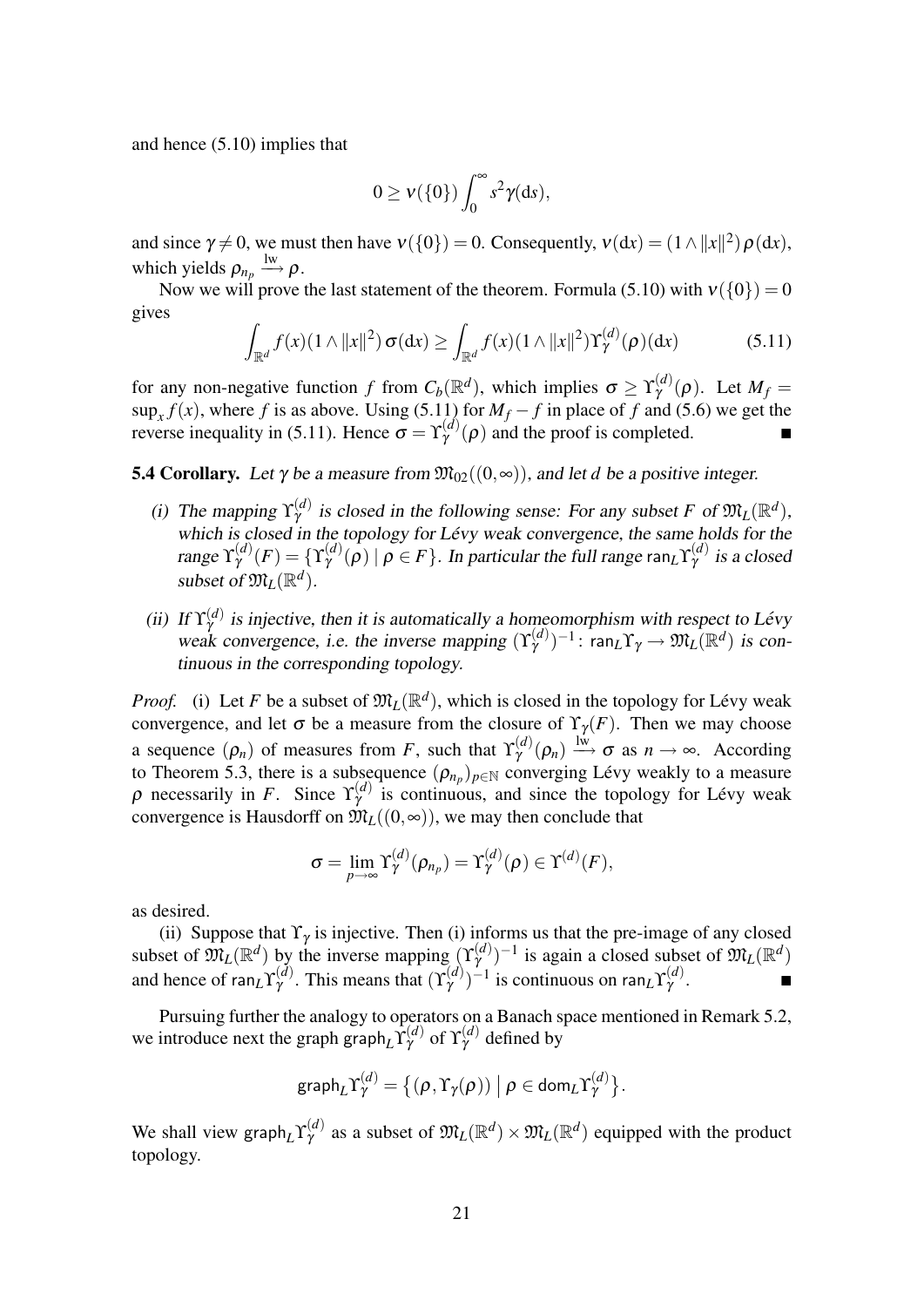**5.5 Proposition.** For any measure  $\gamma$  from  $\mathfrak{M}_L((0, \infty))$ , we have the implications:

 $\Upsilon_{\gamma}^{(d)}$  $\overset{(d)}{\gamma}$  is continuous  $\implies$  graph<sub>L</sub>Y $_{\gamma}^{(d)}$  $\hat{\gamma}^{(d)}$  is closed  $\implies$  ran<sub>L</sub>Y $_{\gamma}^{(d)}$  $\gamma^{(u)}$  is closed.

*Proof.* Since dom<sub>*L*</sub> $\Upsilon_{\gamma}^{(d)} = \mathfrak{M}_L(\mathbb{R}^d)$ , when  $\Upsilon_{\gamma}^{(d)}$  is continuous, the first implication is straightforward. To prove the second one, assume (without loss of generality) that  $\gamma \neq 0$ and that graph<sub>L</sub> $\Upsilon_{\gamma}^{(d)}$  is a closed subset of  $\mathfrak{M}_L(\mathbb{R}^d) \times \mathfrak{M}_L(\mathbb{R}^d)$ . Then let  $\sigma$  be an element of the closure of  $ran_L Y_\gamma^{(d)}$  in  $\mathfrak{M}_L(\mathbb{R}^d)$ , and choose a sequence  $(\rho_n)_{n\in\mathbb{N}}$  from dom $L Y_\gamma^{(d)}$ , such that  $\Upsilon_{\gamma}^{(d)}(\rho_n) \to \sigma$  Lévy weakly as  $n \to \infty$ . According to Theorem 5.3, there is a subsequence  $(\rho_{n_p})_{p \in \mathbb{N}}$  and a measure  $\rho$  from dom<sub>*L*</sub> $\Upsilon_{\gamma}^{(d)}$  such that  $\rho_{n_p} \to \rho$  Lévy weakly as  $p \to$  $\infty$ . Now  $(\rho_{n_p}, \Upsilon_{\gamma}^{(d)}(\rho_{n_p}))$   $\rightarrow$   $(\rho, \sigma)$  in the product topology on  $\mathfrak{M}_L(\mathbb{R}^d) \times \mathfrak{M}_L(\mathbb{R}^d)$ , and hence  $(\rho, \sigma) \in \text{graph}_L \Upsilon_\gamma^{(d)}$ , by our assumption. This means that  $\sigma = \Upsilon_\gamma^{(d)}(\rho) \in \text{ran}_L \Upsilon_\gamma^{(d)}$ , as desired.

**5.6 Example.** In this example we exhibit a measure  $\gamma$  from  $\mathfrak{M}_L((0, \infty))$  such that ran $_L\Upsilon$ is not closed. By Proposition 5.5 graph<sub>L</sub> $\Upsilon_{\gamma}^{(d)}$  can not be closed either. Specifically, let  $\gamma$ be the Lévy measure on  $(0, \infty)$  given by

$$
\gamma(\mathrm{d}t)=t^{-2}1_{[1,\infty)}(t)\,\mathrm{d}t,
$$

and consider the sequence  $(\rho_n)_{n \in \mathbb{N}}$  from  $\mathfrak{M}_{02}(\mathbb{R})$  given by

$$
\rho_n = n \delta_{1/n}, \qquad (n \in \mathbb{N}).
$$

Then it is straightforward to check that  $\rho_n \to 0$  Lévy weakly as  $n \to \infty$ , and that

$$
\Upsilon_{\gamma}(\rho_n)(\mathrm{d}t)=t^{-2}\mathrm{1}_{[1/n,\infty)}(t)\,\mathrm{d}t.
$$

From the latter expression it is straightforward to check that  $\Upsilon_{\gamma}(\rho_n)(dt) \to t^{-2}1_{(0,\infty)}(t)dt$ Lévy weakly as  $n \to \infty$ . Since  $\Upsilon_{\gamma}(0) = 0$ , these observations show that graph<sub>L</sub> $\Upsilon_{\gamma}$  is not closed in  $\mathfrak{M}_L(\mathbb{R})\times \mathfrak{M}_L(\mathbb{R})$ . To see that ran<sub>L</sub>Y<sub>Y</sub> is not closed (in  $\mathfrak{M}_L(\mathbb{R})$ ) either, we show that

$$
\sigma(\mathrm{d}t):=t^{-2}1_{(0,\infty)}(t)\,\mathrm{d}t\notin\mathrm{ran}_L\Upsilon_\gamma.
$$

We obtain this by proving that for any measure  $\rho$  from dom<sub>*L*</sub> $\Upsilon$ <sub>γ</sub> supported on  $(0, \infty)$ , we have that

$$
\alpha \Upsilon_{\gamma}(\rho)((\alpha, \infty)) \to 0, \qquad \text{as } \alpha \to 0. \tag{5.12}
$$

Since  $\Upsilon_{\gamma}(\rho)$  is supported on  $(0, \infty)$  if and only if  $\rho$  is, and since  $\sigma((\alpha, \infty)) = \alpha^{-1}$  for all  $\alpha$ , the statement asserted above verifies that  $\Upsilon_{\gamma}(\rho) \neq \sigma$  for all  $\rho$  in dom<sub>L</sub>Y<sub>γ</sub>.

To establish (5.12), we note first that by direct calculation

$$
\psi_{\gamma}(s) = \int_0^{\infty} (1 \wedge s^2 t^2) \gamma(ds) = (2s - s^2) 1_{(0,1)}(s) + 1_{[1,\infty)}(s),
$$

and hence (cf. (3.13))

$$
\text{dom}_L \Upsilon_{\gamma} = \left\{ \rho \in \mathfrak{M}_L(\mathbb{R}) \; \middle| \; \int_{(-1,1)} |s| \, \rho(ds) < \infty \right\}. \tag{5.13}
$$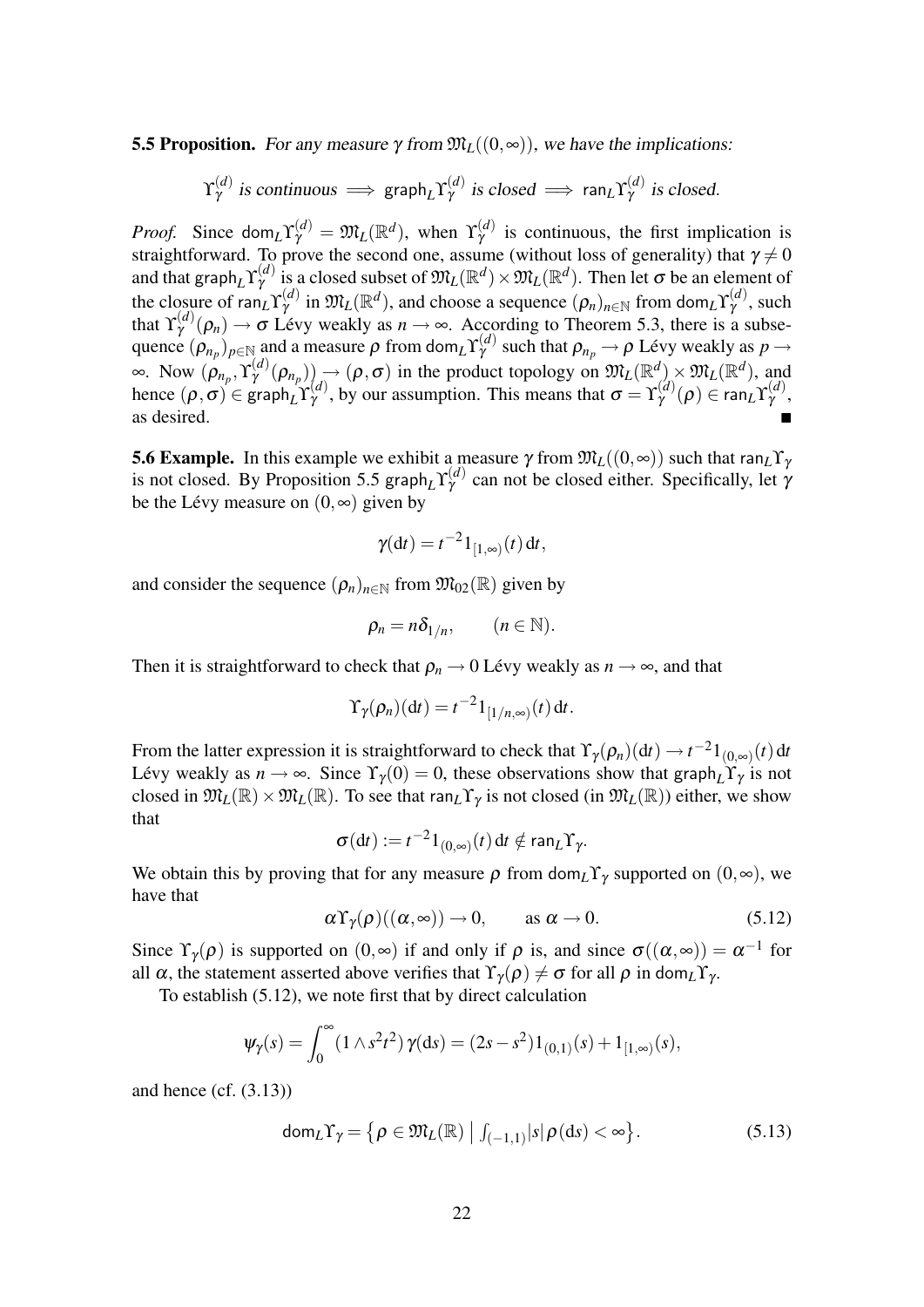Now, let  $\rho$  be a measure from dom<sub>L</sub>Y<sub>γ</sub> which is supported on  $(0, \infty)$ . Then for any  $\alpha$ in  $(0,1)$ ,

$$
\alpha \Upsilon_{\gamma}(\rho)((\alpha, \infty)) = \alpha \Upsilon_{\rho}(\gamma)((\alpha, \infty)) = \alpha \int_0^{\infty} \gamma((s^{-1}\alpha, \infty)) \rho(ds)
$$
  
=  $\alpha \int_0^{\infty} \int_{s^{-1}\alpha \vee 1}^{\infty} t^{-2} dt \rho(ds) = \alpha \int_0^{\infty} (s\alpha^{-1} \wedge 1) \rho(ds)$   
=  $\int_0^{\alpha} s \rho(ds) + \alpha \rho([\alpha, \infty)) = \int_0^{\alpha} s \rho(ds) + \alpha \rho([\alpha, 1)) + \alpha \rho([1, \infty)).$ 

Here, obviously  $\alpha \rho([1,\infty)) \to 0$  as  $\alpha \to 0$ , and  $\int_0^\alpha s \rho(ds) \to 0$  as  $\alpha \to 0$  by dominated convergence (cf. (5.13)). Finally

$$
\alpha \rho([\alpha,1)) = \int_0^1 \alpha 1_{[\alpha,1)}(t) \rho(dt) \longrightarrow 0, \quad \text{as } \alpha \to 0,
$$

again by dominated convergence, since  $\alpha 1_{[\alpha,1]}(t) \leq t$  for all t in [0,1]. This completes the proof of  $(5.12)$ .

## 6 Injectivity

We now consider the question of when  $\Upsilon_{\gamma}^{(d)}$  is injective for fixed  $\gamma \in \mathfrak{M}_L((0, \infty))$  and  $d \geq 1$ . It is possible that the answer may depend on the domain on which  $\Upsilon_{\gamma}^{(d)}$  is considered. We are naturally interested in the Lévy domain dom<sub>L</sub> $\Upsilon^{(d)}$ , and henceforth the term injectivity refers to a property of  $\Upsilon_{\gamma}^{(d)}$  on that domain. It was established in [BNT04] and [BNT06] that the injectivity is held by the Upsilon mappings introduced in Example 2.4(1) and (2). As the following example shows,  $\Upsilon_{\gamma}$  cannot in general be expected to have this property.

**6.1 Example.** Consider the Lévy measure  $\gamma$  on  $(0, \infty)$  given by

$$
\gamma(\mathrm{d}t)=t^{-2}1_{(0,\infty)}(t)\,\mathrm{d}t,
$$

and for any positive number *c*, consider the measure

$$
\rho_c = c \delta_{1/c} \in \mathfrak{M}_{02}(\mathbb{R}).
$$

For any Borel subset  $B$  of  $\mathbb R$  note then that

$$
\left[\Upsilon_{\gamma}(\rho_c)\right](B) = c \int_0^{\infty} \delta_{1/c}(t^{-1}B) \gamma(dt) = \int_0^{\infty} 1_B(t/c) \cdot \left(t/c\right)^{-2} \cdot c^{-1} dt
$$

$$
= \int_0^{\infty} 1_B(u)u^{-2} du = \gamma(B),
$$

so that  $\Upsilon_{\gamma}(\rho_c) = \gamma$  for all *c*. In particular,  $\Upsilon_{\gamma}$  is far from being injective.

The next proposition reduces the problem of uniqueness to  $d = 1$  and measures on  $(0, \infty)$ .

**6.2 Proposition.** Let  $\gamma \in \mathfrak{M}_L((0, \infty))$ . Then  $\Upsilon_\gamma^{(d)}$  is one-to-one on dom<sub>L</sub> $\Upsilon_\gamma^{(d)}$  for all d in N, if and only  $\Upsilon^{(1)}_\gamma$  is one-to-one on dom<sub>L</sub> $\Upsilon^{(1)}_\gamma \cap \mathfrak{M}_{\sigma}((0, \infty))$ .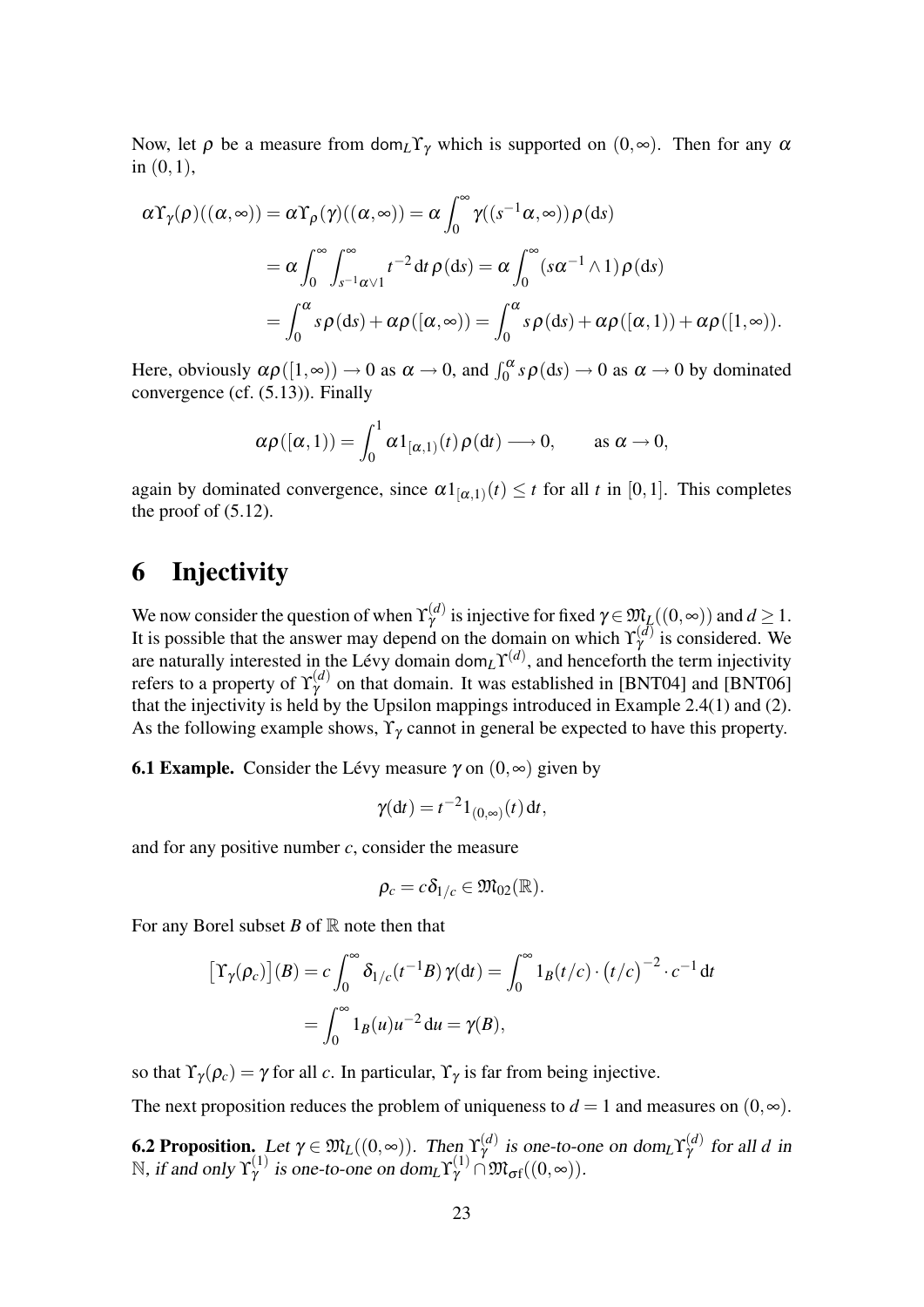*Proof.* Obviously, we only need to prove the proposition in one direction. Suppose that  $\Upsilon^{(1)}_{\gamma}$  is one-to-one on dom<sub>L</sub>Y<sub>N</sub>  $\mathfrak{M}_{\sigma f}((0,\infty))$ .

First we will show that  $\Upsilon_{\gamma}^{(1)}$  is one-to-one on dom<sub>L</sub> $\Upsilon_{\gamma}^{(1)}$ . Let  $\rho_i \in \text{dom}_{L}\Upsilon_{\gamma}^{(1)}$ ,  $i = 1, 2$ . Define for a Borel subset *A* of  $(0, \infty)$ 

$$
\rho_i^+(A) = \rho_i(A \cap (0, \infty)), \quad \rho_i^-(A) = \rho_i(-A \cap (-\infty, 0)).
$$

Then  $\rho_i^+$  $\gamma_i^+,\rho_i^-\in\text{dom}_L\Upsilon^{(1)}_\gamma\cap\mathfrak{M}_{\sigma\mathrm{f}}((0,\infty)).\quad\text{If}\;\;\Upsilon^{(1)}_\gamma(\rho_1)=\Upsilon^{(1)}_\gamma(\rho_2),\;\text{then}\;\;\Upsilon^{(1)}_\gamma(\rho_1^+)$  $\binom{+}{1} =$  $\Upsilon_{\gamma}^{(1)}(\rho_{2}^{+}% -\varepsilon_{1}\sqrt{2\pi\tau_{0}^{2}-\varepsilon_{2}})$  $\gamma_2^{\pm}$ ) and  $\Upsilon_{\gamma}^{(1)}(\rho_1^{-})$  $\gamma_1^-$ ) =  $\Upsilon^{(1)}_{\gamma}(\rho_2^-)$  $p_2^-$ ). By the assumption  $p_1^+ = p_2^+$  $p_1^+$  and  $p_1^- = p_2^ \overline{2}$ . Thus  $\rho_1 = \rho_2$ .

Now let  $d > 1$  and  $\rho_i \in \text{dom}_L \Upsilon^{(d)}_Y$ ,  $i = 1, 2$ . For  $y \in \mathbb{R}^d$  define  $\rho_i^y \in \text{dom}_L \Upsilon^{(1)}_Y$  by

$$
\rho_i^y(A) = \rho_i(\{x \in \mathbb{R}^d \mid \langle y, x \rangle \in A \setminus \{0\}\}).
$$

If  $\Upsilon_{\gamma}^{(d)}(\rho_1) = \Upsilon_{\gamma}^{(d)}(\rho_2)$ , then for every  $u \in \mathbb{R}$ 

$$
\int_0^\infty \int_{\mathbb{R}^d} (e^{iu\langle y,tx\rangle} - 1 - \frac{iu\langle y,tx\rangle}{1 + u^2 \langle y,tx\rangle^2}) \rho_1(dx) \gamma(dt)
$$
  
= 
$$
\int_0^\infty \int_{\mathbb{R}^d} (e^{iu\langle y,tx\rangle} - 1 - \frac{iu\langle y,tx\rangle}{1 + u^2 \langle y,tx\rangle^2}) \rho_2(dx) \gamma(dt)
$$

or

$$
\int_0^\infty \int_{\mathbb{R}} (e^{iust} - 1 - \frac{iust}{1 + u^2(st)^2}) \rho_1^y(ds) \gamma(dt)
$$
  
= 
$$
\int_0^\infty \int_{\mathbb{R}} (e^{iust} - 1 - \frac{iust}{1 + u^2(st)^2}) \rho_2^y(ds) \gamma(dt)
$$

Hence  $\Upsilon^{(1)}_{\gamma}(\rho_1^{\gamma})$  $\Gamma_{1}^{y}$ ) =  $\Upsilon_{\gamma}^{(1)}$  (ρ<sup>y</sup><sub>2</sub> <sup>*y*</sup><sub>2</sub>). From the already established case  $d = 1$ , we get  $\rho_1^y = \rho_2^y$  $\frac{y}{2}$  for every  $y \in \mathbb{R}^d$ . We conclude that  $\rho_1 = \rho_2$ .

According to this proposition, the injectivity property of  $\Upsilon_{\gamma}^{(d)}$  is shared by all dimensions *d*. If it holds, we will simply say that  $\Upsilon_{\gamma}$  is injective. The injectivity of  $\Upsilon_{\gamma}$ is equivalent to the *cancellation property* of the multiplicative convolution: for every  $\rho_1, \rho_2 \in \text{dom}_L \Upsilon_{\gamma} \cap \mathfrak{M}((0, \infty))$ 

$$
\gamma \circledast \rho_1 = \gamma \circledast \rho_2 \implies \rho_1 = \rho_2. \tag{6.1}
$$

If  $\gamma$  has density  $f_{\gamma}$  then the map

$$
t \mapsto f_{\gamma \otimes \rho}(t) = \int_0^\infty f_\gamma(ts^{-1}) s^{-1} \rho(ds) \tag{6.2}
$$

can be viewed as a transform of measures  $\rho \in \text{dom}_L \Upsilon_{\gamma}$ . If this transform is one-to-one on  $dom<sub>L</sub>Y<sub>γ</sub>$ , then (6.1) holds and  $Y<sub>γ</sub>$  is injective. We will give a couple of examples where this method works. First, however, we need to introduce some notation:

In case  $\rho$  is a measure on  $\mathbb{R}\setminus\{0\}$  recall that we use the notation  $\rho$  for the transfortion of  $\rho$  by the mapping  $x \mapsto x^{-1}$ mation of  $\rho$  by the mapping  $x \mapsto x^{-1}$ .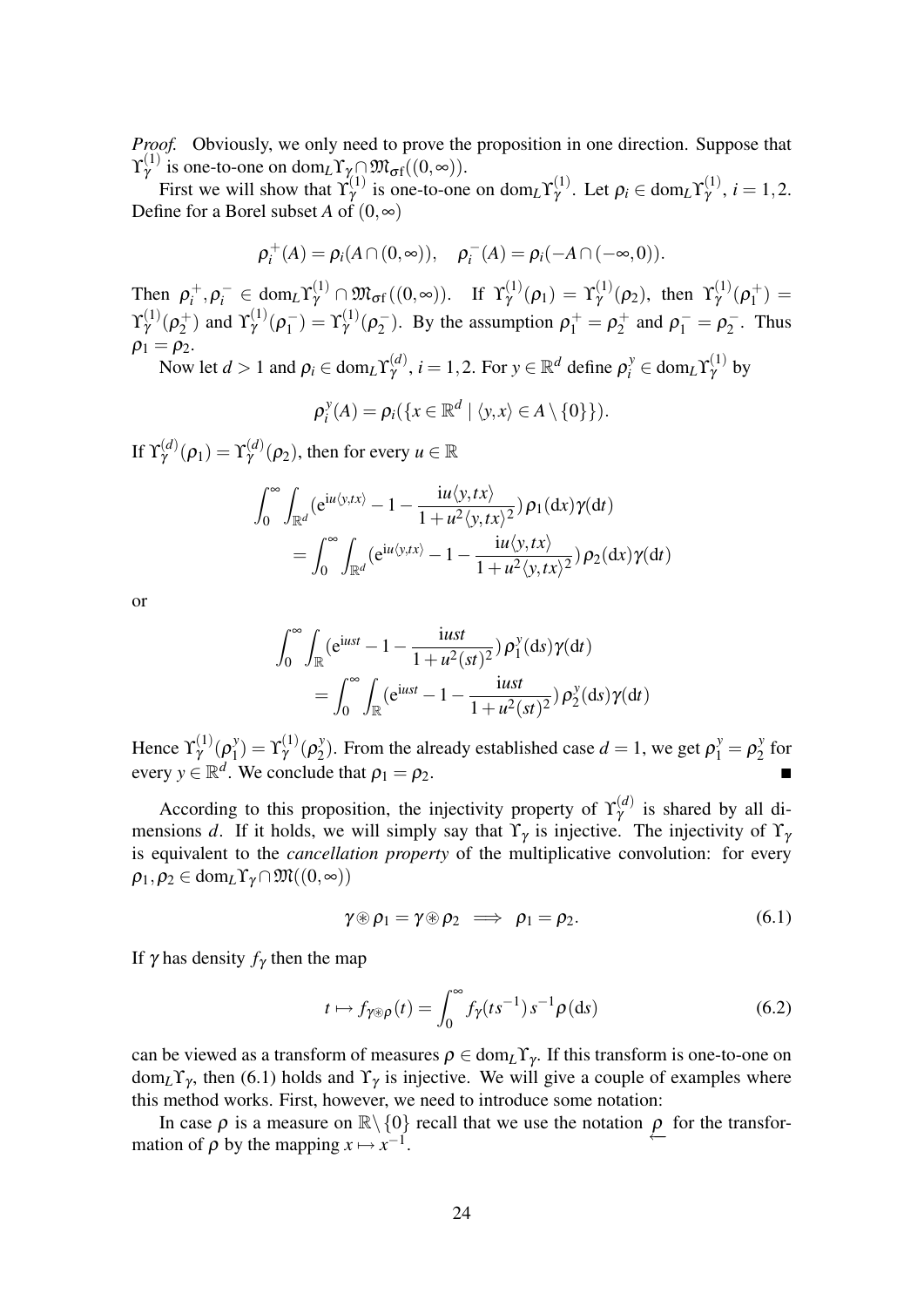**6.3 Example.** (i)  $\gamma(ds) = s^{\lambda-1}1_{[0,1]}(s)ds, \lambda > -2$ . Adapting the notation from Example 2.4(4), recall that

$$
\text{dom}_L \Phi_\lambda = \begin{cases} \mathfrak{M}_L(\mathbb{R}), & \text{if } \lambda > 0 \\ \mathfrak{M}_{\log}(\mathbb{R}), & \text{if } \lambda = 0 \\ \mathfrak{M}_\lambda(\mathbb{R}), & \text{if } \lambda \in (-2,0) \end{cases}
$$

(see Example 3.1). If  $\rho \in \text{dom}_L \Phi_{\lambda}$  then

$$
f_{\gamma\otimes\rho}(t)=t^{\lambda-1}\int_{[t,\infty)}s^{-\lambda}\,\rho(\mathrm{d}s).
$$

Obviously, this type of function determines  $\rho$  uniquely from dom<sub>*L*</sub> $\Phi_{\lambda}$ , so that  $\Phi_{\lambda}$ is injective. The cases of  $\lambda = 0$  and  $\lambda = 1$  are of special interest. Indeed, ran<sub>L</sub> $\Phi_{\lambda}^{(d)}$ λ equals the class of selfdecomposable Lévy measures when  $\lambda = 0$  (see [BNMS06]), and the class of *s*-selfdecomposable Lévy measures when  $\lambda = 1$  (see [Ju85]).

(ii)  $\gamma(ds) = s^{\lambda - 1} e^{-s} 1_{(0, \infty)}(s) ds, \lambda > -2$ . Recall from Example 3.1 that dom<sub>*L*</sub>  $\gamma_{\lambda}$ dom*L*Φ<sup>λ</sup> for all λ. We get

$$
f_{\gamma\otimes\rho}(t) = t^{-1-\alpha} \int_0^\infty s^\alpha e^{-t/s} \rho(ds) = t^{-1-\alpha} \int_0^\infty e^{-ts} s^{-\alpha} \underline{\rho}(ds).
$$

Again,  $f_{\gamma \otimes \rho}$  determines  $\rho$  uniquely from dom<sub>*L*</sub>  $\Upsilon_\lambda$ , so that  $\Upsilon_\lambda^{(d)}$  $\lambda^{(a)}$  is injective. The cases of  $\lambda = 1$ ,  $\lambda = 0$  and  $-2 < \lambda < 0$  are of special importance. When  $\lambda = 1$ , we get the mapping  $\Upsilon_0$  introduced in Example 2.4(1). In the cases  $\lambda = 0$  and  $-2 <$  $λ < 0$ , ran<sub>L</sub> $\Upsilon$ <sup>(*d*)</sup><sub> $λ$ </sub>  $\lambda^{(a)}$  equals the classes of Lévy measures corresponding to Thorin and to tempered  $\alpha$ -stable distributions on  $\mathbb{R}^d$ , respectively (see [BNMS06] and [Ro07]).

**6.4 Remark.** For  $\lambda$  in  $(-2, \infty)$  the mapping  $\Upsilon_{\gamma}^{(d)}$  is not injective when  $\gamma$  is given by  $\gamma(dx) = x^{\lambda-1} 1_{(0,\infty)}(x) dx$ , which is the Lévy measure of a stable distribution. Indeed, since

$$
f_{\gamma\otimes\rho}(t) = t^{\lambda-1} \int_0^\infty s^{-\lambda} \rho(ds),
$$

 $\gamma \otimes \rho$  is the same measure for all  $\rho$  having equal  $-\lambda$ 'th moment. It is also easy to see that  $\Upsilon_{\gamma}^{(d)}$  is non-injective when  $\gamma$  is the Lévy measure of a semistable distribution.

Besides  $(6.2)$  we may use other integral transforms to identify Lévy measures. They are determined by a kernel  $K : (0, \infty) \mapsto \mathbb{R}$  (or  $\mathbb{C}$ ) as follows. For a measure  $\gamma \in \mathfrak{M}_{\sigma}$  $((0, \infty))$ define

$$
\mathbb{L}_{\gamma}(\theta) = \int_0^\infty K(\theta x) \gamma(\mathrm{d}x),\tag{6.3}
$$

where  $\theta \in \text{dom}\mathbb{L}_{\gamma} := \{ \theta \mid \int_0^{\infty} |K(\theta x)| \gamma(dx) < \infty \}.$  Then

$$
\mathbb{L}_{\gamma \otimes \rho}(\theta) = \int_0^\infty \mathbb{L}_{\gamma}(\theta x) \rho(\mathrm{d}x) \qquad \theta \in \mathrm{dom} \mathbb{L}_{\gamma \otimes \rho}.
$$
 (6.4)

Below we give three examples of *K* and of the resulting integral transforms. These transforms each identify measures from  $\mathfrak{M}_L((0, \infty))$ , but the choice of which one to apply may depend on the type of measure  $\gamma$  (cf. Example 6.5 below).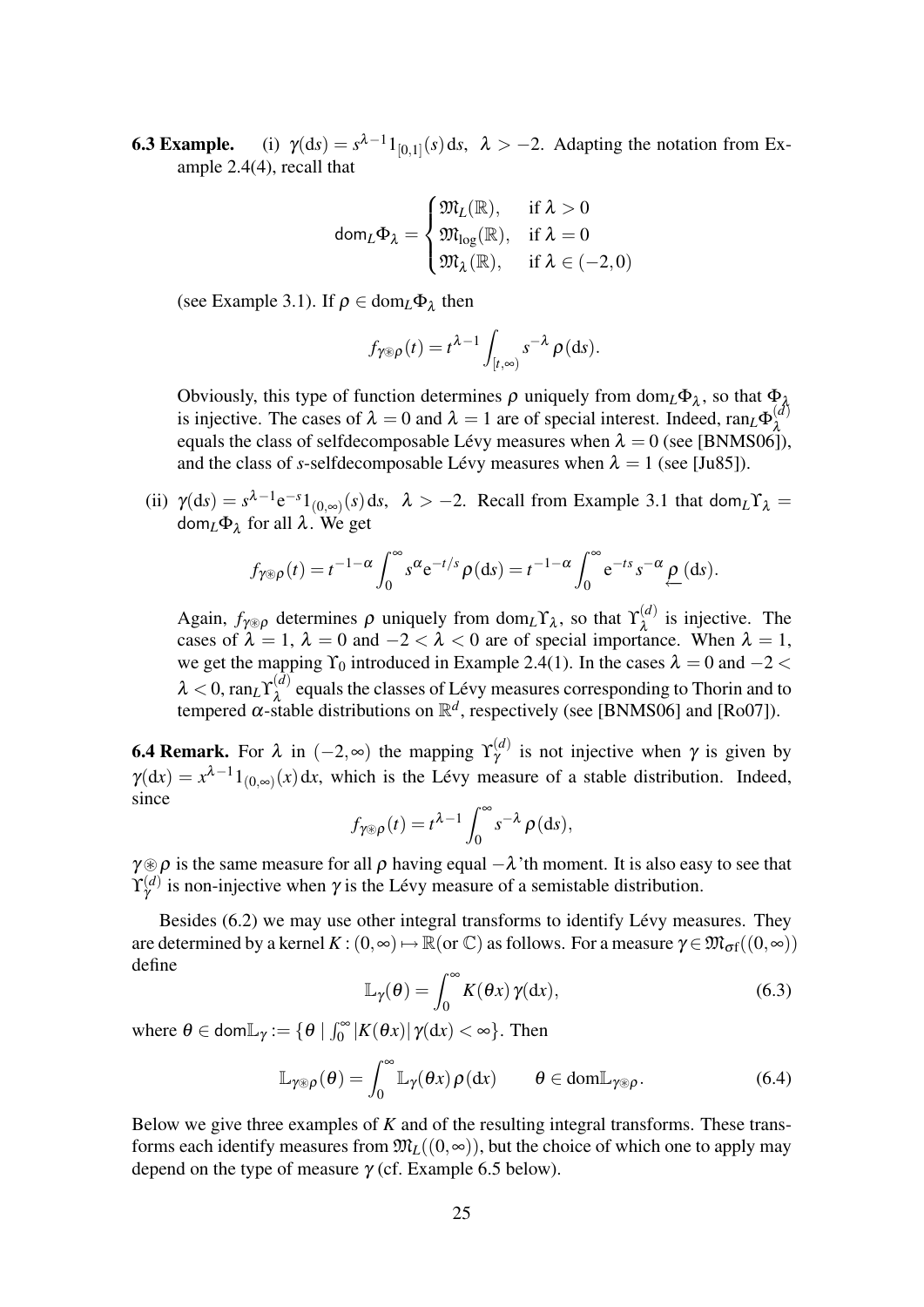- (i)  $K(x) = 1 \cos x, x > 0$ . Then  $\mathbb{L}_{\gamma}(\theta) = \int_0^{\infty} (1 \cos(\theta x)) \gamma(dx)$  is the Lévy exponent of an infinitely divisible distribution generated by symmetrisation of γ. We will call it the *Lévy transform* of γ.
- (ii)  $K(x) = x^2 \exp(-x)$ ,  $x > 0$ . Then

$$
\mathbb{L}_{\gamma}(\theta) = \theta^2 \int_0^{\infty} x^2 e^{-\theta x} \gamma(dx), \quad \theta > 0.
$$

(iii)  $K(x) = \exp(-x^{-q}), x > 0, q > 0$  (fixed). Then

$$
\mathbb{L}_{\gamma}(\theta) = \int_0^{\infty} e^{-\theta^{-q} x^{-q}} \gamma(dx) = \int_0^{\infty} e^{-\theta^{-q} x} \underbrace{\gamma}_{\leftarrow} (dx^{1/q}), \quad \theta > 0.
$$

In this case  $\mathbb{L}_{\gamma}$  is expressible as the Laplace transform of another measure.

**6.5 Example.** Let  $\gamma$  be as in Example 2.4(2). That is,

$$
f_{\gamma}(s) = \alpha^{-1} s^{-1-1/\alpha} \sigma_{\alpha}(s^{-1/\alpha}), \qquad s > 0,
$$

where  $\sigma_{\alpha}$  is the density of the positive  $\alpha$ -stable law having Laplace transform  $e^{-\theta^{\alpha}}$ ,  $0 < \alpha < 1$ . Take transformation (iii) with  $q = 1/\alpha$ . Using (2.5) and (6.4) we get

$$
\mathbb{L}_{\gamma \otimes \rho}(\theta) = \int_0^{\infty} e^{-\theta^{-1/\alpha} t^{-1/\alpha}} \int_0^{\infty} \alpha^{-1} (ts^{-1})^{-1-\frac{1}{\alpha}} \sigma_\alpha((ts^{-1})^{-1/\alpha}) s^{-1} \rho(ds) dt
$$
  
\n
$$
= \int_0^{\infty} \int_0^{\infty} e^{-\theta^{-1/\alpha} s^{-1/\alpha} x} \sigma_\alpha(x) dx \rho(ds)
$$
  
\n
$$
= \int_0^{\infty} e^{-\theta^{-1} s^{-1}} \rho(ds) = \int_0^{\infty} e^{-\theta^{-1} s} \rho(ds).
$$

Thus  $\mathbb{L}_{\gamma\otimes\rho}$  identifies  $\rho$ . We conclude that  $\Upsilon_{\gamma}$  is injective. This was established in [BNT06] by a closely similar argument.

A more detailed and deeper study of the injectivity problem will appear in a separate paper.

# **7** Upsilon Mappings of  $\mathscr{S}\mathscr{D}(\mathbb{R}^d)$

The Upsilon transformations discussed in the foregoing give rise to regularising mappings from the class  $\mathscr{I}\mathscr{D}(\mathbb{R}^d)$  of infinitely divisible laws on  $\mathbb{R}^d$  into itself. These mappings are one-to-one when the corresponding Upsilon transformation of Lévy measures are. The material discussed in this Section extends results obtained previously in the special case  $d = 1$  and  $\gamma(dx) = e^{-x} dx$ ; cf. [BNT04] and [BNT06].

Before proceeding with the formal definition of the mentioned mappings of  $\mathscr{P}\!\mathscr{D}(\mathbb{R}^d)$ , we recall for convenience the version of the Lévy-Khintchine representation for measures in  $\mathscr{P}(\mathbb{R}^d)$  that we shall make use of: A probability measure  $\mu$  on  $\mathbb{R}^d$  belongs to  $\mathscr{I}\mathscr{D}(\mathbb{R}^d)$  if and only if its characteristic function  $f_\mu$  can be represented in the form  $f_{\mu}(z) = \exp(C_{\mu}(z))$ , where the cumulant  $C_{\mu}$  of  $\mu$  is given by

$$
C_{\mu}(z) = \mathrm{i}\langle z,\eta\rangle - \tfrac{1}{2}\langle Az,z\rangle + \int_{\mathbb{R}^d} \left(e^{\mathrm{i}\langle z,x\rangle} - 1 - \mathrm{i}\langle z,x\rangle 1_{[0,1]}(\|x\|)\right) \rho(\mathrm{d}x), \quad (z \in \mathbb{R}^d), \tag{7.1}
$$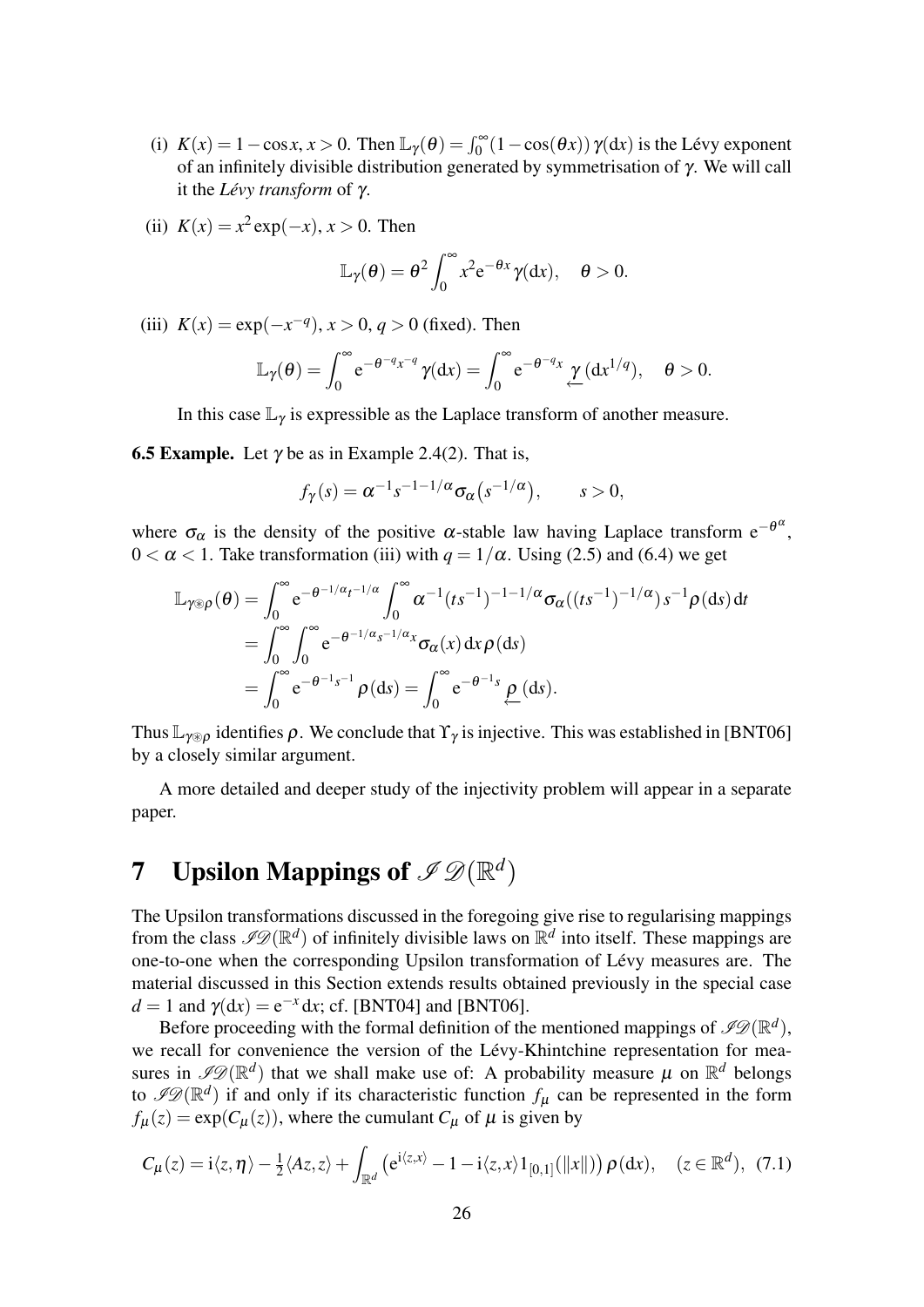where  $\eta$  is a vector in  $\mathbb{R}^d$ , A is a symmetric, non-negative definite  $d \times d$  matrix (with real entries) and  $\rho$  is a Lévy measure on  $\mathbb{R}^d$ . The triplet  $(A, \rho, \eta)$  is uniquely determined by  $\mu$  and is called the *characteristic triplet* for  $\mu$ .

**7.1 Definition.** Assume that  $\gamma \in \mathfrak{M}_{02}((0, \infty))$  and consider the mapping  $\Upsilon_{\gamma} \colon \mathfrak{M}_{L}(\mathbb{R}^{d}) \to$  $\mathfrak{M}_L(\mathbb{R}^d)$ . We then define the mapping  $\Upsilon^\gamma$ :  $\mathscr{I}\mathscr{D}(\mathbb{R}^d) \to \mathscr{I}\mathscr{D}(\mathbb{R}^d)$  in the following way:

If  $\mu \in \mathscr{I}D(\mathbb{R}^d)$  with characteristic triplet  $(A, \rho, \eta)$ , then  $\Upsilon^{\gamma}(\mu)$  is the measure in  $\mathscr{I}D(\mathbb{R}^d)$  with characteristic triplet  $(M_2(\gamma)A, Y_\gamma(\rho), M_1(\gamma)\tilde{\eta})$ , where  $M_i(\gamma)$  denotes the *i*'th moment of  $\gamma$  (*i* = 1, 2), and where

$$
\tilde{\eta} = M_1(\gamma)\eta + \int_0^\infty \int_{\mathbb{R}^d} tx \Big(1_{[0,1]}(t||x||) - 1_{[0,1]}(||x||)\Big) \rho(\mathrm{d}x) \gamma(\mathrm{d}t). \tag{7.2}
$$

The well-definedness of the vector-valued double integral in (7.2) is ensured by part (i) of the following:

**7.2 Lemma.** Let  $\rho$  be a Borel measure on  $\mathbb{R}$ .

(i) For any *t* in  $(0, \infty)$  we have

$$
\int_{\mathbb{R}^d} t \|x\| \bigl| 1_{[0,1]}(t \|x\|) - 1_{[0,1]}(\|x\|) \bigr| \, \rho(\textup{d} x) \leq (1 \vee t^2) \int_{\mathbb{R}^d} (1 \wedge \|x\|^2) \, \rho(\textup{d} x).
$$

(ii) For any vector *z* in  $\mathbb{R}^d$  we have

$$
\int_{\mathbb{R}^d} \left| e^{i \langle z, x \rangle} - 1 - i \langle z, x \rangle 1_{[0,1]}(\|x\|) \right| \rho(\mathrm{d}x) \leq (2 + \frac{1}{2} \|z\|^2) \int_{\mathbb{R}^d} (1 \wedge \|x\|^2) \rho(\mathrm{d}x).
$$

*Proof.* In the case  $d = 1$ , (i) may be extracted easily from the proof of Lemma 3.13 [BNT05]. For  $d \ge 2$  we note then for *t* in  $(0, \infty)$  that

$$
\int_{\mathbb{R}^d} t \|x\| |1_{[0,1]}(t \|x\|) - 1_{[0,1]}(\|x\|) | \rho(dx) = \int_0^\infty t s |1_{[0,1]}(ts) - 1_{[0,1]}(s) | ||\rho||(ds),
$$

and hence (ii) follows by applying the case  $d = 1$  to the measure  $\|\rho\|$ .

To prove (ii), we note first that for any  $x, z$  in  $\mathbb{R}^d$  we have the well-known estimate

$$
\left|e^{i\langle z,x\rangle}-1-i\langle z,x\rangle\right|\leq\frac{1}{2}|\langle z,x\rangle|^2\leq\frac{1}{2}\|z\|^2\|x\|^2,
$$

so that

$$
\int_{\{|x||\leq 1\}}\left|e^{i\langle z,x\rangle}-1-i\langle z,x\rangle\right|\rho(\mathrm{d}x)\leq \frac{\|z\|^2}{2}\int_{\mathbb{R}^d}(1\wedge\|x\|^2)\rho(\mathrm{d}x).
$$

Moreover,

$$
\int_{\{|x\|>1\}}\left|e^{i\langle z,x\rangle}-1\right|\rho(\mathrm{d} x)\leq 2\rho\big(\{\|x\|>1\}\big)\leq 2\int_{\mathbb{R}^d}(1\wedge\|x\|^2)\rho(\mathrm{d} x).
$$

Combining the two estimates above, (ii) follows readily.

The following proposition motivates the choice of the constant  $\tilde{\eta}$  in the definition of  $\Upsilon^{\gamma}$ .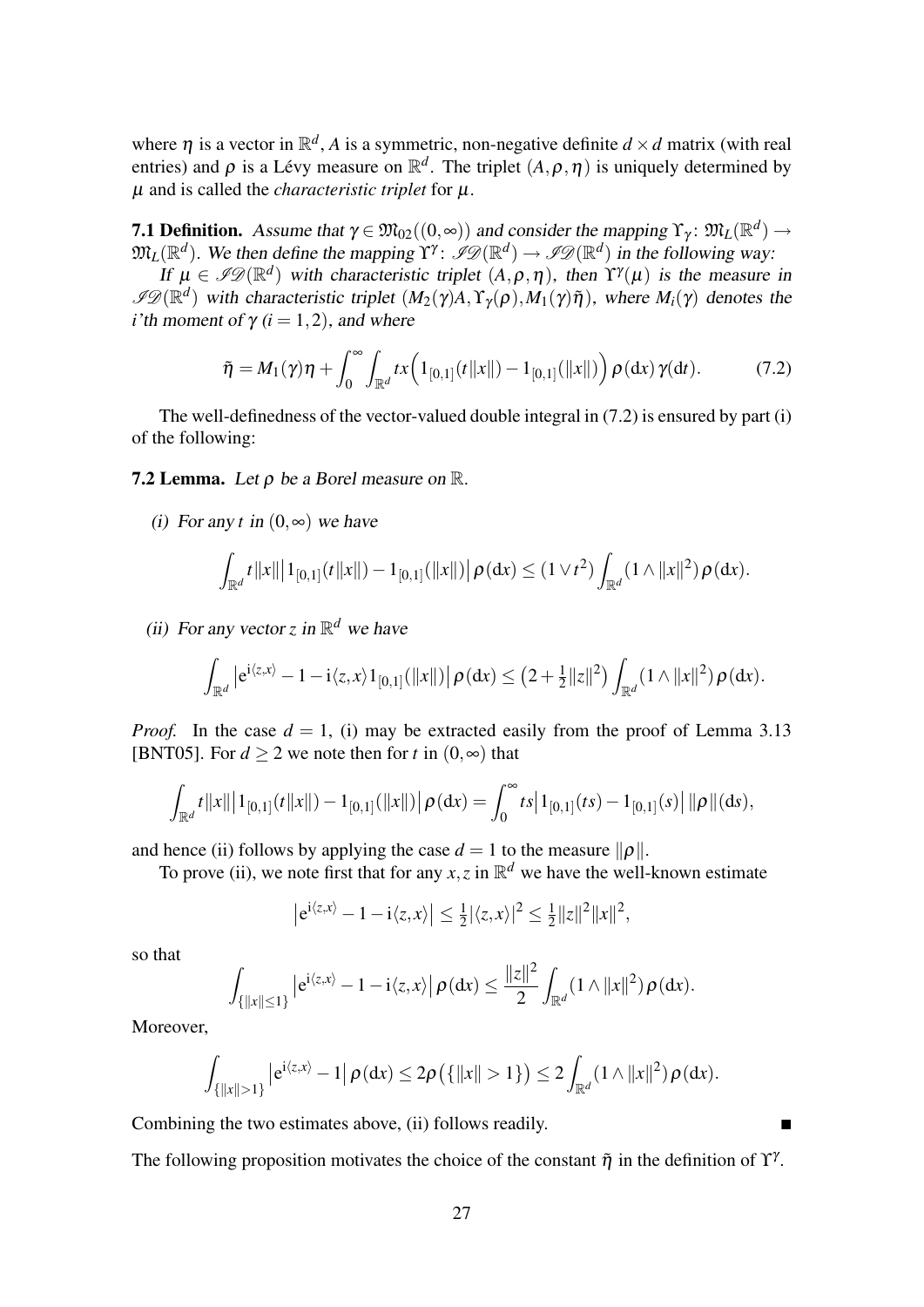**7.3 Proposition.** Assume that  $\gamma \in \mathfrak{M}_{02}((0, \infty))$  and consider the mapping  $\Upsilon^{\gamma}$ :  $\mathscr{P}\mathscr{D}(\mathbb{R}^d)$   $\rightarrow$  $\mathscr{P} \mathscr{D}(\mathbb{R}^d)$  defined above. Then for any  $\mu$  in  $\mathscr{P} \mathscr{D}(\mathbb{R}^d)$  we have the following relation between the cumulant transforms of  $\mu$  and  $\Upsilon^{\gamma}(\mu)$ :

$$
C_{\Upsilon\Upsilon(\mu)}(z) = \int_0^\infty C_\mu(tz) \,\gamma(\mathrm{d}t), \qquad (z \in \mathbb{R}^d). \tag{7.3}
$$

*Proof.* Let  $\mu$  be a measure in  $\mathscr{ID}(\mathbb{R}^d)$  with characteristic triplet  $(A, \rho, \eta)$ . For any vector *y* in  $\mathbb{R}^d$  we get from (ii) in Lemma 7.2 that

$$
|C_{\mu}(y)| \le |\langle y, \eta \rangle| + \frac{1}{2} \langle Ay, y \rangle + \int_{\mathbb{R}^d} |e^{i \langle y, x \rangle} - 1 - i \langle y, x \rangle 1_{[0,1]}(||x||) | \rho(dx)
$$
  

$$
\le ||\eta|| ||y|| + \frac{1}{2} ||A|| ||y||^2 + (2 + \frac{1}{2} ||y||^2) \int_{\mathbb{R}} (1 \wedge ||x||^2) \rho(dx).
$$

Since  $\int_0^\infty (1 \vee t^2) \gamma(dt) < \infty$ , it thus follows for any vector *z* in  $\mathbb{R}^d$  that

$$
\int_0^{\infty} |C_{\mu}(tz)| \gamma(dt) \leq ||\eta|| ||z|| M_1(\gamma) + \frac{1}{2} ||A|| ||z||^2 M_2(\gamma) + \int_{\mathbb{R}^d} (1 \wedge ||x||^2) \rho(dx) \int_0^{\infty} (2 + \frac{1}{2} ||z||^2 t^2) \gamma(dt) < \infty,
$$

which justifies the following calculations:

$$
\int_{0}^{\infty} C_{\mu}(tz) \gamma(dt)
$$
\n= i\langle z, \eta \rangle M\_{1}(\gamma) - \frac{1}{2} \langle Az, z \rangle M\_{2}(\gamma)  
\n+  $\int_{0}^{\infty} \left( \int_{\mathbb{R}^{d}} \left( e^{it \langle z, x \rangle} - 1 - it \langle z, x \rangle 1_{[0,1]}(||x||) \right) \rho(dx) \right) \gamma(dt)$   
\n= i\langle z, \eta \rangle M\_{1}(\gamma) - \frac{1}{2} \langle Az, z \rangle M\_{2}(\gamma)  
\n+  $\int_{0}^{\infty} \left( \int_{\mathbb{R}^{d}} \left( e^{i \langle z, x \rangle} - 1 - i \langle z, x \rangle 1_{[0,1]}(||x||) \right) \rho(t^{-1}dx) \right) \gamma(dt)$   
\n+  $\int_{0}^{\infty} \left( \int_{\mathbb{R}} i t \langle z, x \rangle \left( 1_{[0,1]}(t ||x||) - 1_{[0,1]}(||x||) \right) \rho(dx) \right) \gamma(dt)$   
\n= i\langle z, \tilde{\eta} \rangle - \frac{1}{2} \langle Az, z \rangle M\_{2}(\gamma) + \int\_{\mathbb{R}} \left( e^{i \langle z, x \rangle} - 1 - i \langle z, x \rangle 1\_{[0,1]}(||x||) \right) \gamma\_{\gamma}(\rho)(dx)  
\n=  $C_{\Upsilon}(\gamma_{\mu})(z),$  (3)

as desired.

Recall that for a  $d \times d$  matrix *B*, we denote by  $T_B: \mathbb{R}^d \to \mathbb{R}^d$  the corresponding linear transformation. For a Borel measure  $\mu$  on  $\mathbb{R}^d$ , we let furthermore  $T_B\mu$  denote the transformation of  $\mu$  by the mapping  $T_B$ .

**7.4 Corollary.** Assume that  $\gamma \in \mathfrak{M}_{02}((0, \infty))$  and consider the mapping  $\Upsilon^{\gamma}$ :  $\mathscr{P}(\mathbb{R}^d) \to$  $\mathscr{P}\mathscr{D}(\mathbb{R}^d)$  defined above. Then  $\Upsilon^{\gamma}$  has the following properties:

(i) 
$$
\Upsilon^{\gamma}(\mu_1 * \mu_2) = \Upsilon^{\gamma}(\mu_1) * \Upsilon^{\gamma}(\mu_2), \qquad (\mu_1, \mu_2 \in \mathscr{I} \mathscr{D}(\mathbb{R}^d)).
$$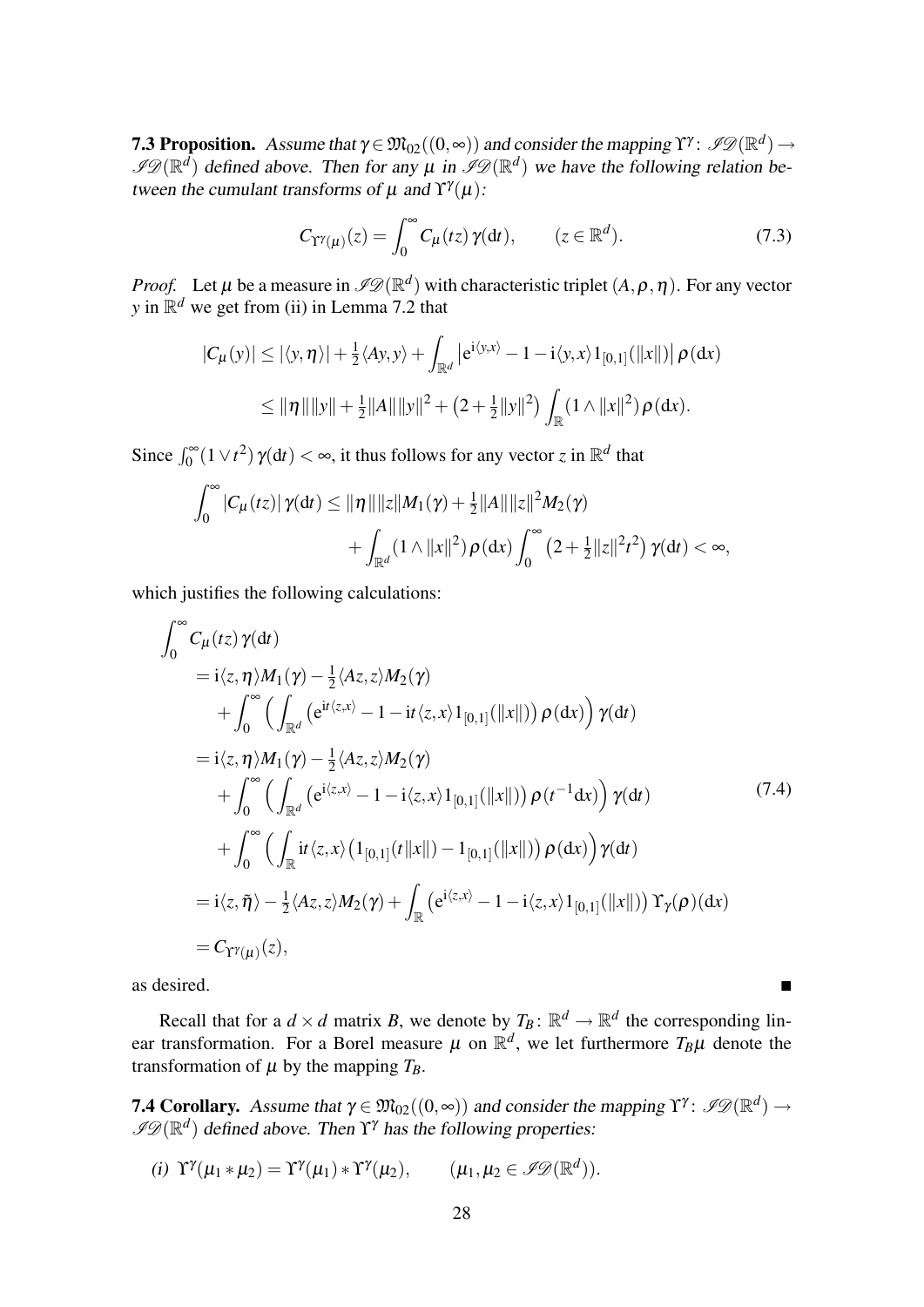- (*ii*)  $\Upsilon^{\gamma}(T_B \mu) = T_B \Upsilon^{\gamma}(\mu), \qquad (B \in M_d(\mathbb{R}), \ \mu \in \mathscr{I} \mathscr{D}(\mathbb{R}^d)).$
- (iii)  $\Upsilon^{\gamma}(\delta_c) = \delta_{M_1(\gamma)c}$ ,  $(c \in \mathbb{R}^d)$ .

*Proof.* (i) Assume that  $\mu_1, \mu_2 \in \mathscr{I}\mathscr{D}(\mathbb{R}^d)$  and then note that

$$
C_{\Upsilon^{\gamma}(\mu_1 * \mu_2)}(z) = \int_0^{\infty} C_{\mu_1 * \mu_2}(tz) \, \gamma(dt) = \int_0^{\infty} C_{\mu_1}(tz) \, \gamma(dt) + \int_0^{\infty} C_{\mu_2}(tz) \, \gamma(dt)
$$

$$
= C_{\Upsilon^{\gamma}(\mu_1)}(z) + C_{\Upsilon^{\gamma}(\mu_2)}(z) = C_{\Upsilon^{\gamma}(\mu_1) * \Upsilon^{\gamma}(\mu_2)}(z),
$$

for any vector  $z$  in  $\mathbb{R}^d$ . Clearly this implies (i).

(ii) Let *B* be a  $d \times d$  matrix and let  $B^*$  denote the transposed of *B*. Then for any vector *z* in  $\mathbb{R}^d$  we find that

$$
C_{\Upsilon\Upsilon(T_B\mu)}(z) = \int_0^\infty C_{T_B\mu}(tz)\,\gamma(\mathrm{d}t) = \int_0^\infty C_\mu(tB^*z)\,\gamma(\mathrm{d}t) = C_{\Upsilon\Upsilon(\mu)}(B^*z) = C_{T_B\Upsilon\Upsilon(\mu)}(z),
$$

which implies (ii).

(iii) Let *c* be a fixed vector in  $\mathbb{R}^d$ . Then for any *z* in  $\mathbb{R}^d$  we find that

$$
C_{\Upsilon\Upsilon(\delta_c)}(z) = \int_0^\infty i \langle tz, c \rangle \gamma(dt) = i \langle z, c \rangle \int_0^\infty t \gamma(dt) = i \langle z, M_1(\gamma)c \rangle = C_{\delta_{M_1(\gamma)c}}(z),
$$

which proves (iii).

**7.5 Corollary.** Assume that  $\gamma \in \mathfrak{M}_{02}((0, \infty))$  and consider the mapping  $\Upsilon^{\gamma}$ :  $\mathscr{P}(\mathbb{R}^d) \to$  $\mathscr{I}\mathscr{D}(\mathbb{R}^d)$  defined above. We then have

$$
\Upsilon^{\gamma}(\mathscr{S}(\mathbb{R}^d)) \subseteq \mathscr{S}(\mathbb{R}^d)
$$
 and  $\Upsilon^{\gamma}(\mathscr{L}(\mathbb{R}^d)) \subseteq \mathscr{L}(\mathbb{R}^d)$ ,

where  $\mathscr{S}(\mathbb{R}^d)$  and  $\mathscr{L}(\mathbb{R}^d)$  denote, respectively, the class of *d*-dimensional stable and selfdecomposable laws.

*Proof.* Recall first that  $\mathscr{S}(\mathbb{R}^d)$  is the class of probability measures  $\mu$  on  $\mathbb{R}^d$  satisfying that (cf. [ST94, Definition 2.1.1])

$$
\forall \alpha, \alpha' > 0 ~\exists \alpha'' > 0 ~\exists \beta \in \mathbb{R} : D_{\alpha}\mu * D_{\alpha'}\mu = D_{\alpha''}\mu * \delta_{\beta},
$$

where  $D_c\mu$  denotes the scaling of  $\mu$  by the scalar *c*, i.e.  $D_c\mu = T_{c1} \mu$ . Now, for any  $\mu$  in  $\mathscr{S}(\mathbb{R}^d)$  and  $\alpha, \alpha'$  from  $(0, \infty)$  it follows by application of (i)-(iii) of Corollary 7.4 that

$$
D_{\alpha} \Upsilon^{\gamma}(\mu) * D_{\alpha'} \Upsilon^{\gamma}(\mu) = \Upsilon^{\gamma}((D_{\alpha}\mu) * (D_{\alpha'}\mu)) = \Upsilon^{\gamma}(D_{\alpha''}\mu * \delta_{\beta}) = D_{\alpha''} \Upsilon^{\gamma}(\mu) * \delta_{M_1(\gamma)\beta},
$$

for suitable  $\alpha''$  from  $(0, \infty)$  and  $\beta$  from  $\mathbb{R}$ . This shows that  $\Upsilon^{\gamma}(\mu) \in \mathscr{S}(\mathbb{R}^d)$  too. The inclusion  $\Upsilon^{\gamma}(\mathscr{L}(\mathbb{R}^d)) \subseteq \mathscr{L}(\mathbb{R}^d)$  follows similarly from (i) and (ii) of Corollary 7.4 by recalling that  $\mathscr{L}(\mathbb{R}^d)$  may be characterised as the class of probability measures in  $\mathscr{PQ}(\mathbb{R}^d)$ satisfying that

$$
\forall c \in (0,1) \; \exists \mu_c \in \mathscr{I} \mathscr{D}(\mathbb{R}^d) : \mu = D_c \mu * \mu_c,
$$

 $(cf. [Sat099, Proposition 15.5]).$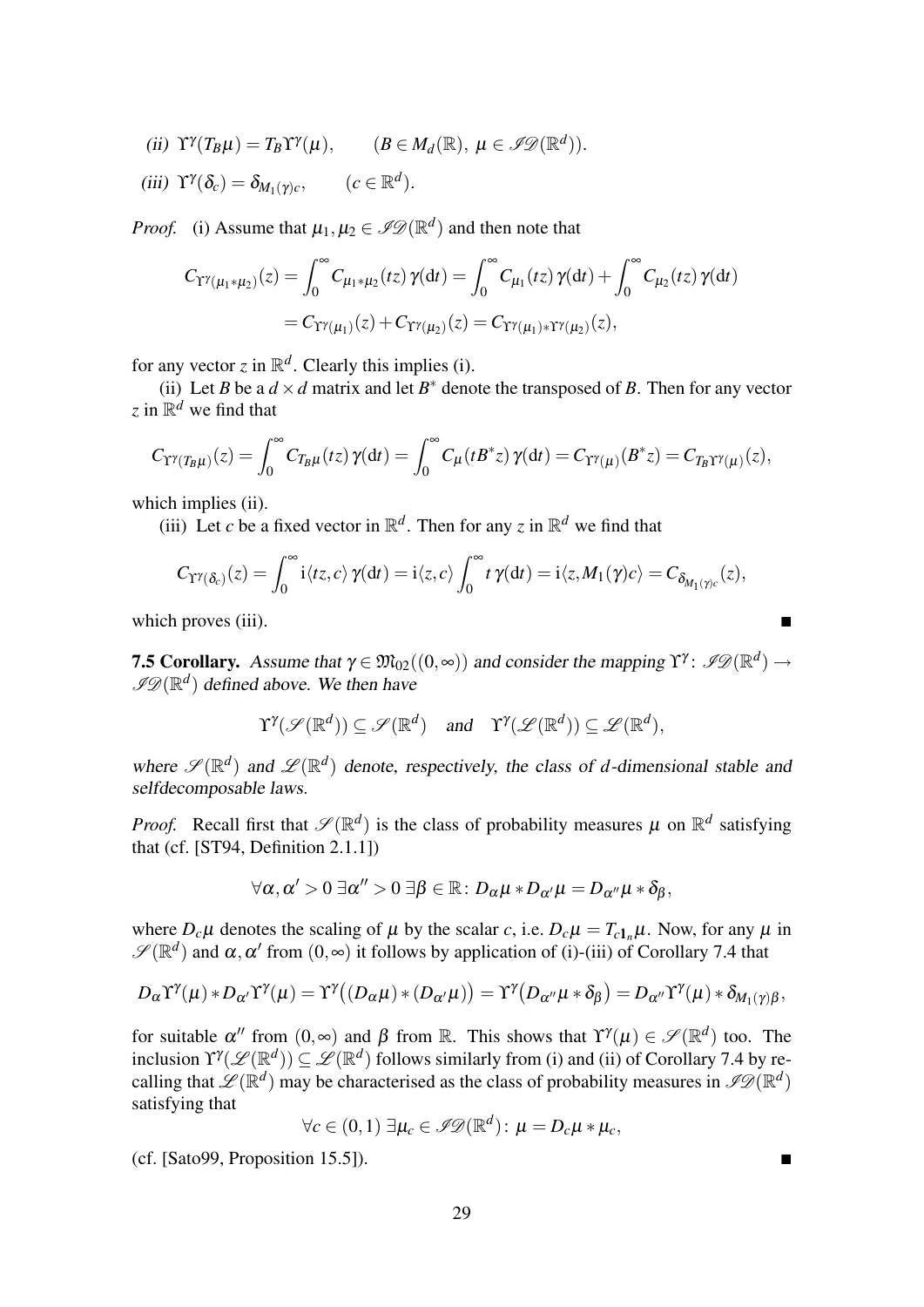**7.6 Remark.** If  $\gamma \in \mathfrak{M}_L((0,\infty)) \setminus \mathfrak{M}_{02}((0,\infty))$ , then Definition 7.1 does not make sense, even if we restrict attention to the class  $\mathscr{I}D_{0}(\mathbb{R})$  of infinitely divisible laws  $\mu$  with no drift and no Gaussian part, i.e. laws with characteristic triplets of the form  $(0, \rho, 0)$ . For one thing we need to require that  $\rho$  be in the Lévy domain dom<sub>L</sub>Y<sub>γ</sub>, but this generally does not ensure that the integral in (7.2) is well-defined. To remedy this situation we introduce the subclass (cf. Proposition 7.3 below)

$$
\text{dom}_{\mathscr{I}\mathscr{D}}\Upsilon^{\gamma} = \big\{\mu \in \mathscr{I}\mathscr{D}_0(\mathbb{R}) \bigm| \forall z \in \mathbb{R} \colon \int_0^\infty |C_\mu(zt)| \gamma(dt) < \infty \big\}.
$$

For a given  $\gamma$ , Definition 7.1 then makes sense for all  $\mu$  in dom  $\mathcal{I}(\mathcal{V})$  and gives rise to a mapping  $\Upsilon^{\gamma}$ : dom  $_{\mathscr{P}\mathscr{D}}(\Upsilon^{\gamma}) \to \mathscr{P}\mathscr{D}(\mathbb{R}^d)$  with (algebraic) properties similar to those derived below in the case  $\gamma \in \mathfrak{M}_{02}((0, \infty))$ . In the present paper we restrict attention to the mappings  $\Upsilon^{\gamma}$ , where  $\gamma$  is assumed in  $\mathfrak{M}_{02}((0, \infty))$ , and we merely indicate by an example (cf. Example 7.7(4) below) that the more general setting outlined above gives rise to important and interesting mappings as well.

7.7 Example. We adopt the notation from Example 2.4.

(1) Consider the mapping  $\Upsilon_0$  introduced in Example 2.4(1). The corresponding mapping  $\Upsilon^0$ :  $\mathscr{PD}(\mathbb{R}) \to \mathscr{PD}(\mathbb{R})$  is one-to-one and is related to free probability via the formula

> $C_{\Upsilon^0(\mu)}(z) = \mathscr{C}_{\Lambda(\mu)}$  $(z \in \mathbb{R}),$

where  $\Lambda$  is the so-called Bercovici-Pata bijection from  $\mathscr{PQ}(\mathbb{R})$  onto the class of infinitely divisible probability measures with respect to (additive) convolution in free probability theory. In addition,  $\mathscr C$  is the analog of the cumulant transform in free probability (see [BNT04] for details). The range of  $\Upsilon^0$  was identified as the so-called Goldie-Steutel-Bondesson class in [BNMS06]. Furthermore,  $\Upsilon^0$  maps the class of stable laws onto itself and the class of selfdecomposable laws onto the so-called Thorin class (see [BNT06]).

- (2) For  $\alpha$  in [0,1] consider the mapping  $\Upsilon_{\alpha}$  introduced in Example 2.4(2). The associated mapping  $\Upsilon^{\alpha}$ :  $\mathscr{ID}(\mathbb{R}) \to \mathscr{ID}(\mathbb{R})$  was introduced and studied in [BNT06]. For all  $\alpha$ ,  $\Upsilon^{\alpha}$  is one-to-one. For  $\alpha = 0$ ,  $\Upsilon^{\alpha}$  agrees with the mapping  $\Upsilon^{0}$  described in (1) and  $\Upsilon^1$  is the identity mapping on  $\mathscr{I}\mathscr{D}(\mathbb{R})$ . The family  $(\Upsilon_\alpha)_{\alpha\in[0,1]}$  thus, in a certain sense, interpolates smoothly between infinite divisibility in classical and free probability (see [BNT04]).
- (3) Consider for  $\lambda$  in  $(-2, \infty)$  the mapping  $\Upsilon_{\lambda}$  introduced in Example 2.4(3), i.e. the Upsilon transformations corresponding to the measures  $\gamma_{\lambda}$  (d*t*) =  $t^{\lambda-1}e^{-t}$  d*t*. When  $\lambda > 0$ ,  $\gamma_{\lambda} \in \mathfrak{M}_{02}((0, \infty))$  and we obtain a mapping  $\Upsilon^{\lambda}$ :  $\mathscr{P}\mathscr{D}(\mathbb{R}) \to \mathscr{P}\mathscr{D}(\mathbb{R})$  via Definition 7.1. When  $\lambda \in (-2,0], \gamma_{\lambda} \notin \mathfrak{M}_{02}((0,\infty))$  and Definition 7.1 does not apply. However, the construction outlined in Remark 7.6 gives rise to mappings  $\Upsilon^\lambda: \mathsf{dom}_\mathscr{I}\!\mathscr{D} \Upsilon^\lambda \to \mathscr{I}\!\mathscr{D}(\mathbb{R}),$  where

$$
\text{dom}_{\mathscr{I}\mathscr{D}}\Upsilon^{\lambda} = \big\{\mu \in \mathscr{I}\mathscr{D}_0(\mathbb{R}) \bigm| \forall z \in \mathbb{R} \colon \int_0^\infty |C_\mu(zt)| t^{\lambda - 1} e^{-t} dt < \infty \big\}.
$$

Questions related to the random integral representations of these mappings  $\Upsilon^{\lambda}$  have been studied by Sato in [Sa06a].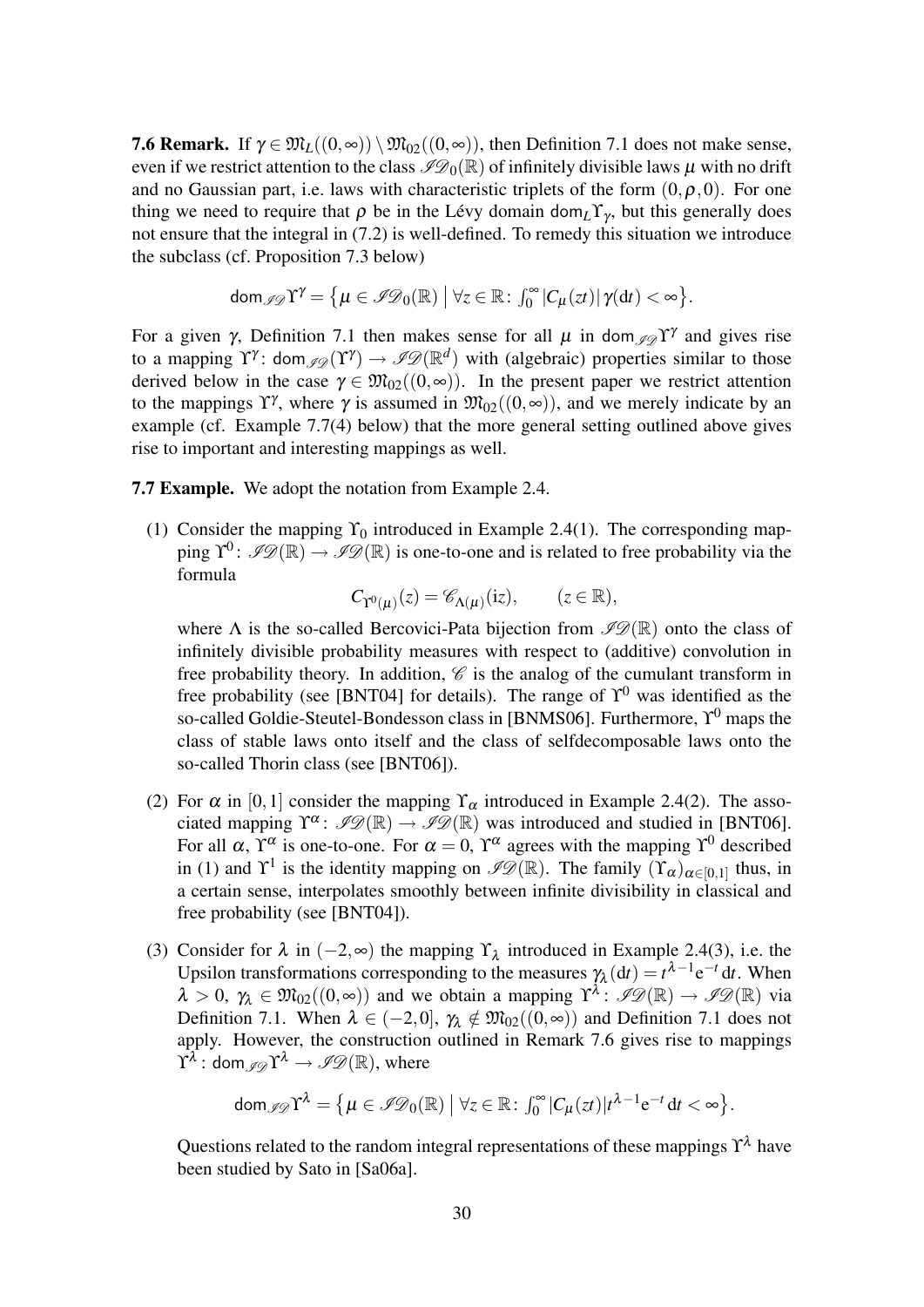(4) Consider for  $\lambda$  in  $(-2, \infty)$  the mapping  $\Phi_{\lambda}$  introduced in Example 2.4(4), i.e. the Upsilon transformations corresponding to the measures  $\gamma_{\lambda}(\text{d}t) = t^{\lambda-1}1_{(0,1)}(t)$  dt. As in (3) we obtain mappings  $\Phi^{\lambda}$ :  $\mathscr{P}\mathscr{D}(\mathbb{R}) \to \mathscr{P}\mathscr{D}(\mathbb{R})$  via Definition 7.1 when  $\lambda > 0$ , and for  $\lambda$  in (−2,0) the construction outlined in Remark 7.6 gives rise to mappings  $\Phi^{\lambda}$ : dom  $\mathscr{D} \Phi^{\lambda} \to \mathscr{D} \mathscr{D}(\mathbb{R})$ . The particular case  $\lambda = 0$  was studied in [BNMS06], where it was established that

$$
\mathsf{dom}_{\mathscr{I}\mathscr{D}}\Phi^0=\{\mu\in\mathscr{I}\mathscr{D}_0(\mathbb{R})~|~\rho(\mu)\in\mathfrak{M}_{\mathrm{log}}(\mathbb{R})\},
$$

where  $\rho(\mu)$  denotes the Lévy measure of  $\mu$ . Thus, the condition that the integral  $\int_0^{\infty} |C_\mu(zt)| \gamma(dt)$  be finite for all *z*, is, in this case, equivalent to the requirement that  $\rho(\mu) \in \mathfrak{M}_{\log}(\mathbb{R}) = \text{dom}_L \Phi_0$ , but, as indicated in Remark 7.6, this is not a general feature. The range of  $\Phi^0$  is the class of all selfdecomposable laws; cf. for instance [BNMS06].

We close this section by giving a Lévy-Khintchine type representation of  $\Upsilon^{\gamma}(\mu)$ .

**7.8 Proposition.** Assume that  $\gamma \in \mathfrak{M}_{02}((o, \infty))$  and consider the mapping  $\Upsilon^{\gamma}$ :  $\mathscr{P}\mathscr{D}(\mathbb{R}^d) \to$  $\mathscr{P}D(\mathbb{R}^d)$  defined above. Then for any *z* in  $\mathbb{R}^d$ 

$$
C_{\Upsilon^{\gamma}(\mu)}(z) = iM_1(\gamma)\langle z,\eta\rangle - \frac{1}{2}M_2(\gamma)\langle Az,z\rangle
$$
  
+ 
$$
\int_{\mathbb{R}^d} (\phi_{\gamma}(\langle z,x\rangle) - M_0(\gamma) - iM_1(\gamma)\langle z,x\rangle 1_{[0,1]}(||x||)) \rho(dx),
$$

where  $\phi_{\gamma}(u) = \int_0^{\infty} e^{iut} \gamma(dt)$  for *u* in R, and  $M_j(\gamma) = \int_0^{\infty} t^j \gamma(dt)$  (*j* = 0, 1, 2). *Proof.* Using the calculation (7.4) from the proof of Proposition 7.3 we find that

$$
C_{\Upsilon^{\gamma}(\mu)}(z) = \mathrm{i} \langle z, \eta \rangle M_1(\gamma) - \tfrac{1}{2} \langle Az, z \rangle M_2(\gamma)
$$

$$
+\int_0^\infty \Big(\int_{\mathbb{R}^d} \left(e^{it\langle z,x\rangle}-1-it\langle z,x\rangle 1_{[0,1]}(\|x\|)\right)\rho(\mathrm{d} x)\Big) \,\gamma(\mathrm{d} t). \tag{7.5}
$$

By Lemma 7.2(ii) we may change the order of integration in the double integral, so that

$$
\int_0^\infty \Big( \int_{\mathbb{R}^d} \left( e^{it \langle z, x \rangle} - 1 - it \langle z, x \rangle \mathbb{1}_{[0,1]}(\|x\|) \right) \rho(\mathrm{d}x) \Big) \gamma(\mathrm{d}t) \n= \int_{\mathbb{R}^d} \left( \phi_\gamma(\langle z, x \rangle) - M_0(\gamma) - i M_1(\gamma) \langle z, x \rangle \mathbb{1}_{[0,1]}(\|x\|) \right) \rho(\mathrm{d}x),
$$

which inserted in (7.5) yields the desired formula.

# 8 Continuity properties of  $\Upsilon^{\gamma}$

In this section we establish continuity results for upsilon transforms  $\Upsilon^{\gamma}$  under the assumption that  $\gamma \in \mathfrak{M}_{02}((0,\infty))$ . The derived results may be seen as counterparts to the results accomplished in Section 5.1 for  $\Upsilon_{\gamma}$ , also in the  $\mathfrak{M}_{02}((0, \infty))$ -case. We shall need the following well-known lemma (see e.g. the proof of [BNMS06, Proposition 2.4(v)]).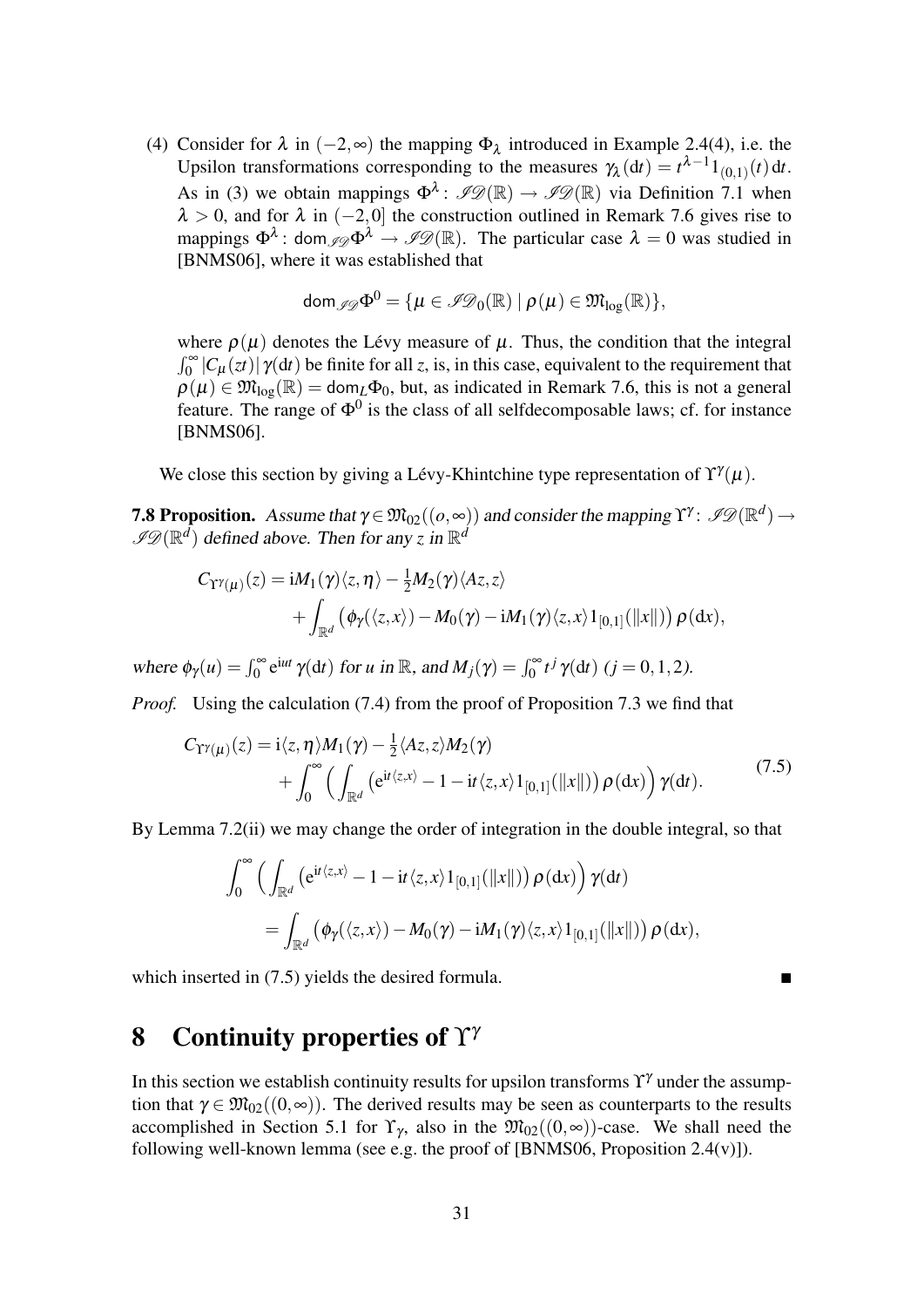**8.1 Lemma.** Let  $(\mu_n)$  be a sequence of measures from  $\mathscr{P}\mathscr{D}(\mathbb{R}^d)$ , and for each *n* let  $(A_n, \rho_n, \eta_n)$  be the characteristic triplet for  $\mu_n$ . Then  $(\mu_n)$  is precompact if and only if the following four conditions are satisfied:

(a)  $\sup_{n\in\mathbb{N}}||A_n|| < \infty$ .

(b) 
$$
\sup_{n\in\mathbb{N}} \int_{\mathbb{R}^d} (1 \wedge ||x||^2) \rho_n(\mathrm{d}x) < \infty.
$$

- (c)  $\forall \varepsilon > 0 \ \exists K > 0$ :  $\sup_{n \in \mathbb{N}} \rho_n(\{\Vert x \Vert > K\}) < \varepsilon$ .
- (d)  $\sup_{n\in\mathbb{N}}\|\eta_n\| < \infty$ .

**8.2 Proposition.** For any  $\gamma$  in  $\mathfrak{M}_{02}((0,\infty))$  the mapping  $\Upsilon^{\gamma}$ :  $\mathscr{P}\mathscr{D}(\mathbb{R}^d) \to \mathscr{P}\mathscr{D}(\mathbb{R}^d)$  is continuous with respect to weak convergence, i.e. for any sequence  $(\mu_n)$  of measures in  $\mathscr{ID}(\mathbb{R}^d)$  and any measure  $\mu$  in  $\mathscr{ID}(\mathbb{R}^d)$  we have

$$
\mu_n \xrightarrow[n \to \infty]{\mathcal{W}} \mu \implies \Upsilon^{\gamma}(\mu_n) \xrightarrow[n \to \infty]{\mathcal{W}} \Upsilon^{\gamma}(\mu).
$$

*Proof.* Let  $(\mu_n)$  be a sequence of measures from  $\mathscr{P}(\mathbb{R}^d)$  such that  $\mu_n \stackrel{w}{\rightarrow} \mu$  as  $n \rightarrow \infty$ for some measure  $\mu$  (necessarily) in  $\mathscr{I}\mathscr{D}(\mathbb{R}^d)$ . Then by [Sato99, Lemma 7.7]

$$
C_{\mu_n}(y) \xrightarrow[n \to \infty]{} C_{\mu}(y), \quad \text{for all } y \text{ in } \mathbb{R}^d,
$$

and it suffices to establish that

$$
C_{\Upsilon^{\gamma}(\mu_n)}(y) \xrightarrow[n \to \infty]{} C_{\Upsilon^{\gamma}(\mu)}(y), \quad \text{for all } y \text{ in } \mathbb{R}^d.
$$

By Proposition 7.3 and Lebesgue's theorem on dominated convergence it suffices to verify, for each fixed *z* in R, the existence of a Borel function  $g_z: (0, \infty) \to [0, \infty)$  such that

$$
\forall n \in \mathbb{N}: \left| C_{\mu_n}(zt) \right| \leq g_z(t), \qquad (t \in (0, \infty)), \tag{8.1}
$$

and

$$
\int_0^\infty g_z(t)\,\gamma(\mathrm{d}t) < \infty.\tag{8.2}
$$

For each positive integer *n*, let  $(A_n, \rho_n, \eta_n)$  be the generating triplet for  $\mu_n$ . Combining then  $(7.1)$  with  $(ii)$  in Lemma 7.2, we find that

$$
|C_{\mu_n}(y)| \leq \|\eta_n\| \|y\| + \frac{1}{2} \|A_n\| \|y\|^2 + \left(2 + \frac{1}{2} \|y\|^2\right) \int_{\mathbb{R}^d} (1 \wedge \|x\|^2) \rho_n(\mathrm{d}x),
$$

for any vector *y* in  $\mathbb{R}^d$ . Since  $\mu_n \stackrel{w}{\rightarrow} \mu$  as  $n \rightarrow \infty$ , it follows that (cf. Lemma 8.1)

$$
H:=\sup_{n\in\mathbb{N}}\|\eta_n\|<\infty,\quad A:=\sup_{n\in\mathbb{N}}\|A_n\|<\infty\quad\text{and}\quad R:=\sup_{n\in\mathbb{N}}\int_{\mathbb{R}^d}(1\wedge\|x\|^2)\,\rho(\mathrm{d} x)<\infty.
$$

Thus, if we put

$$
g_z(t) = H ||z||t + \frac{1}{2}A ||z||^2 t^2 + R(2 + \frac{1}{2} ||z||^2 t^2),
$$

it follows that  $g_z$  satisfies both (8.1) and (8.2), since  $\gamma \in \mathfrak{M}_{02}((0, \infty))$ .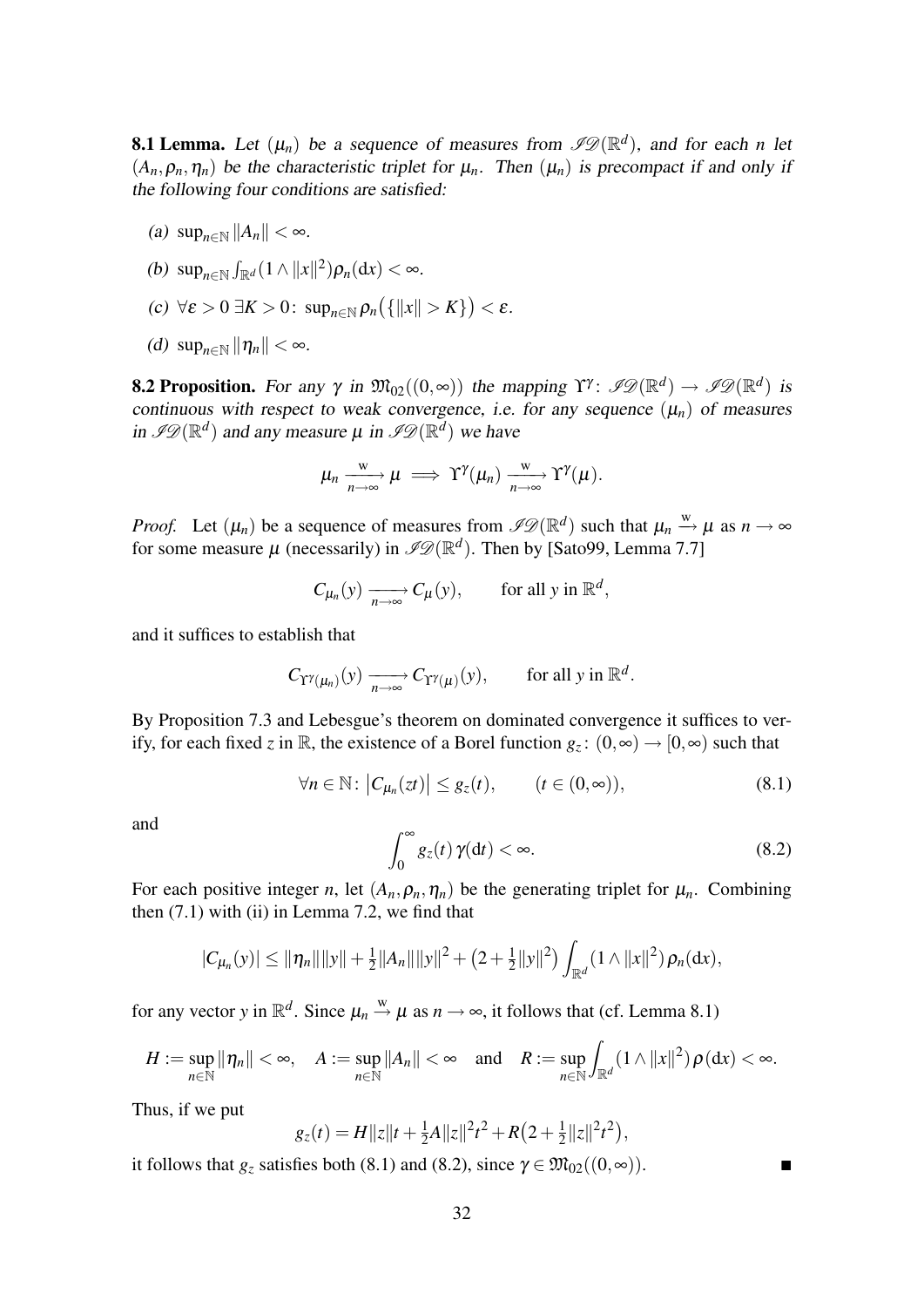**8.3 Lemma.** Let  $\gamma$  be a non-zero measure from  $\mathfrak{M}_{02}((0, \infty))$ , and let  $(\mu_n)$  be a sequence of measures from  $\mathscr{P}(\mathbb{R}^d)$  such that  $\Upsilon^{\gamma}(\mu_n) \stackrel{w}{\rightarrow} v$  as  $n \rightarrow \infty$  for some measure v in  $\mathscr{I}\mathscr{D}(\mathbb{R}^d)$ . Then the sequence  $(\mu_n)_{n\in\mathbb{N}}$  is precompact.

*Proof.* We proceed as in the proof of [BNMS06, Proposition 2.4(v)]: Denoting by  $(\tilde{A}_n, \tilde{p}_n, \tilde{\eta}_n)$  the characteristic triplet for  $\Upsilon^{\gamma}(\mu_n)$ , let ( $\tilde{a}$ )–( $\tilde{d}$ ) be the conditions obtained by replacing  $(A_n, \rho_n, \eta_n)$  by  $(\tilde{A}_n, \tilde{\rho}_n, \tilde{\eta}_n)$  in (a)–(d) of Lemma 8.1. Then our assumption implies that ( $\tilde{a}$ )–( $\tilde{d}$ ) are satisfied. By definition of  $\Upsilon^{\gamma}$  we have that  $\tilde{A}_n = M_2(\gamma)A_n$ ,  $\tilde{\rho}_n = \Upsilon_{\gamma}(\rho_n)$  and

$$
\tilde{\eta} = M_1(\gamma)\eta + \int_0^{\infty} \int_{\mathbb{R}^d} tx \Big(1_{[0,1]}(t||x||) - 1_{[0,1]}(||x||)\Big) \rho(\mathrm{d}x) \gamma(\mathrm{d}t).
$$

Hence, since  $\gamma \neq 0$ , (a) is an immediate consequence of ( $\tilde{a}$ ), and (b) follows from ( $\tilde{b}$ ) and the estimate

$$
\int_{\mathbb{R}^d} (1 \wedge ||x||^2) \tilde{\rho}_n(\mathrm{d}x) = \int_0^\infty \int_{\mathbb{R}^d} (1 \wedge t^2 ||x||^2) \rho_n(\mathrm{d}x) \gamma(\mathrm{d}t)
$$
  
\n
$$
\geq \int_0^\infty \int_{\mathbb{R}^d} (1 \wedge t^2) (1 \wedge ||x||^2) \rho_n(\mathrm{d}x) \gamma(\mathrm{d}t)
$$
  
\n
$$
= \int_0^\infty (1 \wedge t^2) \gamma(\mathrm{d}t) \int_{\mathbb{R}^d} (1 \wedge ||x||^2) \rho_n(\mathrm{d}x),
$$

recalling again that  $\gamma \neq 0$ . To verify (c), note that for any positive numbers *L* and  $\delta$  we have

$$
\tilde{\rho}_n\big(\{\|x\|>L\}\big)=\int_0^\infty\rho_n\big(\{\|x\|>L/t\}\big)\,\gamma(\mathrm{d} t)\geq\gamma([\delta,\infty))\rho_n\big(\{\|x\|>L/\delta\}\big).
$$

Choosing now  $\delta$  such that  $\gamma([\delta,\infty)) > 0$  and using the substitution  $L = K\delta$ , we find that

$$
\rho_n\big(\{\|x\|>K\}\big)\leq \gamma([\delta,\infty))^{-1}\tilde{\rho}_n\big(\{\|x\|>K\delta\}\big),
$$

for any positive number *K* and any *n* in N. Therefore (c) is a consequence of ( $\tilde{c}$ ). Finally, to establish (d), note that

$$
\sup_{n\in\mathbb{N}} \int_0^\infty \int_{\mathbb{R}^d} t \|x\| \Bigl\|1_{[0,1]}(t \|x\|) - 1_{[0,1]}(\|x\|) \Bigr| \, \rho(\mathrm{d} x) \, \gamma(\mathrm{d} t) < \infty,
$$

as a result of Lemma 7.2 in conjunction with (b). Therefore (d) follows from  $(\tilde{d})$ .

**8.4 Proposition.** Let  $\gamma$  be a measure in  $\mathfrak{M}_{02}((0, \infty))$ .

- (i) The mapping  $\Upsilon^{\gamma}$ :  $\mathscr{P}(\mathbb{R}^d) \to \mathscr{P}(\mathbb{R}^d)$  is closed in the following sense: For any subset *F* of  $\mathscr{P}(\mathbb{R}^d)$ , which is closed in the topology for weak convergence, the same holds for  $\Upsilon^{\gamma}(F) = {\Upsilon^{\gamma}(\mu) | \mu \in F}.$
- (ii) Assume that the mapping  $\Upsilon^{\gamma}$ :  $\mathscr{P}(\mathbb{R}^d) \to \mathscr{P}(\mathbb{R}^d)$  is injective. Then it is automatically a homeomorphism onto its range ran  $\mathscr{I} \mathscr{D} \Upsilon^{\gamma}$ .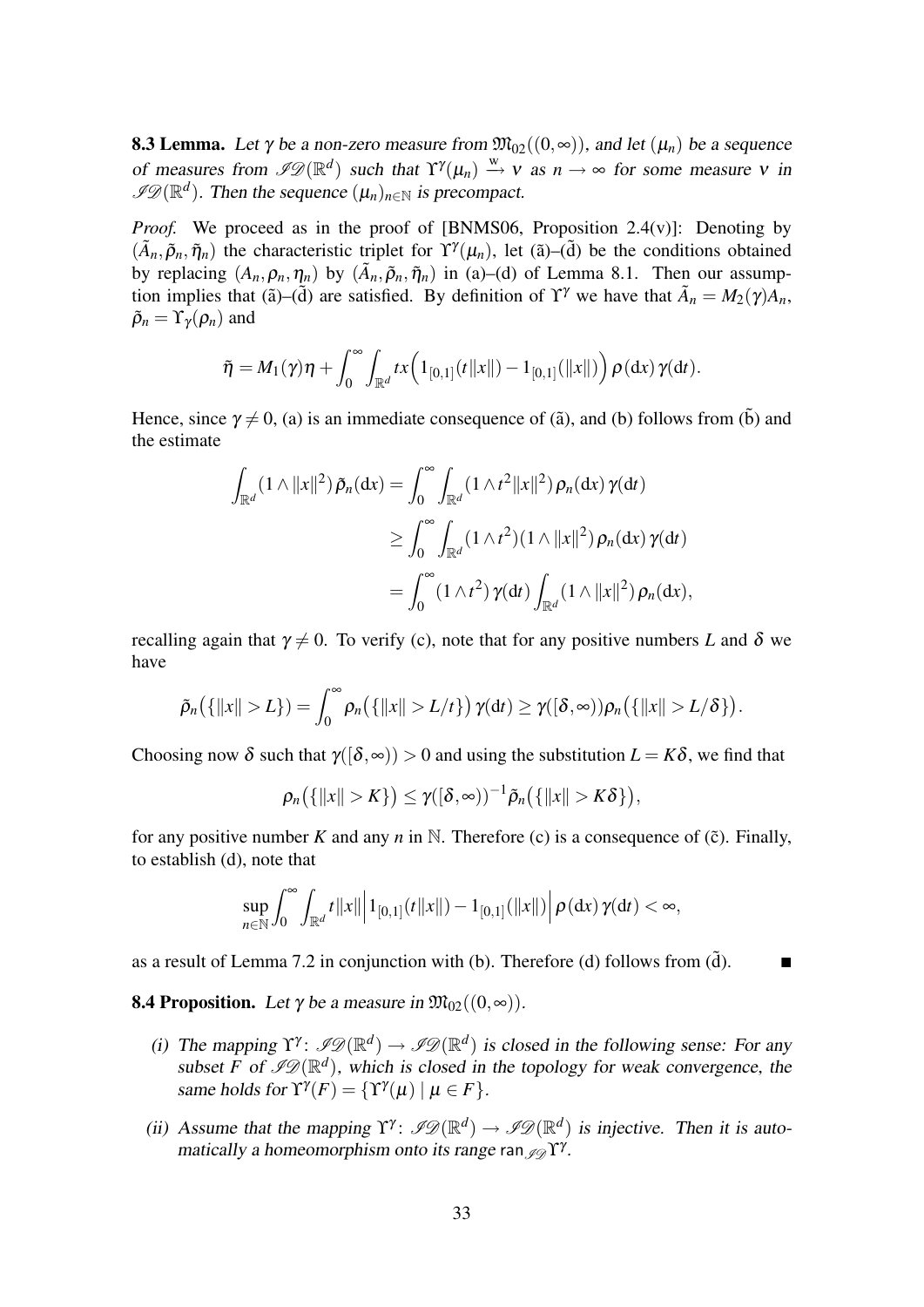*Proof.* (i) We may clearly assume that  $\gamma \neq 0$ . Let *F* be a closed subset of  $\mathscr{PQ}(\mathbb{R}^d)$  and let v be a measure from the closure of  $\Upsilon^{\gamma}(F)$ . Then we may choose a sequence  $(\mu_n)$  from *F* such that  $\Upsilon^{\gamma}(\mu_n) \to \nu$  as  $n \to \infty$ , and by Lemma 8.3  $(\mu_n)$  is necessarily precompact. In particular there exists a subsequence  $(\mu_{n_p})_{p \in \mathbb{N}}$  converging weakly to some  $\mu$ , which must belong to *F*, since *F* is closed. Now by Proposition 8.2,  $\Upsilon^{\gamma}(\mu_{n_p}) \xrightarrow{w} \Upsilon^{\gamma}(\mu)$  as  $n \to \infty$ , and since also  $\Upsilon^{\gamma}(\mu_{n_p}) \stackrel{w}{\rightarrow} v$  as  $n \rightarrow \infty$ , we conclude that  $v = \Upsilon^{\gamma}(\mu) \in \Upsilon^{\gamma}(F)$ , as desired.

(ii) This follows from (i) as in the proof of (ii) in Corollary 5.4.

**8.5 Corollary.** Let  $\gamma$  be a non-zero measure from  $\mathfrak{M}_{02}((0, \infty))$  and consider the full range

$$
\mathrm{ran}_{\mathscr{I}\!\mathscr{D}}\Upsilon^{\gamma}:=\big\{\Upsilon^{\gamma}(\mu)\;\big|\;\mu\in\mathscr{I}\!\mathscr{D}(\mathbb{R}^d)\big\}.
$$

This subclass of  $\mathscr{P} \mathscr{D}(\mathbb{R}^d)$  has the following properties:

- (i)  $v_1 * v_2 \in \text{ran}_{\mathscr{I} \mathscr{D}} \Upsilon^{\gamma}$ , whenever  $v_1, v_2 \in \text{ran}_{\mathscr{I} \mathscr{D}} \Upsilon^{\gamma}$ .
- (ii)  $T_B v \in \text{ran}_{\mathscr{I} \mathscr{D}} \Upsilon^{\gamma}$ , whenever  $v \in \text{ran}_{\mathscr{I} \mathscr{D}} \Upsilon^{\gamma}$  and  $B \in M_d(\mathbb{R})$ .
- (iii)  $\delta_c \in \text{ran}_{\mathscr{I} \mathscr{D}} \Upsilon^{\gamma}$  for all *c* in  $\mathbb{R}^d$ .
- (iv) ran  $\mathcal{I} \mathcal{D} \mathcal{I}^{\gamma}$  is a closed subset of  $\mathcal{I} \mathcal{D}(\mathbb{R}^d)$  in the topology for weak convergence.

*Proof.* These properties follow readily from Corollary 7.4 and Proposition 8.4.

- **8.6 Example.** (1) The Upsilon mapping  $\Upsilon^0$ :  $\mathscr{P}\mathscr{Q}(\mathbb{R}) \to \mathscr{P}\mathscr{Q}(\mathbb{R})$  considered in Example 7.7(1) is one-to-one and corresponds to the measure  $\gamma(dt) = e^{-t} dt$  from  $\mathfrak{M}_{02}((0, \infty))$ . Thus, by Corollary 8.4(ii), it is a homeomorphism onto its range (= the Goldie-Steutel-Bondesson class). This was established directly in [BNMS06].
	- (2) The Upsilon mappings  $\Upsilon^{\alpha}$ :  $\mathscr{P}\mathscr{D}(\mathbb{R}) \to \mathscr{P}\mathscr{D}(\mathbb{R})$  considered in Example 7.7(2) are also injective and correspond to measures  $\gamma_\alpha$  from  $\mathfrak{M}_{02}((0, \infty))$ . Hence these mappings are also homeomorphisms onto their ranges.
	- (3) For  $\lambda > 0$  the mappings  $\Upsilon^{\lambda}$  considered in Example 7.7(3) correspond to measures  $\gamma_{\lambda}$  from  $\mathfrak{M}_{02}((0,\infty))$ , and they are injective according to Example 6.3(ii). Thus, these mappings are homeomorphisms as well.
	- (4) By virtue of Example 6.3(i), it follows as in (3) that for positive  $\lambda$  the mappings  $\Phi^{\lambda}$ :  $\mathscr{P}(\mathbb{R}) \to \mathscr{P}(\mathbb{R})$  introduced in Example 7.7(4) are homeomorphisms onto their ranges.

### 9 Random Integral Representation

In many cases the Upsilon transformations introduced in Section 7 can be represented as random integrals, in the following sense. (Here we consider only one-dimensional integrators; for some results on the multivariate case cf. [BNMS06].)

Suppose that  $\gamma$  has finite upper tail measure and let

$$
\epsilon_{\gamma}(\xi)=\gamma([\xi,\infty)).
$$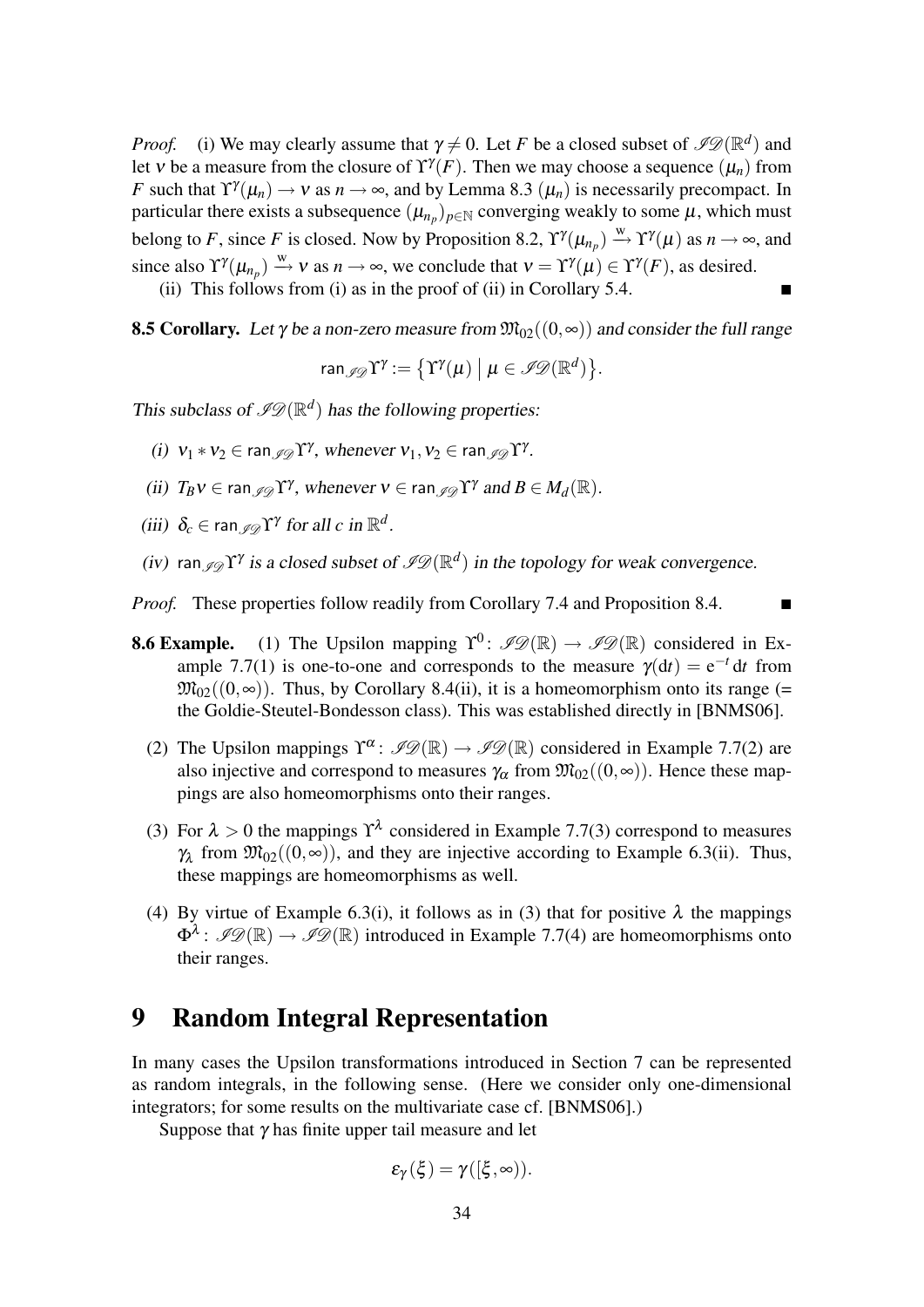Then  $\gamma(d\xi) = -d\varepsilon_{\gamma}(\xi)$ . The inverse function of  $\varepsilon_{\gamma}$ , denoted  $\varepsilon_{\gamma}^{*}$ , is defined by

$$
\varepsilon_{\gamma}^*(t) = \inf \left\{ \xi > 0 \mid \varepsilon_{\gamma}(\xi) \le t \right\}.
$$
\n(9.1)

Both functions  $\xi \to \varepsilon_{\gamma}(\xi)$  and  $t \to \varepsilon_{\gamma}^*(t)$  are decreasing and càglàd.

Now, given a Lévy measure  $\rho$  and an  $\eta \in \mathbb{R}$ , let  $Z = \{Z_t\}$  be the Lévy process for which the cumulant function of  $Z_1$  is given by

$$
C_{\rho}(z) = i\eta z + \int_{\mathbb{R}} \left( e^{izt} - 1 - izt \, 1_{[-1,1]}(t) \right) \rho \left( dt \right),\tag{9.2}
$$

and consider the random integral

$$
Y = \int_0^{\varepsilon_\gamma(0)} \varepsilon_\gamma^*(s) \, dZ_s. \tag{9.3}
$$

**9.1 Definition.** We say that (9.3) is a *random integral representation* (RIR) of  $\Upsilon_{\gamma}$  at  $\rho \in \text{dom}_L \Upsilon_\gamma$  provided the integral (9.3) exists as the limit in probability of the Riemann sums and the random variable  $Y$  (which is then necessarily infinitely divisible) has Lévy measure  $\rho_{\gamma} = \Upsilon_{\gamma}(\rho)$  and cumulant function

$$
C_{\rho_{\gamma}}(z) = \mathrm{i}\tilde{\eta}z + \int_{\mathbb{R}} \left( e^{\mathrm{i}zt} - 1 - \mathrm{i}zt \, 1_{[-1,1]}(t) \right) \rho_{\gamma}(\mathrm{d}t) \tag{9.4}
$$

where

$$
\tilde{\eta} = \int_0^\infty x \Big( \eta + \int_{\mathbb{R}} y \big( 1_{[-1,1]}(xy) - 1_{[-1,1]}(y) \big) \rho \big( dy \big) \Big) \gamma(dx) .
$$

For  $\Upsilon_{\gamma}$  to have RIR at  $\rho(\in \text{dom}_{L}\Upsilon_{\gamma})$  it suffices that  $\gamma \in \mathfrak{M}_{02}((0, \infty))$  and  $\varepsilon_{\gamma}^{*}$  is continuous. In that case it moreover holds that

$$
\int_0^\infty \left| C_\rho \left( tz \right) \right| \gamma \left( dt \right) < \infty \tag{9.5}
$$

and that we have the important relation

$$
C_{\rho_{\gamma}}(z) = \int_0^{\infty} C_{\rho}(tz) \gamma(dt), \qquad (9.6)
$$

which in fact is the same as (7.3).

This result was established for the case  $\gamma(dx) = e^{-x} dx$  in [BNT04], and for the measures introduced in Example 2.4(2) in [BNT06]. The proofs given in those cases extend directly to the present setting.

**9.2 Remark.** The measures  $\gamma$  in Example 3.1(1)–(3) all have second moment and continuous  $\varepsilon_{\gamma}^{*}$ , and thus the RIR.

**9.3 Remark.** If we take *Z* to be the Lévy process with characteristic triplet  $(a, \rho, \eta)$  then, again provided that  $\gamma \in \mathfrak{M}_{02}((0, \infty))$  and  $\varepsilon_{\gamma}^{*}$  is continuous, we have that (9.5) and (9.6) hold (cf. Proposition 7.3) and, furthermore, that *Y* has triplet  $(\tilde{a}, \rho_{\gamma}, \tilde{\eta})$  with  $\tilde{a} = aM_2(\gamma)$ (where  $M_2(\gamma)$  denotes the second moment of  $\gamma$ ). Otherwise put, (9.3) is then a random integral representation of the transformation  $\Upsilon^{\gamma}$  discussed in Sections 7 and 8.

Extensions and ramifications of the original results (in [BNT04] and [BNT06]) are also discussed in [BNMS06], [Sa06a], [Sa06b] and [Sa07]. The latter three papers develop the theory of integration of deterministic functions with respect to Levy processes ´ and related RIR results in great generality and detail.